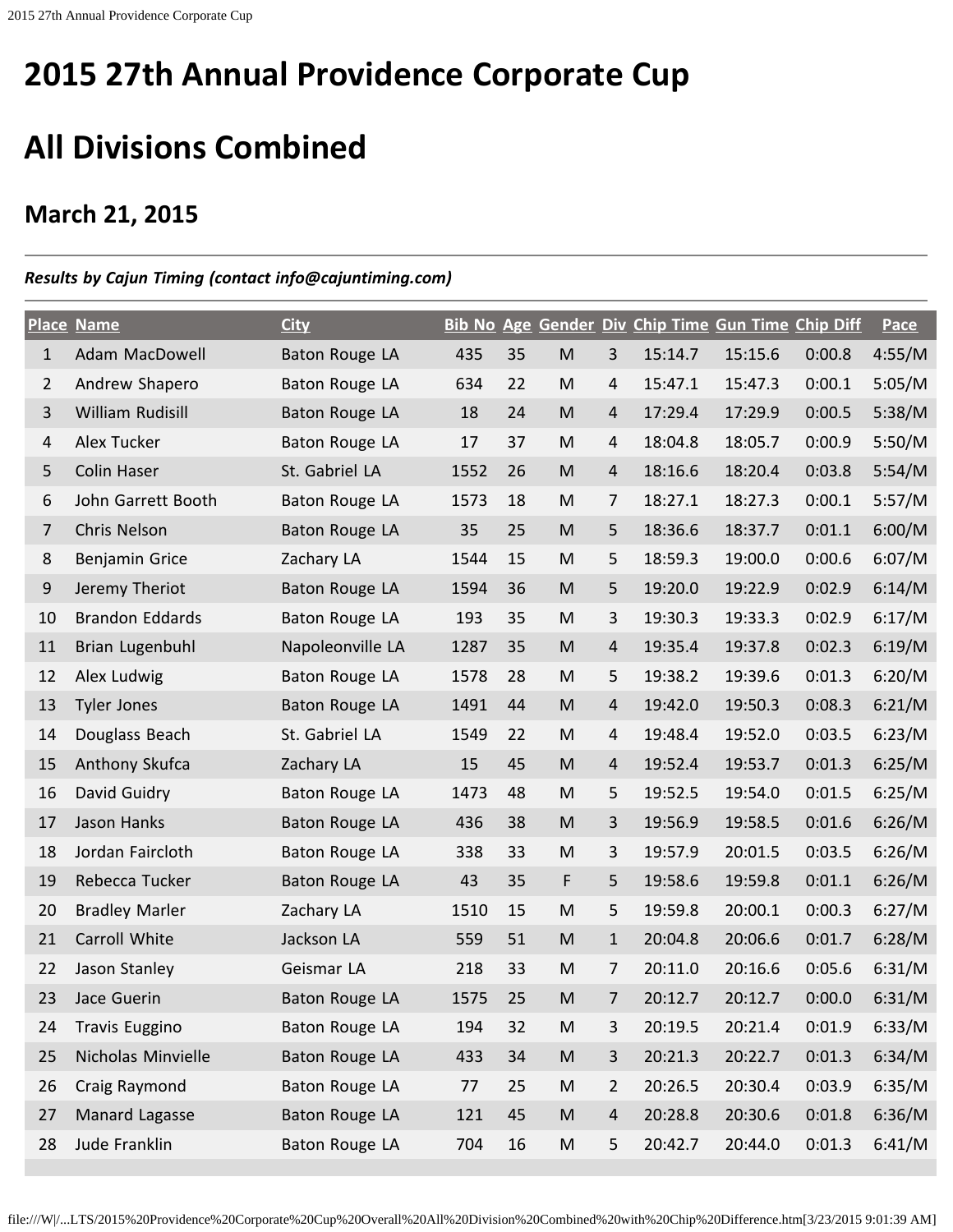| 29 | Robert Duncan          | Baton Rouge LA              | 1602           | 55           | M                                                                                     | 5              | 20:45.6 | 20:48.0 | 0:02.4 | 6:42/M |
|----|------------------------|-----------------------------|----------------|--------------|---------------------------------------------------------------------------------------|----------------|---------|---------|--------|--------|
| 30 | <b>Chris Billings</b>  | Baton Rouge LA              | 337            | 33           | M                                                                                     | 3              | 20:47.0 | 20:50.9 | 0:03.8 | 6:42/M |
| 31 | Lauren Kuhlmeier       | Baton Rouge LA              | 16             | 25           | F                                                                                     | 4              | 20:52.1 | 20:53.5 | 0:01.3 | 6:44/M |
| 32 | Tim Labauve            | Baton Rouge LA              | 432            | 33           | M                                                                                     | 3              | 20:52.4 | 20:54.1 | 0:01.7 | 6:44/M |
| 33 | Aric Van Iterson       | Baton Rouge LA              | 921            | 22           | M                                                                                     | 5              | 20:54.6 | 21:00.5 | 0:05.8 | 6:45/M |
| 34 | Mamta Aidt             | Prairieville LA             | 1289           | 34           | F                                                                                     | 4              | 20:55.7 | 20:57.5 | 0:01.8 | 6:45/M |
| 35 | <b>Gregory Wilson</b>  | Baton Rouge LA              | 5              | 28           | M                                                                                     | $\overline{4}$ | 20:57.1 | 21:03.7 | 0:06.5 | 6:45/M |
| 36 | James Harthoorn        | <b>Greenwell Springs LA</b> | 1577           | 37           | M                                                                                     | 5              | 21:00.5 | 21:03.5 | 0:03.0 | 6:46/M |
| 37 | Aaron Fontenot         | Metairie LA                 | 65             | 27           | M                                                                                     | 7              | 21:04.6 | 21:06.9 | 0:02.3 | 6:48/M |
| 38 | Nate Litchfield        | Baton Rouge LA              | 1081           | 29           | M                                                                                     | 5              | 21:07.9 | 21:17.7 | 0:09.8 | 6:49/M |
| 39 | Kevin Wiese            | Baton Rouge LA              | 821            | 23           | M                                                                                     | 3              | 21:10.0 | 21:12.0 | 0:02.0 | 6:50/M |
| 40 | Chad Holman            | Baton Rouge LA              | 655            | 33           | M                                                                                     | 4              | 21:11.1 | 21:15.1 | 0:04.0 | 6:50/M |
| 41 | Andrea Evans           | Baton Rouge LA              | 123            | 42           | F                                                                                     | $\overline{4}$ | 21:11.6 | 21:13.6 | 0:02.0 | 6:50/M |
| 42 | David Alexander        | Baton Rouge LA              | 1043           | 44           | M                                                                                     | 7              | 21:12.5 | 21:16.5 | 0:03.9 | 6:50/M |
| 43 | Paul Lewis             | Baton Rouge LA              | 395            | $\mathbf{1}$ | M                                                                                     | 5              | 21:13.8 | 22:32.3 | 1:18.4 | 6:51/M |
| 44 | Reynolds Leblanc       | Baton Rouge LA              | 759            | 33           | M                                                                                     | $\mathbf{1}$   | 21:19.3 | 21:32.9 | 0:13.6 | 6:53/M |
| 45 | <b>Ginger Dodd</b>     | Baton Rouge LA              | 1111           | 44           | F                                                                                     | 5              | 21:21.2 | 21:25.6 | 0:04.4 | 6:53/M |
| 46 | Jeremy Berthon         | Baton Rouge LA              | 822            | 38           | M                                                                                     | 3              | 21:24.5 | 21:26.8 | 0:02.3 | 6:54/M |
| 47 | <b>Cortney Haser</b>   | St. Gabriel LA              | 1559           | 25           | F                                                                                     | 5              | 21:25.7 | 21:28.3 | 0:02.6 | 6:55/M |
| 48 | Clay Currier           | Baton Rouge LA              | 924            | 32           | M                                                                                     | 5              | 21:27.8 | 21:30.7 | 0:02.9 | 6:55/M |
| 49 | Cory Denstel           | Port Allen LA               | 1153           | 28           | M                                                                                     | 3              | 21:34.2 | 21:46.7 | 0:12.5 | 6:57/M |
| 50 | Chuck Compson          | Baton Rouge LA              | 625            | 31           | M                                                                                     | $\overline{7}$ | 21:36.0 | 21:38.6 | 0:02.6 | 6:58/M |
| 51 | Joseph Layton          | Baton Rouge LA              | 62             | 27           | M                                                                                     | $\mathbf{1}$   | 21:36.3 | 21:37.7 | 0:01.4 | 6:58/M |
| 52 | Donna Bryant           | St. Gabriel LA              | 1550           | 25           | F                                                                                     | 4              | 21:37.1 | 21:39.7 | 0:02.6 | 6:58/M |
| 53 | Ken Wilson             | Baton Rouge LA              | $\overline{4}$ | 55           | $\mathsf{M}% _{T}=\mathsf{M}_{T}\!\left( a,b\right) ,\ \mathsf{M}_{T}=\mathsf{M}_{T}$ | $\overline{4}$ | 21:38.8 | 21:43.9 | 0:05.0 | 6:59/M |
| 54 | Aimee Killeen          | Baton Rouge LA              | 1168           | 39           | F                                                                                     | 3              | 21:39.3 | 21:41.7 | 0:02.4 | 6:59/M |
| 55 | James Roberts          | Convent LA                  | 1532           | 47           | M                                                                                     | 5              | 21:48.4 | 21:50.4 | 0:01.9 | 7:02/M |
| 56 | David Craft            | Baton Rouge LA              | 72             | 25           | M                                                                                     | $\overline{2}$ | 21:48.7 | 21:53.7 | 0:05.0 | 7:02/M |
| 57 | <b>Stewart Mophett</b> | Baton Rouge LA              | 21             | 28           | ${\sf M}$                                                                             | 5              | 21:51.8 | 21:54.0 | 0:02.1 | 7:03/M |
| 58 | <b>Steve Aidt</b>      | Prairieville LA             | 1286           | 48           | M                                                                                     | $\overline{4}$ | 21:53.0 | 21:55.1 | 0:02.1 | 7:04/M |
| 59 | Robert Wu              | Baton Rouge LA              | 51             | 58           | ${\sf M}$                                                                             | 5              | 21:53.3 | 21:55.7 | 0:02.4 | 7:04/M |
| 60 | Lee Cantrell           | Baton Rouge LA              | 1166           | 25           | ${\sf M}$                                                                             | 3              | 21:54.0 | 21:57.0 | 0:03.0 | 7:04/M |
| 61 | John Gross             | Baton Rouge LA              | 1167           | 26           | ${\sf M}$                                                                             | 3              | 21:55.6 | 21:58.5 | 0:02.9 | 7:04/M |
| 62 | Joey Babin             | Gonzales LA                 | 607            | 21           | M                                                                                     | 4              | 21:56.5 | 22:06.0 | 0:09.4 | 7:05/M |
| 63 | Kevin Poche            | Gonzales LA                 | 1269           | 51           | M                                                                                     | 4              | 21:57.4 | 22:03.8 | 0:06.4 | 7:05/M |
| 64 | Michael Bankhead       | <b>Baton Rouge LA</b>       | 1300           | 53           | M                                                                                     | 5              | 21:58.2 | 22:01.0 | 0:02.8 | 7:05/M |
| 65 | Jennifer O'Connell     | <b>Baton Rouge LA</b>       | 1418           | 28           | F                                                                                     | $\overline{2}$ | 22:01.1 | 22:07.4 | 0:06.3 | 7:06/M |
| 66 | Alex Barbosa           | <b>Baton Rouge LA</b>       | 297            | 24           | ${\sf M}$                                                                             | 5              | 22:01.1 | 22:03.9 | 0:02.7 | 7:06/M |
| 67 | Jake Carmichael        | Baton Rouge LA              | 656            | 27           | M                                                                                     | 4              | 22:02.6 | 22:10.1 | 0:07.5 | 7:06/M |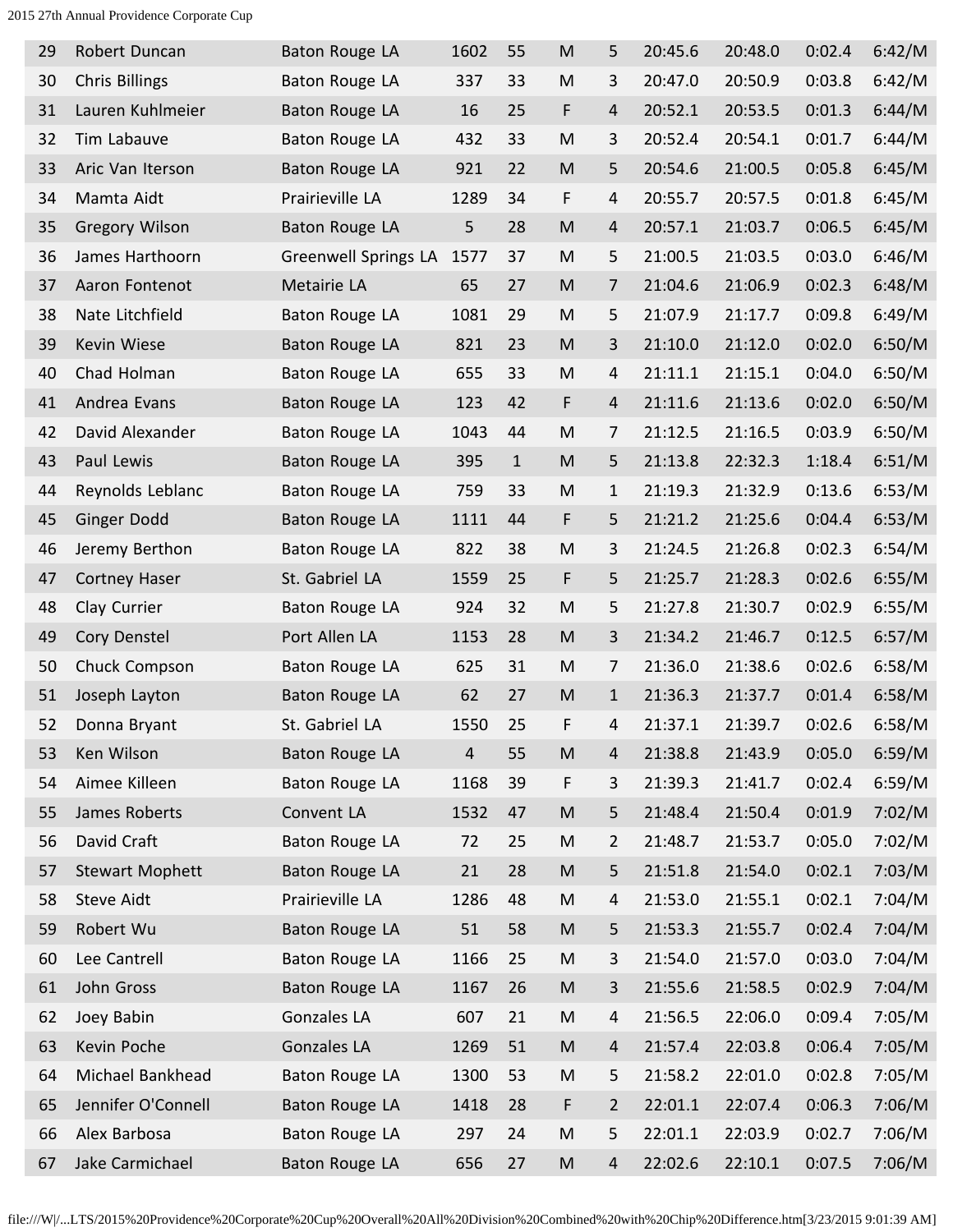| 68  | <b>Rodney Gaines</b>    | Baton Rouge LA        | 819  | 28 | M                                                                                                          | 3              | 22:06.1 | 22:10.5                                            | 0:04.4 | 7:08/M      |
|-----|-------------------------|-----------------------|------|----|------------------------------------------------------------------------------------------------------------|----------------|---------|----------------------------------------------------|--------|-------------|
| 69  | Chris Weimer            | Baton Rouge LA        | 1405 | 19 | M                                                                                                          | 5              | 22:06.9 | 22:31.1                                            | 0:24.1 | 7:08/M      |
| 70  | Ralph Caddell           | St. Gabriel LA        | 1551 | 59 | M                                                                                                          | 4              | 22:07.3 | 22:09.9                                            | 0:02.6 | 7:08/M      |
| 71  | Carroll Devillier       | Baton Rouge LA        | 342  | 33 | M                                                                                                          | 3              | 22:07.8 | 22:10.9                                            | 0:03.1 | 7:08/M      |
| 72  | <b>Scott Martin</b>     | Baton Rouge LA        | 54   | 57 | ${\sf M}$                                                                                                  | 5              | 22:10.8 | 22:21.3                                            | 0:10.4 | 7:09/M      |
| 73  | <b>Brad Chaney</b>      | Zachary LA            | 657  | 47 | ${\sf M}$                                                                                                  | 4              | 22:13.4 | 22:17.5                                            | 0:04.0 | 7:10/M      |
| 74  | Julien Karlsson         | Baton Rouge LA        | 1262 | 27 | M                                                                                                          | 4              | 22:16.3 | 22:30.5                                            | 0:14.1 | 7:11/M      |
| 75  | <b>Bowdre Banks</b>     | <b>Baton Rouge LA</b> | 569  | 31 | ${\sf M}$                                                                                                  | $\overline{2}$ | 22:16.5 | 22:23.3                                            | 0:06.7 | 7:11/M      |
| 76  | Ragan Richard           | Baton Rouge LA        | 1109 | 47 | ${\sf M}$                                                                                                  | $\overline{2}$ | 22:16.9 | 22:20.7                                            | 0:03.8 | 7:11/M      |
| 77  | <b>Gregory Guidry</b>   | Baton Rouge LA        | 1436 | 52 | M                                                                                                          | 5              | 22:17.3 | 22:19.0                                            | 0:01.7 | 7:11/M      |
| 78  | Douglas Krzystowczyk    | Baton Rouge LA        | 8    | 51 | M                                                                                                          | 4              | 22:19.7 | 22:24.8                                            | 0:05.0 | 7:12/M      |
| 79  | Cory Zeng               | <b>Baton Rouge LA</b> | 1187 | 20 | ${\sf M}$                                                                                                  | 5              | 22:23.0 | 22:29.8                                            | 0:06.7 | 7:13/M      |
| 80  | Corey Babin             | Gonzales LA           | 1288 | 39 | M                                                                                                          | 4              | 22:23.2 | 22:25.5                                            | 0:02.3 | 7:13/M      |
| 81  | Robin Guerin            | Baton Rouge LA        | 1576 | 36 | F                                                                                                          | 7              | 22:23.4 | 22:24.5                                            | 0:01.1 | 7:13/M      |
| 82  | Munzer Qaddourah        | Baton Rouge LA        | 1598 | 54 | ${\sf M}$                                                                                                  | 5              | 22:25.5 | 22:29.1                                            | 0:03.6 | 7:14/M      |
| 83  | Melvin Leon             | Prairieville LA       | 1276 | 26 | ${\sf M}$                                                                                                  | 4              | 22:27.1 | 22:29.0                                            | 0:01.9 | 7:15/M      |
| 84  | Jon Paul Olivier        | Baton Rouge LA        | 1169 | 52 | ${\sf M}$                                                                                                  | 3              | 22:27.6 | 22:30.7                                            | 0:03.0 | 7:15/M      |
| 85  | Laurie Davidson         | Baton Rouge LA        | 7    | 45 | F                                                                                                          | 4              | 22:29.9 | 22:34.7                                            | 0:04.8 | 7:15/M      |
| 86  | Arwen Marker            | Baton Rouge LA        | 1044 | 25 | F                                                                                                          | 7              | 22:31.3 | 22:36.5                                            | 0:05.1 | 7:16/M      |
| 87  | Daniel Lee              | Metairie LA           | 644  | 27 | M                                                                                                          | 7              | 22:35.5 | 22:43.5                                            | 0:08.0 | 7:17/M      |
| 88  | Howard Jones            | Baton Rouge LA        | 783  | 32 | M                                                                                                          | 4              | 22:37.8 | 22:41.0                                            | 0:03.2 | 7:18/M      |
| 89  | Allan Pringle           | Baton Rouge LA        | 1494 | 33 | ${\sf M}$                                                                                                  | 4              | 22:39.9 | 22:48.0                                            | 0:08.1 | 7:18/M      |
| 90  | Dirk Gerhard            | Geismar LA            | 216  | 25 | M                                                                                                          | 7              | 22:40.5 | 22:42.6                                            | 0:02.1 | 7:19/M      |
| 91  | James Michiels          | Baton Rouge LA        | 680  | 29 | M                                                                                                          | 4              | 22:42.3 | 22:50.6                                            | 0:08.3 | 7:19/M      |
| 92  | Joey Babin              | Gonzales LA           | 604  | 31 | M                                                                                                          | 4              | 22:42.7 | 22:51.6                                            | 0:08.8 | 7:19/M      |
| 93  | Martin Driscoll         | Lafayette LA          | 1467 | 31 | ${\sf M}$                                                                                                  | 5              | 22:43.6 | 22:56.7                                            | 0:13.0 | 7:20/M      |
| 94  | Tucker Bohren           | Baton Rouge LA        | 758  | 26 | M                                                                                                          | $\mathbf{1}$   | 22:48.7 | 23:01.4                                            | 0:12.7 | 7:21/M      |
| 95  | Dakota Cooley           | Prairieville LA       | 315  | 29 | M                                                                                                          | 5              | 22:50.2 | 22:55.3                                            | 0:05.0 | 7:22/M      |
| 96  | <b>Steve Miller</b>     | Baton Rouge LA        | 122  | 48 | M                                                                                                          | 4              | 22:51.3 | 22:57.0                                            | 0:05.6 | 7:22/M      |
| 97  | Katie Percy             | Baton Rouge LA        | 63   | 30 | F                                                                                                          | $\mathbf{1}$   | 22:51.5 | 22:59.3                                            | 0:07.8 | 7:22/M      |
| 98  | Eric Kehn               | Geismar LA            | 1020 | 33 | M                                                                                                          | 5              | 22:53.9 | 23:04.0                                            | 0:10.1 | 7:23/M      |
| 99  | Glen Achord             | <b>Gonzales LA</b>    | 265  | 45 | $\mathsf{M}% _{T}=\mathsf{M}_{T}\!\left( a,b\right) ,\ \mathsf{M}_{T}=\mathsf{M}_{T}\!\left( a,b\right) ,$ | 5              | 22:54.8 | 23:00.3                                            | 0:05.5 | 7:23/M      |
| 100 | Harrison Thomas         | Baton Rouge LA        | 843  | 10 | ${\sf M}$                                                                                                  | 5              | 22:58.7 | 22:59.6                                            | 0:00.9 | 7:25/M      |
|     |                         |                       |      |    |                                                                                                            |                |         |                                                    |        |             |
|     | <b>Place Name</b>       | <b>City</b>           |      |    |                                                                                                            |                |         | Bib No Age Gender Div Chip Time Gun Time Chip Diff |        | <b>Pace</b> |
| 101 | Terry Leblanc           | Baton Rouge LA        | 1513 | 52 | ${\sf M}$                                                                                                  | 5              | 22:59.0 | 23:08.9                                            | 0:09.8 | 7:25/M      |
| 102 | <b>Matthew Peterson</b> | Baton Rouge LA        | 805  | 29 | ${\sf M}$                                                                                                  | 3              | 22:59.3 | 23:05.6                                            | 0:06.3 | 7:25/M      |
| 103 | Don Ostermiller         | Geismar LA            | 934  | 42 | ${\sf M}$                                                                                                  | $\overline{4}$ | 23:01.6 | 23:06.5                                            | 0:04.8 | 7:25/M      |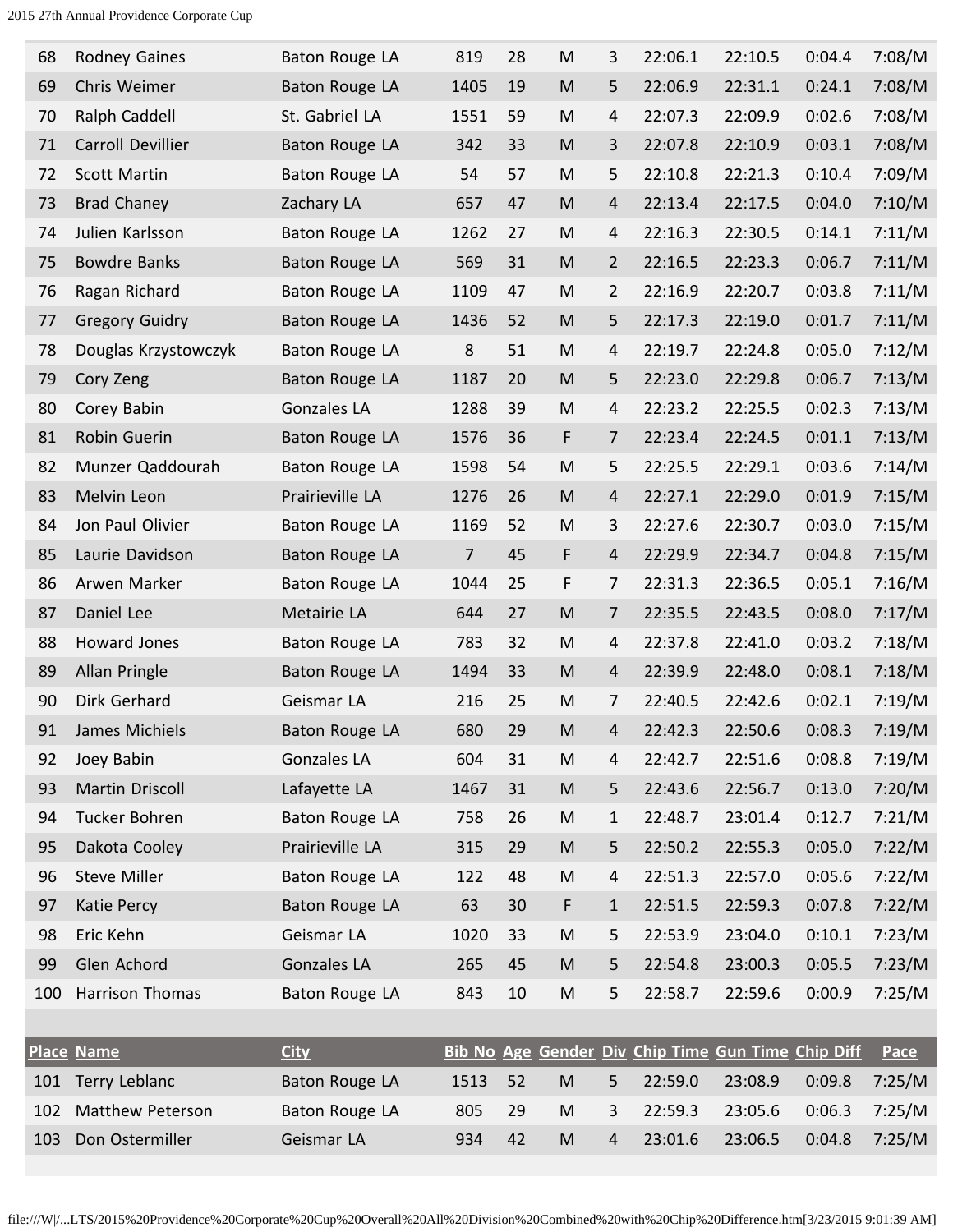| 104 | Elise Walker           | Baton Rouge LA        | 174  | 29    | F                                                                                     | 5              | 23:04.7 | 23:14.3 | 0:09.5 | 7:26/M |
|-----|------------------------|-----------------------|------|-------|---------------------------------------------------------------------------------------|----------------|---------|---------|--------|--------|
| 105 | Jeff Mouton            | Baton Rouge LA        | 131  | 46    | $\mathsf{M}% _{T}=\mathsf{M}_{T}\!\left( a,b\right) ,\ \mathsf{M}_{T}=\mathsf{M}_{T}$ | 4              | 23:07.1 | 23:18.8 | 0:11.6 | 7:27/M |
| 106 | <b>Terrel Thomas</b>   | <b>Baton Rouge LA</b> | 820  | 40    | F                                                                                     | 3              | 23:07.9 | 23:09.5 | 0:01.5 | 7:27/M |
| 107 | Chris Bland            | Baton Rouge LA        | 132  | 59    | M                                                                                     | 4              | 23:08.5 | 23:19.8 | 0:11.3 | 7:28/M |
| 108 | <b>Timothy Nguyen</b>  | Baton Rouge LA        | 1045 | 32    | M                                                                                     | 7              | 23:08.8 | 23:13.3 | 0:04.4 | 7:28/M |
| 109 | Marty Reed             | <b>Gonzales LA</b>    | 1331 | 43    | M                                                                                     | 5              | 23:14.2 | 23:17.6 | 0:03.4 | 7:30/M |
| 110 | Spencer Magnon         | Baton Rouge LA        | 1082 | 25    | M                                                                                     | 5              | 23:15.1 | 23:37.3 | 0:22.1 | 7:30/M |
| 111 | <b>Bill Morgan</b>     | St. Francisvile LA    | 1460 | 55    | ${\sf M}$                                                                             | 5              | 23:15.9 | 23:19.8 | 0:03.9 | 7:30/M |
| 112 | Felicia Venable        | Gonzales LA           | 1472 | 24    | F                                                                                     | 5              | 23:16.1 | 23:22.0 | 0:05.9 | 7:30/M |
| 113 | Jared Lemoine          | Gonzales LA           | 1339 | 26    | ${\sf M}$                                                                             | 5              | 23:16.3 | 23:22.0 | 0:05.6 | 7:30/M |
| 114 | Mary Johnson           | <b>Baton Rouge LA</b> | 681  | 24    | F                                                                                     | $\overline{4}$ | 23:17.7 | 23:24.3 | 0:06.5 | 7:31/M |
| 115 | Thomas Temple          | Baton Rouge LA        | 1615 | 42    | M                                                                                     | 3              | 23:18.3 | 23:22.3 | 0:04.0 | 7:31/M |
| 116 | Justin Gage            | Baton Rouge LA        | 38   | 40    | ${\sf M}$                                                                             | 5              | 23:19.8 | 23:26.7 | 0:06.9 | 7:31/M |
| 117 | Caleb Prejean          | Baton Rouge LA        | 151  | 40    | ${\sf M}$                                                                             | 4              | 23:20.9 | 23:28.3 | 0:07.4 | 7:32/M |
| 118 | Jennifer Sims          | Baton Rouge LA        | 339  | 33    | F                                                                                     | 3              | 23:22.2 | 23:32.5 | 0:10.3 | 7:32/M |
| 119 | Jeremy Menter          | Baton Rouge LA        | 195  | 26    | M                                                                                     | 3              | 23:23.1 | 23:28.7 | 0:05.5 | 7:33/M |
| 120 | <b>Tensey Pricer</b>   | Baton Rouge LA        | 806  | 42    | M                                                                                     | 3              | 23:23.8 | 23:30.8 | 0:06.9 | 7:33/M |
| 121 | <b>Tracy Rudisill</b>  | North Augusta SC      | 1442 | 56    | M                                                                                     | 5              | 23:26.7 | 23:32.8 | 0:06.1 | 7:34/M |
| 122 | Maranda Howell         | Baton Rouge LA        | 434  | 40    | F                                                                                     | 3              | 23:26.8 | 23:31.7 | 0:04.9 | 7:34/M |
| 123 | Jervey Cheveallier     | Prairieville LA       | 271  | 44    | M                                                                                     | 5              | 23:27.0 | 23:32.4 | 0:05.4 | 7:34/M |
| 124 | Jerry Brouillette      | Baton Rouge LA        | 1267 | 52    | M                                                                                     | $\overline{4}$ | 23:27.8 | 23:43.4 | 0:15.5 | 7:34/M |
| 125 | Angel Shtarbov         | <b>Gonzales LA</b>    | 618  | 24    | M                                                                                     | 4              | 23:28.8 | 23:48.3 | 0:19.4 | 7:34/M |
| 126 | Andrew Foote           | Prairieville LA       | 724  | 23    | M                                                                                     | $\overline{2}$ | 23:29.7 | 23:36.5 | 0:06.7 | 7:35/M |
| 127 | <b>Gregory Walter</b>  | Baton Rouge LA        | 1074 | 30    | M                                                                                     | 5              | 23:30.9 | 24:12.9 | 0:41.9 | 7:35/M |
| 128 | James Jubinsky         | Baton Rouge LA        | 59   | 54    | M                                                                                     | 5              | 23:31.6 | 23:35.5 | 0:03.8 | 7:35/M |
| 129 | <b>Edward Chiasson</b> | Baton Rouge LA        | 1484 | 62    | ${\sf M}$                                                                             | 5              | 23:31.8 | 23:42.3 | 0:10.4 | 7:35/M |
| 130 | Jeff Hammons           | <b>Baton Rouge LA</b> | 44   | 29    | M                                                                                     | 5              | 23:32.7 | 23:41.4 | 0:08.6 | 7:35/M |
| 131 | Robert Kuhlmeier       | <b>Baton Rouge LA</b> | 19   | 60    | M                                                                                     | 5              | 23:32.9 | 23:43.4 | 0:10.4 | 7:35/M |
| 132 | Joe Cefalu             | <b>Baton Rouge LA</b> | 341  | 27    | ${\sf M}$                                                                             | 3              | 23:36.4 | 23:41.0 | 0:04.6 | 7:37/M |
| 133 | Dean Folse             | <b>Baton Rouge LA</b> | 136  | 44    | M                                                                                     | $\overline{4}$ | 23:37.5 | 23:41.0 | 0:03.4 | 7:37/M |
| 134 | Jonathan Stewart       | Baton Rouge LA        | 461  | 32    | M                                                                                     | 4              | 23:38.3 | 23:52.4 | 0:14.0 | 7:37/M |
| 135 | <b>Trevor Haynes</b>   | Baton Rouge LA        | 1107 | 34    | M                                                                                     | $\overline{2}$ | 23:40.0 | 23:46.1 | 0:06.0 | 7:38/M |
| 136 | Ruble Encalade         | <b>Gonzales LA</b>    | 1266 | 42    | ${\sf M}$                                                                             | 4              | 23:42.0 | 23:48.9 | 0:06.8 | 7:39/M |
| 137 | Gabrielle Braud        | Baton Rouge LA        | 379  | $1\,$ | F                                                                                     | 5              | 23:43.2 | 23:52.3 | 0:09.1 | 7:39/M |
| 138 | Michael Donnelly       | <b>Baton Rouge LA</b> | 1088 | 33    | M                                                                                     | 5              | 23:43.4 | 25:05.0 | 1:21.5 | 7:39/M |
| 139 | <b>Timothy Lewis</b>   | Clinton MS            | 40   | 21    | M                                                                                     | 5              | 23:45.0 | 23:48.7 | 0:03.6 | 7:40/M |
| 140 | <b>Aeriel Corey</b>    | <b>Baton Rouge LA</b> | 1264 | 22    | F                                                                                     | 4              | 23:45.8 | 24:01.0 | 0:15.1 | 7:40/M |
| 141 | David Duval            | Ponchatoula LA        | 803  | 44    | ${\sf M}$                                                                             | 3              | 23:46.9 | 23:55.0 | 0:08.1 | 7:40/M |
| 142 | Larry East             | Jackson LA            | 10   | 52    | M                                                                                     | 4              | 23:47.3 | 23:52.3 | 0:05.0 | 7:40/M |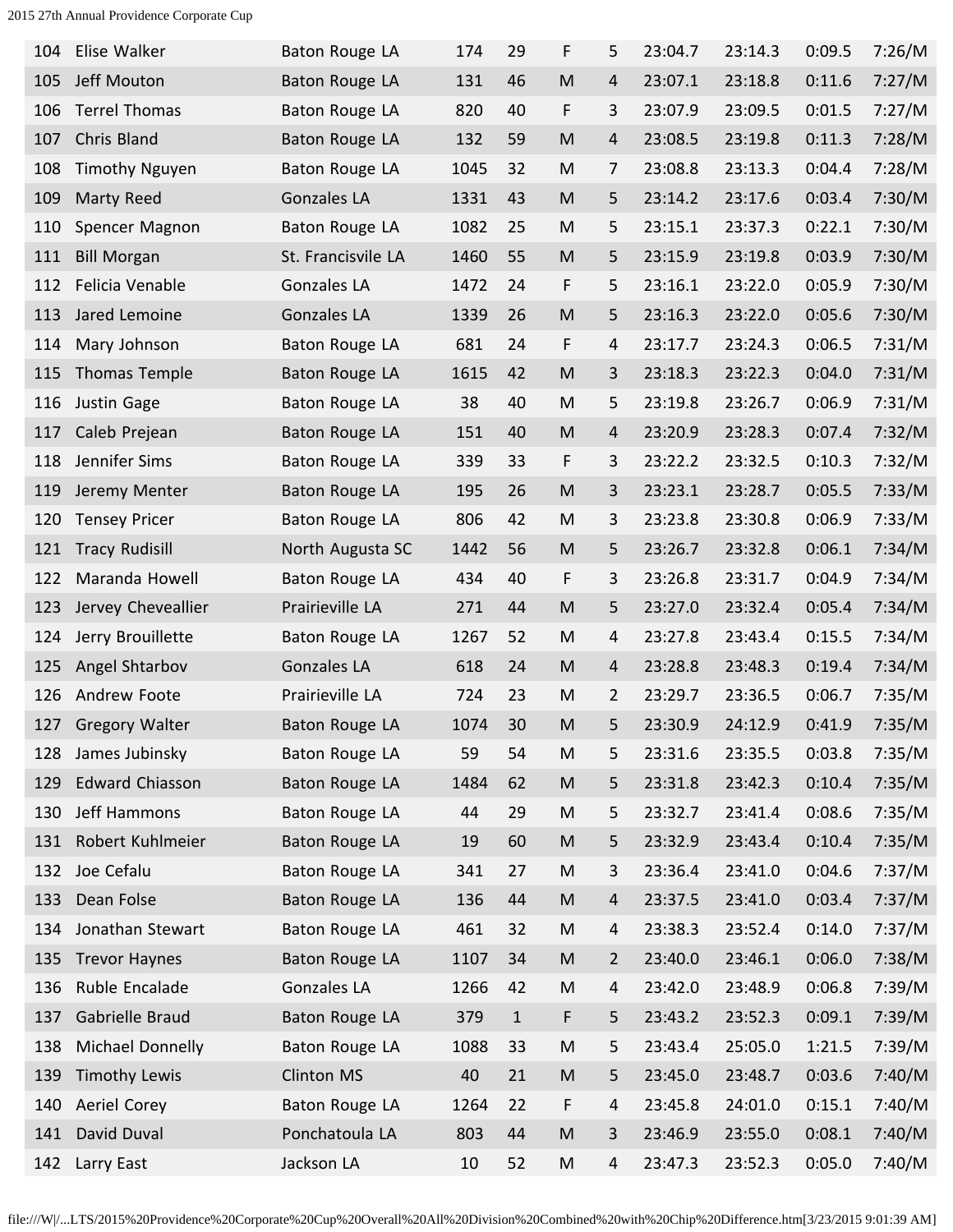| 143 | Paul Simmons          | Baton Rouge LA        | 975  | 31 | M                                                                                                          | 4              | 23:48.4 | 23:57.5 | 0:09.1 | 7:41/M |
|-----|-----------------------|-----------------------|------|----|------------------------------------------------------------------------------------------------------------|----------------|---------|---------|--------|--------|
| 144 | Neil Johannsen        | Zachary LA            | 1042 | 39 | M                                                                                                          | 7              | 23:49.6 | 23:57.0 | 0:07.3 | 7:41/M |
| 145 | Patrick Oglesby       | Zachary LA            | 36   | 33 | M                                                                                                          | 5              | 23:50.0 | 23:59.5 | 0:09.4 | 7:41/M |
| 146 | Rob Beadle            | Geismar LA            | 1154 | 42 | M                                                                                                          | 3              | 23:53.1 | 23:59.3 | 0:06.1 | 7:42/M |
| 147 | Josh Peak             | Baton Rouge LA        | 1411 | 29 | M                                                                                                          | 7              | 23:54.1 | 26:11.0 | 2:16.9 | 7:43/M |
| 148 | Sergio Aviles         | Baton Rouge LA        | 61   | 40 | M                                                                                                          | $\mathbf{1}$   | 23:54.5 | 24:02.1 | 0:07.6 | 7:43/M |
| 149 | Arturo Ortiz          | Baton Rouge LA        | 449  | 51 | M                                                                                                          | 4              | 23:54.5 | 24:35.4 | 0:40.9 | 7:43/M |
| 150 | Sean Grimes           | Baton Rouge LA        | 160  | 29 | M                                                                                                          | 3              | 23:56.1 | 24:00.7 | 0:04.6 | 7:43/M |
| 151 | Michael Vornkahl      | Baton Rouge LA        | 1448 | 31 | M                                                                                                          | 5              | 23:56.8 | 24:10.4 | 0:13.6 | 7:43/M |
| 152 | <b>Ted Langlois</b>   | Lakeland LA           | 648  | 51 | M                                                                                                          | 4              | 23:57.3 | 24:01.7 | 0:04.4 | 7:44/M |
| 153 | David Hawley          | <b>Baton Rouge LA</b> | 509  | 33 | M                                                                                                          | $\overline{2}$ | 24:00.0 | 24:06.0 | 0:05.9 | 7:45/M |
| 154 | Patrick Isacks        | Baton Rouge LA        | 1241 | 19 | M                                                                                                          | 5              | 24:00.3 | 24:04.9 | 0:04.6 | 7:45/M |
| 155 | Annadora Bruce-Keller | Baton Rouge LA        | 1039 | 46 | F                                                                                                          | 7              | 24:00.5 | 24:20.4 | 0:19.9 | 7:45/M |
| 156 | J C Rawls             | Baton Rouge LA        | 217  | 49 | M                                                                                                          | 7              | 24:00.6 | 24:06.3 | 0:05.7 | 7:45/M |
| 157 | Christopher Brown     | Baton Rouge LA        | 1265 | 23 | M                                                                                                          | 4              | 24:01.0 | 24:14.7 | 0:13.6 | 7:45/M |
| 158 | Jordan Licciardi      | Denham Springs LA     | 1332 | 14 | M                                                                                                          | 5              | 24:04.6 | 24:05.3 | 0:00.6 | 7:46/M |
| 159 | David East            | Baton Rouge LA        | 1303 | 36 | M                                                                                                          | 5              | 24:05.5 | 24:11.1 | 0:05.5 | 7:46/M |
| 160 | Scott Pittman         | St. Francisville LA   | 1459 | 51 | M                                                                                                          | 5              | 24:05.8 | 24:10.5 | 0:04.6 | 7:46/M |
| 161 | David McCarstle       | Baton Rouge LA        | 1263 | 54 | M                                                                                                          | 4              | 24:05.9 | 24:20.8 | 0:14.9 | 7:46/M |
| 162 | <b>Stefany Achee</b>  | Baton Rouge LA        | 1040 | 26 | F                                                                                                          | 7              | 24:06.3 | 24:38.7 | 0:32.4 | 7:46/M |
| 163 | James Szolis          | Baton Rouge LA        | 1407 | 50 | M                                                                                                          | 5              | 24:06.9 | 24:08.8 | 0:01.9 | 7:46/M |
| 164 | Jeff Miller           | Baton Rouge LA        | 460  | 53 | M                                                                                                          | 4              | 24:08.7 | 24:10.3 | 0:01.6 | 7:47/M |
| 165 | <b>Tina Travis</b>    | Baton Rouge LA        | 1437 | 43 | F                                                                                                          | 5              | 24:10.2 | 24:14.0 | 0:03.8 | 7:48/M |
| 166 | Seyi Fadamiro         | Baton Rouge LA        | 294  | 27 | M                                                                                                          | 5              | 24:11.7 | 24:23.7 | 0:12.0 | 7:48/M |
| 167 | Jared Falcon          | Baton Rouge LA        | 1092 | 23 | M                                                                                                          | 5              | 24:14.2 | 24:45.0 | 0:30.8 | 7:49/M |
| 168 | Troy Turkington       | Denham Springs LA     | 292  | 36 | M                                                                                                          | 5              | 24:14.2 | 24:26.0 | 0:11.8 | 7:49/M |
| 169 | Summer Thomann        | <b>Columbus MS</b>    | 1585 | 26 | F                                                                                                          | 5              | 24:15.4 | 24:23.3 | 0:07.8 | 7:49/M |
| 170 | Daniel Ragus          | Baton Rouge LA        | 1038 | 28 | M                                                                                                          | 7              | 24:15.7 | 24:22.0 | 0:06.3 | 7:49/M |
| 171 | Leonard Wood          | <b>Baton Rouge LA</b> | 1316 | 45 | ${\sf M}$                                                                                                  | 5              | 24:17.1 | 24:22.0 | 0:04.9 | 7:50/M |
| 172 | Kayla Espey           | St. Gabriel LA        | 589  | 26 | F                                                                                                          | 5              | 24:17.7 | 24:31.8 | 0:14.0 | 7:50/M |
| 173 | <b>Brian Small</b>    | Prairieville LA       | 319  | 50 | $\mathsf{M}% _{T}=\mathsf{M}_{T}\!\left( a,b\right) ,\ \mathsf{M}_{T}=\mathsf{M}_{T}\!\left( a,b\right) ,$ | 5              | 24:17.9 | 24:26.1 | 0:08.1 | 7:50/M |
| 174 | Jc Cheveallier        | Prairieville LA       | 270  | 13 | M                                                                                                          | 5              | 24:22.8 | 24:28.3 | 0:05.4 | 7:52/M |
| 175 | Jada Roper            | Saint Amant LA        | 1256 | 20 | F                                                                                                          | 5              | 24:23.1 | 24:26.8 | 0:03.6 | 7:52/M |
| 176 | Ann Donley            | Baton Rouge LA        | 301  | 54 | F                                                                                                          | 4              | 24:23.7 | 24:48.5 | 0:24.8 | 7:52/M |
| 177 | Doug Whitcomb         | Geismar LA            | 1613 | 30 | M                                                                                                          | 5              | 24:27.7 | 24:35.0 | 0:07.3 | 7:53/M |
| 178 | John Esteve           | Thibodaux LA          | 940  | 49 | M                                                                                                          | $\overline{7}$ | 24:28.4 | 26:08.8 | 1:40.3 | 7:54/M |
| 179 | <b>Matthew Arnold</b> | Prairieville LA       | 316  | 29 | M                                                                                                          | 5              | 24:30.2 | 24:43.8 | 0:13.6 | 7:54/M |
| 180 | <b>Tiffiney Pecot</b> | Baton Rouge LA        | 309  | 41 | F                                                                                                          | 5              | 24:31.2 | 24:42.0 | 0:10.8 | 7:55/M |
|     |                       |                       |      |    |                                                                                                            |                |         |         |        |        |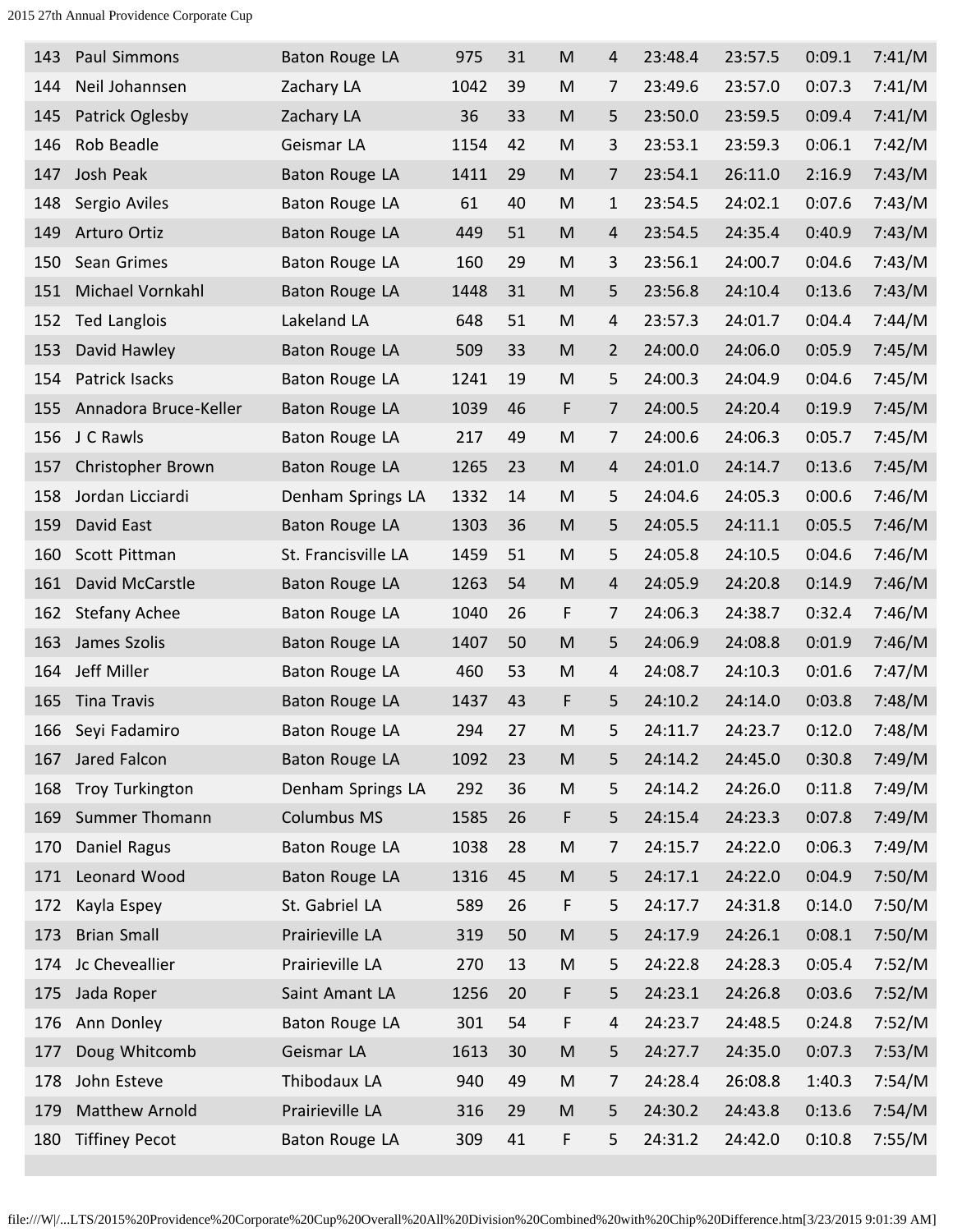| 181 | Amy Tanner             | St. Gabriel LA        | 1565 | 40           | F                                                                                     | 5              | 24:34.5 | 24:38.3                                            | 0:03.7 | 7:55/M      |
|-----|------------------------|-----------------------|------|--------------|---------------------------------------------------------------------------------------|----------------|---------|----------------------------------------------------|--------|-------------|
| 182 | Corey Leblanc          | <b>Baton Rouge LA</b> | 1281 | 22           | M                                                                                     | 4              | 24:35.1 | 24:41.0                                            | 0:05.9 | 7:56/M      |
| 183 | Mary Legrange          | <b>Baton Rouge LA</b> | 1574 | 18           | F                                                                                     | $\overline{7}$ | 24:36.3 | 24:38.0                                            | 0:01.7 | 7:56/M      |
| 184 | Mike Leblanc           | St. Gabriel LA        | 1560 | 59           | M                                                                                     | 5              | 24:36.3 | 24:40.1                                            | 0:03.8 | 7:56/M      |
| 185 | Jonathan Percle        | Baton Rouge LA        | 405  | $\mathbf{1}$ | $\mathsf{M}% _{T}=\mathsf{M}_{T}\!\left( a,b\right) ,\ \mathsf{M}_{T}=\mathsf{M}_{T}$ | 5              | 24:36.7 | 24:46.8                                            | 0:10.1 | 7:56/M      |
| 186 | Scott Couper           | Baton Rouge LA        | 990  | 56           | M                                                                                     | $\overline{4}$ | 24:37.1 | 24:58.7                                            | 0:21.6 | 7:56/M      |
| 187 | Clifford Johnson       | Baton Rouge LA        | 519  | 55           | $\mathsf{M}% _{T}=\mathsf{M}_{T}\!\left( a,b\right) ,\ \mathsf{M}_{T}=\mathsf{M}_{T}$ | $\overline{2}$ | 24:38.6 | 24:45.8                                            | 0:07.1 | 7:57/M      |
| 188 | <b>Blake Bourgeois</b> | Geismar LA            | 1015 | 51           | M                                                                                     | 5              | 24:40.4 | 24:55.2                                            | 0:14.7 | 7:57/M      |
| 189 | <b>Brett Mayers</b>    | Denham Springs LA     | 1122 | 41           | M                                                                                     | 3              | 24:40.5 | 24:45.4                                            | 0:04.8 | 7:57/M      |
| 190 | <b>Bob Bourgeois</b>   | St. Amant LA          | 932  | 51           | ${\sf M}$                                                                             | 4              | 24:40.6 | 24:55.4                                            | 0:14.7 | 7:57/M      |
| 191 | Melissa Stockstill     | <b>Baton Rouge LA</b> | 318  | 43           | F                                                                                     | 5              | 24:41.2 | 24:48.0                                            | 0:06.8 | 7:58/M      |
| 192 | Belinda Smith          | Jackson LA            | 558  | 44           | F                                                                                     | $\mathbf{1}$   | 24:41.3 | 24:48.7                                            | 0:07.3 | 7:58/M      |
| 193 | <b>Earlon Perry</b>    | <b>Baton Rouge LA</b> | 150  | 33           | M                                                                                     | 4              | 24:43.1 | 24:56.6                                            | 0:13.5 | 7:58/M      |
| 194 | Mike Brown             | Baton Rouge LA        | 518  | 39           | M                                                                                     | $\overline{2}$ | 24:45.0 | 24:47.9                                            | 0:02.9 | 7:59/M      |
| 195 | Philip Geci            | Baton Rouge LA        | 938  | 54           | M                                                                                     | $\overline{4}$ | 24:46.2 | 24:58.1                                            | 0:11.8 | 7:59/M      |
| 196 | John Eskew             | Baton Rouge LA        | 933  | 47           | M                                                                                     | 4              | 24:46.3 | 24:58.0                                            | 0:11.7 | 7:59/M      |
| 197 | William Beal           | <b>Baton Rouge LA</b> | 1493 | 55           | M                                                                                     | 4              | 24:46.6 | 24:55.0                                            | 0:08.4 | 7:59/M      |
| 198 | Hugh Hartzog           | Baton Rouge LA        | 1095 | 24           | M                                                                                     | 5              | 24:47.1 | 25:00.1                                            | 0:12.9 | 8:00/M      |
| 199 | Paul-Michael Fryday    | Central LA            | 816  | 37           | M                                                                                     | 3              | 24:48.9 | 26:09.8                                            | 1:20.9 | 8:00/M      |
|     |                        |                       |      |              |                                                                                       |                |         |                                                    |        |             |
| 200 | Stephen Whalen         | Baton Rouge LA        | 348  | 50           | M                                                                                     | 3              | 24:49.1 | 25:03.3                                            | 0:14.1 | 8:00/M      |
|     |                        |                       |      |              |                                                                                       |                |         |                                                    |        |             |
|     | <b>Place Name</b>      | <b>City</b>           |      |              |                                                                                       |                |         | Bib No Age Gender Div Chip Time Gun Time Chip Diff |        | <b>Pace</b> |
| 201 | Chris Fontenot         | Metairie LA           | 66   | 29           | M                                                                                     | 7              | 24:50.6 | 25:03.9                                            | 0:13.3 | 8:01/M      |
| 202 | Wes Kowalczuk          | Baton Rouge LA        | 459  | 34           | M                                                                                     | 4              | 24:51.5 | 25:06.5                                            | 0:15.0 | 8:01/M      |
| 203 | Rich Major             | Baton Rouge LA        | 1586 | 55           | M                                                                                     | 5              | 24:52.8 | 25:10.1                                            | 0:17.3 | 8:01/M      |
| 204 | Launa Zeringue         | Baton Rouge LA        | 206  | 46           | F                                                                                     | 5              | 24:53.6 | 24:56.7                                            | 0:03.1 | 8:02/M      |
| 205 | Leah Fairhead          | Convent LA            | 1528 | 25           | F                                                                                     | 5              | 24:54.7 | 25:09.0                                            | 0:14.3 | 8:02/M      |
| 206 | Melanie Giardina       | Baton Rouge LA        | 458  | 31           | F                                                                                     | 4              | 24:55.9 | 25:10.1                                            | 0:14.1 | 8:02/M      |
| 207 | Kevin Henry            | Prairieville LA       | 658  | 46           | M                                                                                     | 4              | 24:56.6 | 25:34.0                                            | 0:37.4 | 8:03/M      |
| 208 | Matthew Abboud         | Port Allen LA         | 1056 | 28           | M                                                                                     | $\overline{7}$ | 25:00.4 | 26:35.0                                            | 1:34.5 | 8:04/M      |
| 209 | Chad Hebert            | <b>Baton Rouge LA</b> | 179  | 38           | ${\sf M}$                                                                             | 5              | 25:01.2 | 25:13.0                                            | 0:11.8 | 8:04/M      |
| 210 | Layton Eilers          | Baton Rouge LA        | 1091 | 19           | M                                                                                     | 5              | 25:01.4 | 25:27.3                                            | 0:25.9 | 8:04/M      |
| 211 | Stephen Bryant         | <b>Baton Rouge LA</b> | 144  | 29           | ${\sf M}$                                                                             | $\overline{a}$ | 25:01.6 | 25:10.1                                            | 0:08.4 | 8:04/M      |
| 212 | James Brumfield        | Baton Rouge LA        | 146  | 29           | M                                                                                     | $\overline{4}$ | 25:01.7 | 25:08.4                                            | 0:06.7 | 8:04/M      |
| 213 | Corbin Lemon           | <b>Baton Rouge LA</b> | 1057 | 27           | ${\sf M}$                                                                             | $\overline{7}$ | 25:01.7 | 26:34.6                                            | 1:32.8 | 8:04/M      |
| 214 | Charles Dabadie        | Baton Rouge LA        | 653  | 50           | ${\sf M}$                                                                             | 4              | 25:02.4 | 25:10.1                                            | 0:07.6 | 8:05/M      |
| 215 | Brian Robson           | Convent LA            | 1533 | 41           | ${\sf M}$                                                                             | 5              | 25:05.7 | 25:19.3                                            | 0:13.5 | 8:05/M      |
| 216 | Ryan Zumo              | Baton Rouge LA        | 1420 | 31           | M                                                                                     | $\overline{2}$ | 25:05.9 | 25:11.5                                            | 0:05.6 | 8:05/M      |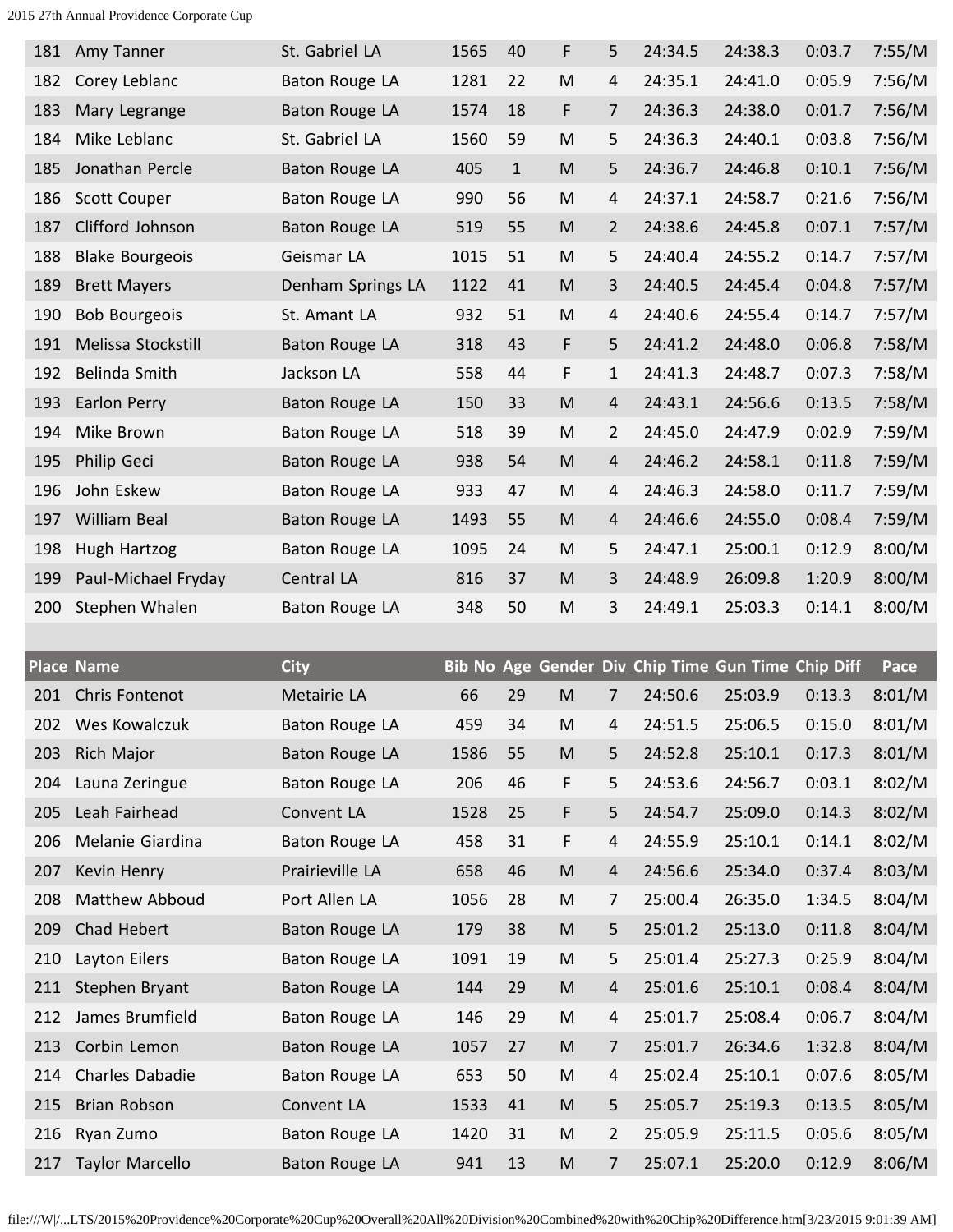| 218 | Tim Brant                 | Donaldsonville LA     | 501  | 31           | M                                                                                                          | 5              | 25:07.4 | 26:27.9 | 1:20.5 | 8:06/M |
|-----|---------------------------|-----------------------|------|--------------|------------------------------------------------------------------------------------------------------------|----------------|---------|---------|--------|--------|
| 219 | <b>Michael Crangle</b>    | Saint Francisville LA | 1443 | 57           | M                                                                                                          | 5              | 25:09.0 | 25:18.0 | 0:08.9 | 8:07/M |
| 220 | <b>Tyler Blanchard</b>    | Donaldsonville LA     | 507  | 14           | M                                                                                                          | 5              | 25:09.2 | 25:09.8 | 0:00.5 | 8:07/M |
| 221 | Starsha Gray              | <b>Gonzales LA</b>    | 693  | 36           | F                                                                                                          | $\overline{2}$ | 25:11.2 | 25:43.0 | 0:31.8 | 8:07/M |
| 222 | Tim Ratchford             | Baton Rouge LA        | 87   | 57           | M                                                                                                          | 2              | 25:15.2 | 25:34.3 | 0:19.0 | 8:09/M |
| 223 | <b>Brent Robinson</b>     | Geismar LA            | 230  | 42           | M                                                                                                          | 7              | 25:15.6 | 25:30.4 | 0:14.8 | 8:09/M |
| 224 | Jake Crochet              | Baton Rouge LA        | 673  | 31           | M                                                                                                          | 4              | 25:15.6 | 26:26.7 | 1:11.1 | 8:09/M |
| 225 | <b>Brenda Martinez</b>    | Denham Springs LA     | 719  | 33           | F                                                                                                          | 5              | 25:16.1 | 25:24.0 | 0:07.8 | 8:09/M |
| 226 | Russ Charbonnet           | Prairieville LA       | 815  | 52           | M                                                                                                          | 3              | 25:16.4 | 25:30.0 | 0:13.6 | 8:09/M |
| 227 | Jeremy Richard            | Geismar LA            | 1024 | 42           | M                                                                                                          | 5              | 25:16.5 | 25:16.5 |        | 8:09/M |
| 228 | Scott Vicknair            | Hammond LA            | 255  | 44           | M                                                                                                          | 5              | 25:17.7 | 25:23.7 | 0:06.0 | 8:09/M |
| 229 | Justin Bell               | Baton Rouge LA        | 1495 | 40           | M                                                                                                          | 5              | 25:18.7 | 25:28.8 | 0:10.0 | 8:10/M |
| 230 | Cade Cypriano             | Baton Rouge LA        | 381  | $\mathbf{1}$ | M                                                                                                          | 5              | 25:18.7 | 25:28.0 | 0:09.3 | 8:10/M |
| 231 | Michael Baker             | Denham Springs LA     | 1196 | 38           | M                                                                                                          | 5              | 25:18.8 | 26:26.3 | 1:07.4 | 8:10/M |
| 232 | Jacques Benoit            | Baton Rouge LA        | 517  | 24           | M                                                                                                          | 2              | 25:19.3 | 25:22.3 | 0:02.9 | 8:10/M |
| 233 | Dale Landry               | Baton Rouge LA        | 784  | 47           | M                                                                                                          | 4              | 25:20.7 | 25:40.6 | 0:19.8 | 8:10/M |
| 234 | Clint Skinner             | Baton Rouge LA        | 818  | 33           | M                                                                                                          | 3              | 25:21.2 | 25:34.9 | 0:13.7 | 8:11/M |
| 235 | Aaron ""scott"" Pritchard | Thibodaux LA          | 472  | 37           | M                                                                                                          | 5              | 25:24.1 | 25:36.9 | 0:12.8 | 8:12/M |
| 236 | Matt Deroche              | Baton Rouge LA        | 973  | 32           | M                                                                                                          | 4              | 25:24.6 | 25:45.3 | 0:20.6 | 8:12/M |
| 237 | Adam Romano               | <b>Baton Rouge LA</b> | 1247 | 28           | M                                                                                                          | $\mathbf{1}$   | 25:24.7 | 25:40.0 | 0:15.3 | 8:12/M |
| 238 | Ayde Walters              | Geismar LA            | 203  | 41           | F                                                                                                          | 3              | 25:24.9 | 25:36.7 | 0:11.8 | 8:12/M |
| 239 | Amanda Barre              | Baton Rouge LA        | 516  | 38           | F                                                                                                          | $\overline{2}$ | 25:27.0 | 25:34.7 | 0:07.6 | 8:13/M |
| 240 | Nhan Truong               | St. Gabriel LA        | 1567 | 49           | M                                                                                                          | 5              | 25:27.0 | 25:37.8 | 0:10.7 | 8:13/M |
| 241 | Vantez Cooley             | Laplace LA            | 732  | 39           | M                                                                                                          | $\overline{2}$ | 25:30.9 | 25:39.8 | 0:08.8 | 8:14/M |
| 242 | Leacil Kirkes             | Baton Rouge LA        | 991  | 45           | M                                                                                                          | 4              | 25:32.3 | 25:37.3 | 0:05.0 | 8:14/M |
| 243 | Laird Brian               | Baton Rouge LA        | 133  | 23           | ${\sf M}$                                                                                                  | $\overline{a}$ | 25:32.3 | 26:01.5 | 0:29.1 | 8:14/M |
| 244 | Melissa Geci              | Baton Rouge LA        | 943  | 44           | F                                                                                                          | 7              | 25:32.8 | 25:44.6 | 0:11.8 | 8:14/M |
| 245 | <b>Francine Francois</b>  | Baton Rouge LA        | 346  | 50           | F                                                                                                          | 3              | 25:35.1 | 25:58.8 | 0:23.7 | 8:15/M |
| 246 | Carol Rousseau            | Baton Rouge LA        | 196  | 49           | F                                                                                                          | 3              | 25:35.7 | 25:38.7 | 0:03.0 | 8:15/M |
| 247 | Monica Ellender           | Baton Rouge LA        | 992  | 29           | F                                                                                                          | 4              | 25:38.5 | 26:01.0 | 0:22.5 | 8:16/M |
| 248 | Kim Jones                 | Baton Rouge LA        | 1435 | 30           | F                                                                                                          | 5              | 25:39.8 | 25:49.3 | 0:09.4 | 8:16/M |
| 249 | <b>Brooke Gauthreaux</b>  | Baton Rouge LA        | 350  | 28           | F                                                                                                          | 7              | 25:47.3 | 26:11.7 | 0:24.3 | 8:19/M |
| 250 | Doug Guidry               | Baton Rouge LA        | 429  | 23           | ${\sf M}$                                                                                                  | 5              | 25:47.7 | 25:59.8 | 0:12.0 | 8:19/M |
| 251 | Donnovan Mabile           | Prairieville LA       | 1490 | 44           | ${\sf M}$                                                                                                  | 5              | 25:48.7 | 25:57.5 | 0:08.8 | 8:19/M |
| 252 | Mike Lasseigne            | Baton Rouge LA        | 1246 | 41           | ${\sf M}$                                                                                                  | $\mathbf{1}$   | 25:48.8 | 26:03.7 | 0:14.9 | 8:19/M |
| 253 | Charles Vasquez           | <b>Baton Rouge LA</b> | 347  | 52           | ${\sf M}$                                                                                                  | $\overline{3}$ | 25:51.7 | 26:13.3 | 0:21.6 | 8:20/M |
| 254 | <b>Zhong Tang</b>         | Baton Rouge LA        | 12   | 46           | ${\sf M}$                                                                                                  | 4              | 25:52.0 | 26:12.5 | 0:20.4 | 8:21/M |
| 255 | <b>Todd Marcello</b>      | Baton Rouge LA        | 942  | 44           | $\mathsf{M}% _{T}=\mathsf{M}_{T}\!\left( a,b\right) ,\ \mathsf{M}_{T}=\mathsf{M}_{T}\!\left( a,b\right) ,$ | 7              | 25:54.1 | 26:06.6 | 0:12.4 | 8:21/M |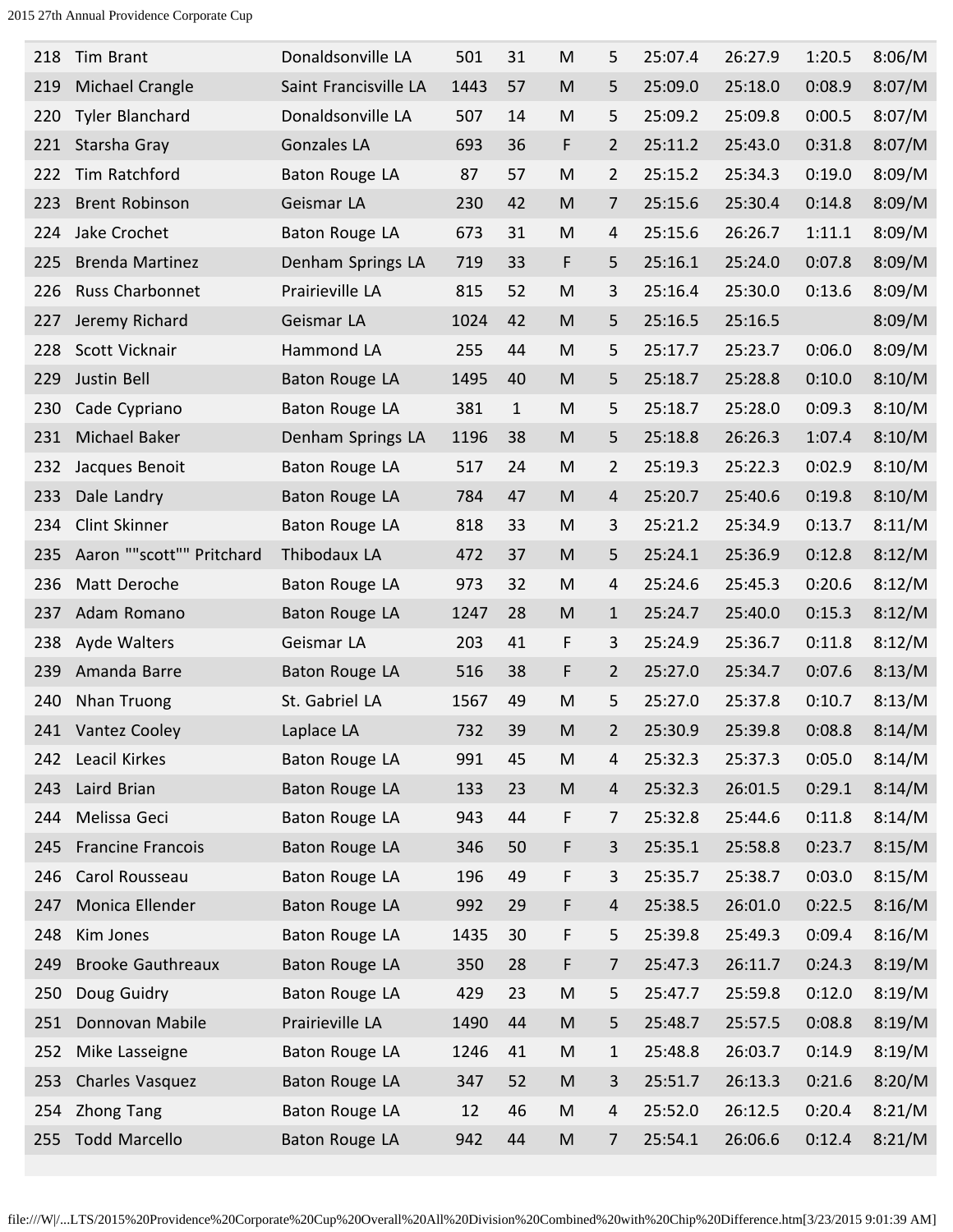| 256 | Owen Carmichael            | Baton Rouge LA              | 1064 | 40 | M                                                                                     | 7              | 25:54.9 | 27:29.5 | 1:34.5 | 8:21/M |
|-----|----------------------------|-----------------------------|------|----|---------------------------------------------------------------------------------------|----------------|---------|---------|--------|--------|
| 257 | <b>Brian Riddle</b>        | Baton Rouge LA              | 974  | 35 | M                                                                                     | $\overline{4}$ | 25:56.4 | 26:19.4 | 0:22.9 | 8:22/M |
| 258 | Sarah Ellis                | <b>Baton Rouge LA</b>       | 159  | 30 | F                                                                                     | 3              | 25:57.7 | 26:05.5 | 0:07.8 | 8:22/M |
| 259 | Seth Stutzman              | Baton Rouge LA              | 143  | 44 | M                                                                                     | 4              | 25:58.4 | 26:06.4 | 0:07.9 | 8:23/M |
| 260 | Rebecca Hinton             | <b>Baton Rouge LA</b>       | 1108 | 33 | F                                                                                     | $\overline{2}$ | 25:58.9 | 26:06.8 | 0:07.8 | 8:23/M |
| 261 | Khoi Truong                | St. Gabriel LA              | 1566 | 17 | M                                                                                     | 5              | 25:59.1 | 26:07.0 | 0:07.9 | 8:23/M |
| 262 | Seth Leblanc               | Port Allen LA               | 1152 | 30 | M                                                                                     | 3              | 25:59.9 | 26:12.5 | 0:12.6 | 8:23/M |
| 263 | Fred Carr                  | Port Allen LA               | 652  | 44 | M                                                                                     | 4              | 26:01.4 | 27:04.3 | 1:02.9 | 8:24/M |
| 264 | Jason Guillot              | Sunshine LA                 | 726  | 43 | M                                                                                     | $\overline{2}$ | 26:01.8 | 26:46.8 | 0:45.0 | 8:24/M |
| 265 | Kyle Perry                 | Baton Rouge LA              | 950  | 23 | M                                                                                     | 7              | 26:02.9 | 26:40.9 | 0:38.0 | 8:24/M |
| 266 | Theresa Vu                 | Baton Rouge LA              | 310  | 58 | F                                                                                     | 5              | 26:03.8 | 26:12.5 | 0:08.6 | 8:24/M |
| 267 | <b>Tyrous Wilson</b>       | <b>Gonzales LA</b>          | 729  | 20 | M                                                                                     | $\overline{2}$ | 26:05.4 | 26:33.0 | 0:27.5 | 8:25/M |
| 268 | <b>Terrell Banks</b>       | Darrow LA                   | 1457 | 41 | M                                                                                     | 5              | 26:05.9 | 27:14.1 | 1:08.1 | 8:25/M |
| 269 | Lyle Smallhorn             | Baton Rouge LA              | 1596 | 37 | M                                                                                     | 5              | 26:07.9 | 26:11.3 | 0:03.4 | 8:25/M |
| 270 | Keith Nichols              | Baton Rouge LA              | 510  | 54 | M                                                                                     | $\overline{2}$ | 26:09.8 | 26:16.5 | 0:06.6 | 8:26/M |
| 271 | Terry Landry               | Baton Rouge LA              | 138  | 36 | M                                                                                     | $\overline{a}$ | 26:10.1 | 26:25.4 | 0:15.3 | 8:26/M |
| 272 | <b>Barrett Black</b>       | Baton Rouge LA              | 105  | 34 | M                                                                                     | 5              | 26:10.1 | 26:53.5 | 0:43.3 | 8:26/M |
| 273 | Daniel Brock               | Baton Rouge LA              | 1517 | 19 | M                                                                                     | 7              | 26:11.5 | 26:17.5 | 0:06.0 | 8:27/M |
| 274 | <b>Wilbur Fabre</b>        | Baton Rouge LA              | 147  | 35 | M                                                                                     | 4              | 26:11.9 | 26:19.4 | 0:07.4 | 8:27/M |
| 275 | Van Bush                   | Baton Rouge LA              | 158  | 48 | M                                                                                     | 3              | 26:12.8 | 26:25.4 | 0:12.6 | 8:27/M |
| 276 | Tony Do                    | Baton Rouge LA              | 427  | 27 | M                                                                                     | 5              | 26:13.0 | 27:02.1 | 0:49.0 | 8:27/M |
| 277 | Michael Bauman             | Hammond LA                  | 1290 | 50 | M                                                                                     | 5              | 26:13.8 | 26:45.6 | 0:31.7 | 8:27/M |
| 278 | Ben Dampf                  | Baton Rouge LA              | 1113 | 30 | M                                                                                     | 5              | 26:14.7 | 26:31.7 | 0:17.0 | 8:28/M |
| 279 | Albert Williams III        | Sorrento LA                 | 465  | 34 | M                                                                                     | 5              | 26:15.1 | 26:26.0 | 0:10.9 | 8:28/M |
| 280 | Melissa Lupo               | Baton Rouge LA              | 1041 | 30 | F                                                                                     | 7              | 26:17.1 | 27:04.7 | 0:47.6 | 8:29/M |
| 281 | <b>Greg Messina</b>        | <b>Greenwell Springs LA</b> | 1476 | 57 | M                                                                                     | 5              | 26:17.1 | 26:24.8 | 0:07.6 | 8:29/M |
| 282 | David Readinger            | Baton Rouge LA              | 1216 | 33 | M                                                                                     | 5              | 26:19.3 | 26:51.5 | 0:32.1 | 8:29/M |
| 283 | Anna Migliore              | Baton Rouge LA              | 642  | 28 | F                                                                                     | $\overline{7}$ | 26:19.5 | 27:07.9 | 0:48.4 | 8:29/M |
| 284 | Clint Gautreau             | Baton Rouge LA              | 747  | 34 | M                                                                                     | 5              | 26:22.3 | 26:30.3 | 0:07.9 | 8:30/M |
| 285 | <b>Bryce Danna</b>         | St. Gabriel LA              | 1556 | 50 | $\mathsf{M}% _{T}=\mathsf{M}_{T}\!\left( a,b\right) ,\ \mathsf{M}_{T}=\mathsf{M}_{T}$ | 5              | 26:22.5 | 26:47.9 | 0:25.4 | 8:30/M |
| 286 | <b>Brandon Settoon</b>     | St. Amant LA                | 962  | 42 | ${\sf M}$                                                                             | 7              | 26:23.5 | 27:36.8 | 1:13.3 | 8:31/M |
| 287 | <b>Carey Denstel</b>       | Port Allen LA               | 1127 | 54 | $\mathsf{M}% _{T}=\mathsf{M}_{T}\!\left( a,b\right) ,\ \mathsf{M}_{T}=\mathsf{M}_{T}$ | 3              | 26:23.5 | 26:44.6 | 0:21.0 | 8:31/M |
| 288 | Joseph Breland             | Baton Rouge LA              | 985  | 16 | M                                                                                     | $\overline{7}$ | 26:26.8 | 26:47.9 | 0:21.1 | 8:32/M |
| 289 | Mark Duplantis             | Houma LA                    | 186  | 40 | ${\sf M}$                                                                             | 5              | 26:27.1 | 26:47.6 | 0:20.4 | 8:32/M |
| 290 | Greg Badon                 | Baton Rouge LA              | 84   | 31 | M                                                                                     | $\overline{2}$ | 26:27.4 | 26:58.0 | 0:30.5 | 8:32/M |
| 291 | Jeff Wiegel                | Zachary LA                  | 1120 | 27 | M                                                                                     | 3              | 26:31.9 | 26:38.0 | 0:06.1 | 8:33/M |
| 292 | Philippe Inhern            | Baton Rouge LA              | 295  | 27 | M                                                                                     | 5              | 26:34.1 | 27:11.8 | 0:37.6 | 8:34/M |
| 293 | <b>Christine Broussard</b> | <b>Baton Rouge LA</b>       | 215  | 39 | F                                                                                     | $\overline{7}$ | 26:34.6 | 26:40.3 | 0:05.7 | 8:34/M |
| 294 | Karen Mouton               | Baton Rouge LA              | 804  | 46 | F                                                                                     | 3              | 26:34.7 | 26:43.0 | 0:08.3 | 8:34/M |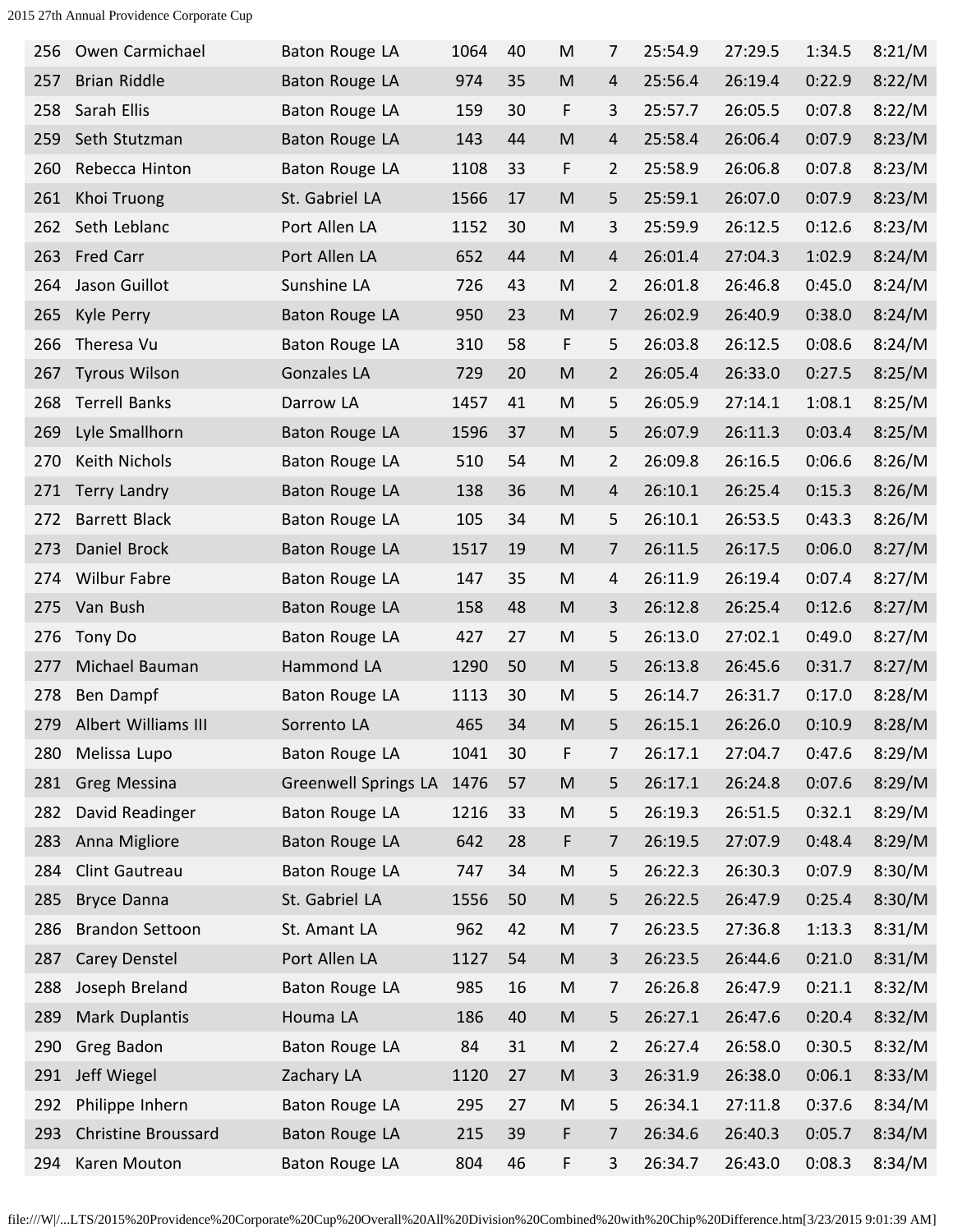| 295 | <b>Christopher Willis</b> | Baton Rouge LA | 1519 | -26 | M | 7  | 26:35.5 | 26:40.5 | 0:05.0 | 8:35/M |
|-----|---------------------------|----------------|------|-----|---|----|---------|---------|--------|--------|
| 296 | <b>Richard Savoie</b>     | Baton Rouge LA | 1346 | .58 | M |    | 26:36.1 | 27:16.0 | 0:39.8 | 8:35/M |
| 297 | Harry Anderson            | Baton Rouge LA | 936  | 55  | M | 4  | 26:36.4 | 27:14.0 | 0:37.6 | 8:35/M |
| 298 | Mark Hermann              | Baton Rouge LA | 678  | 40  | M | 4  | 26:39.9 | 26:56.5 | 0:16.6 | 8:36/M |
| 299 | Danielle Borel            | Baton Rouge LA | 349  | 26  | F |    | 26:39.9 | 27:02.7 | 0:22.7 | 8:36/M |
| 300 | Robert Demeulenaere       | St. Gabriel LA | 1557 | 50  | M | 5. | 26:41.3 | 26:50.0 | 0:08.7 | 8:36/M |

|     | <b>Place Name</b>     | <b>City</b>                 |       |        |                                                                                       |                |         | <b>Bib No Age Gender Div Chip Time Gun Time Chip Diff</b> |        | <b>Pace</b> |
|-----|-----------------------|-----------------------------|-------|--------|---------------------------------------------------------------------------------------|----------------|---------|-----------------------------------------------------------|--------|-------------|
| 301 | Greg Sepeda           | <b>Baton Rouge LA</b>       | 1347  | 46     | ${\sf M}$                                                                             | 7              | 26:42.2 | 27:15.3                                                   | 0:33.1 | 8:37/M      |
| 302 | David Fulks           | Baton Rouge LA              | 73    | 40     | M                                                                                     | $\overline{2}$ | 26:43.7 | 27:13.7                                                   | 0:30.0 | 8:37/M      |
| 303 | Jared Jones           | Baton Rouge LA              | 1274  | 29     | M                                                                                     | 4              | 26:43.7 | 26:49.8                                                   | 0:06.0 | 8:37/M      |
| 304 | <b>Bill Holt</b>      | Baton Rouge LA              | 163   | 33     | M                                                                                     | 3              | 26:45.2 | 27:13.7                                                   | 0:28.5 | 8:38/M      |
| 305 | Vincent Smith         | Mandeville LA               | 661   | 33     | M                                                                                     | 4              | 26:46.5 | 27:23.4                                                   | 0:36.9 | 8:38/M      |
| 306 | Dean Cherre           | <b>Gonzales LA</b>          | 1302  | 41     | M                                                                                     | 5              | 26:46.9 | 27:19.0                                                   | 0:32.0 | 8:38/M      |
| 307 | Nancy Kuhlmeier       | Baton Rouge LA              | 55    | 55     | F                                                                                     | 5              | 26:49.0 | 26:58.0                                                   | 0:09.0 | 8:39/M      |
| 308 | <b>Emily Gagliano</b> | Baton Rouge LA              | 976   | 56     | F                                                                                     | 4              | 26:53.0 | 27:14.3                                                   | 0:21.3 | 8:40/M      |
| 309 | <b>Michael Lucas</b>  | Baton Rouge LA              | 679   | 26     | M                                                                                     | 4              | 26:54.2 | 27:38.0                                                   | 0:43.8 | 8:41/M      |
| 310 | Debbie Gurtner        | Geismar LA                  | 1017  | 57     | F                                                                                     | 5              | 26:56.8 | 27:28.5                                                   | 0:31.7 | 8:41/M      |
| 311 | Greg Leblanc          | Baton Rouge LA              | 296   | 39     | ${\sf M}$                                                                             | 5              | 26:57.4 | 27:34.8                                                   | 0:37.3 | 8:42/M      |
| 312 | John Elmore           | Baton Rouge LA              | 1280  | 28     | M                                                                                     | 4              | 26:58.3 | 27:28.1                                                   | 0:29.8 | 8:42/M      |
| 313 | Ben McArdle           | Baton Rouge LA              | 448   | 27     | ${\sf M}$                                                                             | 4              | 26:59.3 | 27:47.0                                                   | 0:47.6 | 8:42/M      |
| 314 | Vince Purpera         | Gonzales LA                 | 610   | 52     | ${\sf M}$                                                                             | 4              | 27:01.3 | 27:20.0                                                   | 0:18.7 | 8:43/M      |
| 315 | Julie Smith           | Baton Rouge LA              | 649   | 25     | F                                                                                     | $\overline{4}$ | 27:02.3 | 27:52.0                                                   | 0:49.6 | 8:43/M      |
| 316 | Stan Cain             | St. Amant LA                | 1141  | 47     | M                                                                                     | 3              | 27:03.2 | 27:15.3                                                   | 0:12.1 | 8:44/M      |
| 317 | <b>Brent Duet</b>     | Baton Rouge LA              | 69    | 43     | M                                                                                     | $\overline{7}$ | 27:04.4 | 27:34.6                                                   | 0:30.1 | 8:44/M      |
| 318 | <b>Beau Clark</b>     | Baton Rouge LA              | 797   | 41     | M                                                                                     | $\overline{7}$ | 27:06.2 | 27:30.4                                                   | 0:24.1 | 8:45/M      |
| 319 | Kelly Forcht          | <b>Baton Rouge LA</b>       | 669   | 25     | F                                                                                     | 4              | 27:06.5 | 27:55.3                                                   | 0:48.8 | 8:45/M      |
| 320 | <b>Kelly Moore</b>    | Baton Rouge LA              | 647   | 29     | F                                                                                     | $\overline{7}$ | 27:07.7 | 27:53.5                                                   | 0:45.8 | 8:45/M      |
| 321 | Kyle Rickards         | Denham Springs LA           | 867   | 26     | M                                                                                     | $\overline{7}$ | 27:08.3 | 27:14.8                                                   | 0:06.4 | 8:45/M      |
| 322 | <b>Michael Bangs</b>  | Denham Springs LA           | 1482  | 44     | M                                                                                     | 5              | 27:10.2 | 27:22.0                                                   | 0:11.8 | 8:46/M      |
| 323 | Michael Lee           | <b>Baton Rouge LA</b>       | 300   | 34     | M                                                                                     | 4              | 27:12.1 | 27:29.9                                                   | 0:17.8 | 8:46/M      |
| 324 | Eric Liimatta         | Baton Rouge LA              | 11    | 52     | M                                                                                     | 4              | 27:12.5 | 27:33.5                                                   | 0:20.9 | 8:46/M      |
| 325 | <b>Tracy Scott</b>    | Baton Rouge LA              | 1296  | 41     | F                                                                                     | 5              | 27:14.1 | 27:22.5                                                   | 0:08.4 | 8:47/M      |
| 326 | Patrick McCants       | Baton Rouge LA              | 1583  | 37     | M                                                                                     | 5              | 27:14.4 | 28:01.8                                                   | 0:47.3 | 8:47/M      |
| 327 | Lisa Verret           | <b>Baton Rouge LA</b>       | 134   | 42     | F                                                                                     | $\overline{4}$ | 27:14.5 | 27:37.6                                                   | 0:23.1 | 8:47/M      |
| 328 | Connor Nijoka         | <b>Greenwell Springs LA</b> | 29    | $11\,$ | M                                                                                     | 5              | 27:22.1 | 27:41.7                                                   | 0:19.6 | 8:50/M      |
| 329 | Chris Markerson       | St. Gabriel LA              | 580   | 51     | $\mathsf{M}% _{T}=\mathsf{M}_{T}\!\left( a,b\right) ,\ \mathsf{M}_{T}=\mathsf{M}_{T}$ | $\overline{2}$ | 27:22.9 | 28:07.0                                                   | 0:44.1 | 8:50/M      |
| 330 | Paul Wiggins          | Baton Rouge LA              | $9\,$ | 61     | ${\sf M}$                                                                             | 4              | 27:23.0 | 27:28.0                                                   | 0:05.0 | 8:50/M      |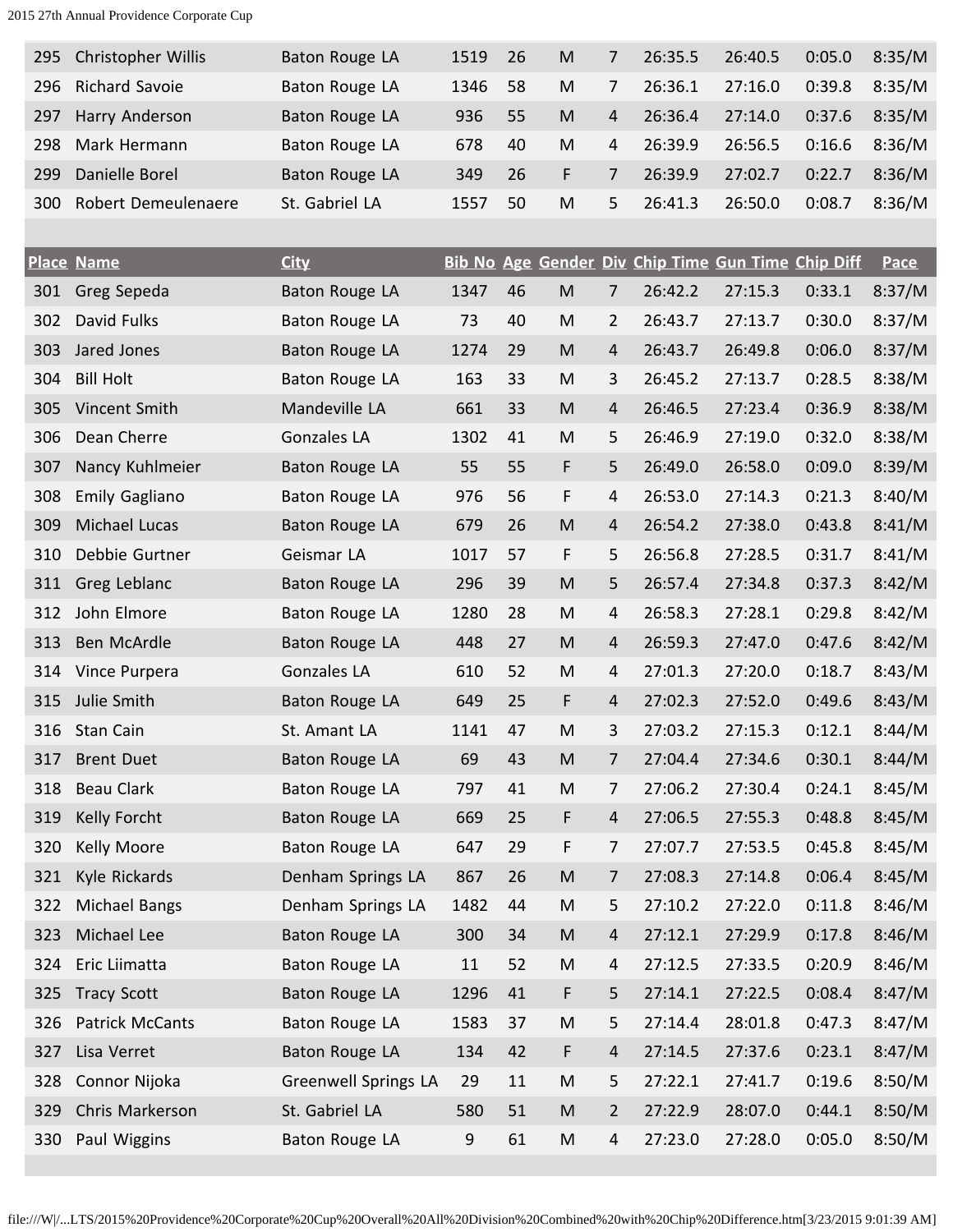| 331 | Lauren Downing                      | Baton Rouge LA              | 1449 | 29           | F                                                                                     | 5              | 27:24.0 | 27:30.7 | 0:06.6 | 8:50/M |
|-----|-------------------------------------|-----------------------------|------|--------------|---------------------------------------------------------------------------------------|----------------|---------|---------|--------|--------|
| 332 | Edward Antonio Henriquez Geismar LA |                             | 1277 | 42           | M                                                                                     | 4              | 27:24.6 | 27:55.0 | 0:30.4 | 8:50/M |
| 333 | Kayla Kimmel                        | Pride LA                    | 1193 | 31           | F                                                                                     | 5              | 27:26.4 | 27:49.8 | 0:23.4 | 8:51/M |
| 334 | Kelley Lambert                      | Prairieville LA             | 945  | 49           | F                                                                                     | 7              | 27:26.6 | 27:48.5 | 0:21.9 | 8:51/M |
| 335 | <b>Thomas Parrish</b>               | Prairieville LA             | 949  | 26           | M                                                                                     | 7              | 27:27.1 | 28:05.5 | 0:38.3 | 8:51/M |
| 336 | <b>Brian Reed</b>                   | Baton Rouge LA              | 1439 | 45           | M                                                                                     | 5              | 27:28.5 | 27:39.9 | 0:11.3 | 8:52/M |
| 337 | Michael Bellocq                     | <b>Baton Rouge LA</b>       | 197  | 26           | M                                                                                     | 3              | 27:28.6 | 27:40.1 | 0:11.4 | 8:52/M |
| 338 | Paul Broussard                      | <b>Baton Rouge LA</b>       | 88   | 23           | M                                                                                     | 5              | 27:36.1 | 28:02.0 | 0:25.9 | 8:54/M |
| 339 | Christopher Cassagne                | Baton Rouge LA              | 1582 | 24           | M                                                                                     | 5              | 27:36.9 | 28:20.3 | 0:43.3 | 8:54/M |
| 340 | Julie Rideau                        | Covington LA                | 114  | 46           | F                                                                                     | 7              | 27:37.1 | 29:50.0 | 2:12.8 | 8:55/M |
| 341 | Jenny Wu                            | Baton Rouge LA              | 330  | 54           | F                                                                                     | 5              | 27:39.9 | 27:52.0 | 0:12.1 | 8:55/M |
| 342 | Rodney Nijoka                       | <b>Greenwell Springs LA</b> | 30   | 36           | M                                                                                     | 5              | 27:40.4 | 27:58.8 | 0:18.3 | 8:55/M |
| 343 | Linda Dantin                        | Baton Rouge LA              | 859  | 51           | F                                                                                     | 3              | 27:41.8 | 28:05.7 | 0:23.8 | 8:56/M |
| 344 | Scott Anderson                      | <b>Baton Rouge LA</b>       | 787  | 44           | M                                                                                     | 2              | 27:46.7 | 27:57.3 | 0:10.6 | 8:57/M |
| 345 | <b>Todd Black</b>                   | Baton Rouge LA              | 1593 | 46           | M                                                                                     | 5              | 27:47.0 | 28:04.4 | 0:17.4 | 8:58/M |
| 346 | <b>Charlie Steele</b>               | <b>Baton Rouge LA</b>       | 1423 | 62           | M                                                                                     | 5              | 27:48.4 | 28:09.7 | 0:21.3 | 8:58/M |
| 347 | Kim Marchard                        | Convent LA                  | 1530 | 55           | M                                                                                     | 5              | 27:48.7 | 27:57.0 | 0:08.3 | 8:58/M |
| 348 | Georgette Fontenot                  | Baton Rouge LA              | 902  | 53           | F                                                                                     | 5              | 27:50.2 | 28:35.0 | 0:44.7 | 8:59/M |
| 349 | Jeff Rentfrow                       | Wheeling WV                 | 742  | 28           | M                                                                                     | $\overline{2}$ | 27:51.9 | 28:37.5 | 0:45.5 | 8:59/M |
| 350 | Ashley Gordon                       | Baton Rouge LA              | 382  | $\mathbf{1}$ | F                                                                                     | 5              | 27:53.5 | 28:12.0 | 0:18.4 | 9:00/M |
| 351 | Brandon Christopher                 | <b>Baton Rouge LA</b>       | 1101 | 23           | M                                                                                     | 5              | 27:53.6 | 28:07.1 | 0:13.4 | 9:00/M |
| 352 | Melinda Sanford                     | St. Gabriel LA              | 1564 | 54           | F                                                                                     | 5              | 27:54.0 | 28:33.0 | 0:39.0 | 9:00/M |
| 353 | Jessica Williams                    | Baton Rouge LA              | 1228 | 28           | F                                                                                     | 5              | 27:54.0 | 29:06.5 | 1:12.5 | 9:00/M |
| 354 | Shane Ledoux                        | Baton Rouge LA              | 1144 | 39           | M                                                                                     | 3              | 27:54.4 | 28:29.5 | 0:35.1 | 9:00/M |
| 355 | <b>Braden Hebert</b>                | <b>Baton Rouge LA</b>       | 177  | 11           | M                                                                                     | 5              | 27:57.3 | 28:26.6 | 0:29.3 | 9:01/M |
| 356 | Amy Troxler                         | Baton Rouge LA              | 344  | 35           | F                                                                                     | 3              | 27:57.7 | 28:28.3 | 0:30.5 | 9:01/M |
| 357 | <b>Glynn Fontenot</b>               | Baton Rouge LA              | 920  | 53           | ${\sf M}$                                                                             | 5              | 27:58.0 | 29:10.5 | 1:12.5 | 9:01/M |
| 358 | Philip Leblanc, Jr                  | St. Gabriel LA              | 1563 | 21           | M                                                                                     | 5              | 27:59.4 | 28:40.3 | 0:40.8 | 9:02/M |
| 359 | Catherine Bell                      | Baton Rouge LA              | 345  | 47           | F                                                                                     | 3              | 27:59.8 | 28:21.9 | 0:22.1 | 9:02/M |
| 360 | Mike Hebert                         | Baton Rouge LA              | 180  | 39           | M                                                                                     | 5              | 27:59.9 | 28:30.0 | 0:30.1 | 9:02/M |
| 361 | <b>Bailey Terrebonne</b>            | <b>Baton Rouge LA</b>       | 817  | 22           | F                                                                                     | 3              | 28:00.8 | 29:21.9 | 1:21.1 | 9:02/M |
| 362 | Daniel Matheny                      | Baton Rouge LA              | 1579 | 65           | ${\sf M}$                                                                             | 5              | 28:01.8 | 28:18.5 | 0:16.6 | 9:02/M |
| 363 | Maria Bowers                        | <b>Baton Rouge LA</b>       | 1245 | 49           | F                                                                                     | $\mathbf{1}$   | 28:02.6 | 28:17.5 | 0:14.8 | 9:03/M |
| 364 | Sage Crochet                        | Baton Rouge LA              | 1102 | 22           | F                                                                                     | 5              | 28:04.1 | 28:33.8 | 0:29.6 | 9:03/M |
| 365 | Diego Gutierrez                     | Gonzales LA                 | 605  | 34           | M                                                                                     | $\overline{4}$ | 28:06.1 | 28:16.9 | 0:10.7 | 9:04/M |
| 366 | Michael Stiltner                    | Baton Rouge LA              | 858  | 51           | ${\sf M}$                                                                             | 3              | 28:07.3 | 28:30.1 | 0:22.7 | 9:04/M |
| 367 | <b>Kimberly Sanders</b>             | Baton Rouge LA              | 857  | 49           | F                                                                                     | 3              | 28:09.3 | 28:31.9 | 0:22.5 | 9:05/M |
| 368 | Bonnie Shukla                       | Gonzales LA                 | 1335 | 35           | F                                                                                     | 5              | 28:12.1 | 28:21.1 | 0:09.0 | 9:06/M |
| 369 | William Bowman                      | St. Francisville LA         | 560  | 51           | $\mathsf{M}% _{T}=\mathsf{M}_{T}\!\left( a,b\right) ,\ \mathsf{M}_{T}=\mathsf{M}_{T}$ | $\mathbf{1}$   | 28:15.8 | 28:24.6 | 0:08.8 | 9:07/M |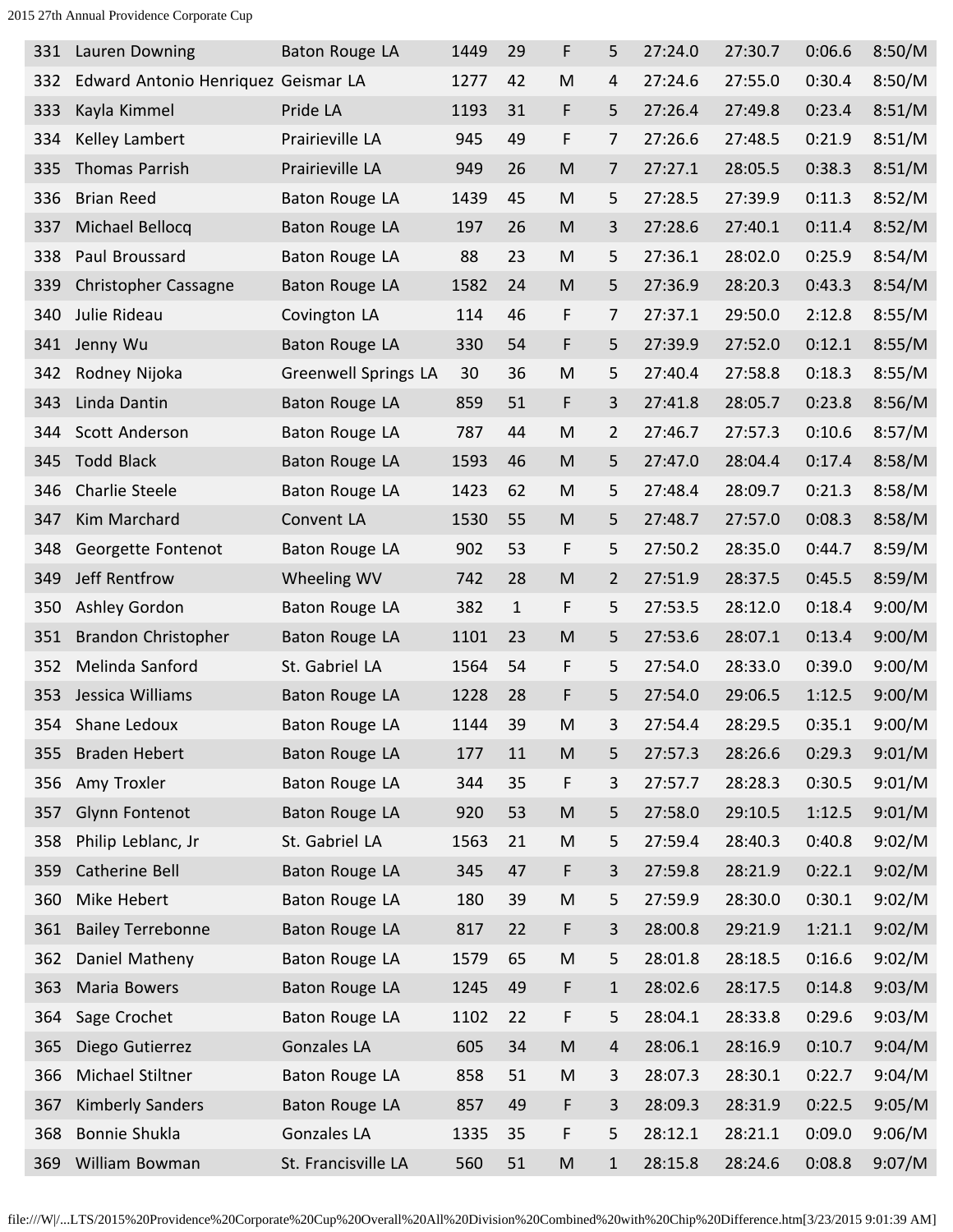| 370 | Mistie Kiger             | Baton Rouge LA              | 727            | 39 | F  | 2              | 28:15.8 | 28:36.5                                            | 0:20.6 | 9:07/M      |
|-----|--------------------------|-----------------------------|----------------|----|----|----------------|---------|----------------------------------------------------|--------|-------------|
| 371 | Laura Gage               | Baton Rouge LA              | 60             | 36 | F  | 5              | 28:18.7 | 28:44.7                                            | 0:26.0 | 9:08/M      |
| 372 | Celeste Waguespack       | Baton Rouge LA              | 305            | 39 | F  | 4              | 28:20.9 | 29:23.7                                            | 1:02.8 | 9:08/M      |
| 373 | <b>Billy Judge</b>       | Denham Springs LA           | 1133           | 43 | M  | 3              | 28:20.9 | 28:54.8                                            | 0:33.8 | 9:08/M      |
| 374 | Pete Bush                | Baton Rouge LA              | 756            | 48 | M  | 5              | 28:21.8 | 28:39.6                                            | 0:17.8 | 9:09/M      |
| 375 | Kim Thickman             | <b>Baton Rouge LA</b>       | 200            | 40 | F  | 3              | 28:22.0 | 28:33.7                                            | 0:11.7 | 9:09/M      |
| 376 | Lisa Greenwaldt          | Baton Rouge LA              | 1453           | 53 | F  | 5              | 28:22.5 | 28:58.0                                            | 0:35.5 | 9:09/M      |
| 377 | Ray Kirk                 | <b>Baton Rouge LA</b>       | 512            | 27 | M  | 2              | 28:23.4 | 28:58.5                                            | 0:35.1 | 9:09/M      |
| 378 | Toni Cardinal            | Baton Rouge LA              | 307            | 46 | F  | 4              | 28:23.5 | 29:29.0                                            | 1:05.5 | 9:09/M      |
| 379 | Janie Becnel             | Vacherie LA                 | 1481           | 31 | F  | 5              | 28:27.0 | 28:40.7                                            | 0:13.6 | 9:11/M      |
| 380 | <b>Calder Morrison</b>   | Baton Rouge LA              | 1165           | 25 | M  | 7              | 28:27.9 | 30:15.8                                            | 1:47.8 | 9:11/M      |
| 381 | <b>Trent Pauls</b>       | <b>Baton Rouge LA</b>       | 191            | 22 | M  | 5              | 28:28.5 | 29:24.5                                            | 0:55.9 | 9:11/M      |
| 382 | Kristin Nowlin           | Baton Rouge LA              | 785            | 34 | F  | 4              | 28:28.9 | 28:47.0                                            | 0:18.1 | 9:11/M      |
| 383 | Caroline Hoogland        | <b>Baton Rouge LA</b>       | 190            | 22 | F  | 5              | 28:29.5 | 29:25.3                                            | 0:55.7 | 9:11/M      |
| 384 | <b>Marty Bourgeois</b>   | <b>Baton Rouge LA</b>       | 451            | 51 | M  | 4              | 28:30.4 | 29:15.6                                            | 0:45.1 | 9:12/M      |
| 385 | <b>Brooks Blackledge</b> | Baton Rouge LA              | 455            | 27 | M  | 4              | 28:30.5 | 29:14.1                                            | 0:43.6 | 9:12/M      |
| 386 | Madeline Murphy          | Baton Rouge LA              | 1242           | 52 | F  | 5              | 28:31.6 | 29:06.3                                            | 0:34.6 | 9:12/M      |
| 387 | Chris Wilson             | Baton Rouge LA              | 1132           | 48 | M  | 3              | 28:37.6 | 29:27.0                                            | 0:49.4 | 9:14/M      |
| 388 | Donnie Thymes            | Baton Rouge LA              | 1353           | 41 | M  | 5              | 28:39.6 | 29:26.0                                            | 0:46.3 | 9:15/M      |
| 389 | Clancy Kadrmas           | Zachary LA                  | 14             | 31 | M  | 4              | 28:40.7 | 29:00.4                                            | 0:19.6 | 9:15/M      |
| 390 | <b>Bryce Fontenot</b>    | <b>Greenwell Springs LA</b> | 70             | 26 | F  | 7              | 28:42.3 | 29:17.0                                            | 0:34.7 | 9:15/M      |
| 391 | <b>Brooke Fontenot</b>   | <b>Baton Rouge LA</b>       | 85             | 26 | F  | $\overline{2}$ | 28:43.5 | 29:18.0                                            | 0:34.5 | 9:16/M      |
| 392 | <b>Brian Villenurve</b>  | Gonzales LA                 | 606            | 40 | M  | 4              | 28:46.2 | 29:04.0                                            | 0:17.8 | 9:17/M      |
| 393 | Marissa Fraser           | Baton Rouge LA              | 811            | 23 | F  | 7              | 28:48.0 | 29:15.5                                            | 0:27.5 | 9:17/M      |
| 394 | Caitlin Morrison         | Baton Rouge LA              | 1164           | 23 | F  | 7              | 28:48.0 | 30:34.3                                            | 1:46.3 | 9:17/M      |
| 395 | Joyce Gravois            | Baton Rouge LA              | $\overline{3}$ | 26 | F  | 4              | 28:48.1 | 29:57.3                                            | 1:09.1 | 9:17/M      |
| 396 | Mr. J Spencer            | Baton Rouge LA              | 1608           | 26 | M  | 5              | 28:48.3 | 29:10.3                                            | 0:21.9 | 9:17/M      |
| 397 | Brandon Yan-Hamby        | Baton Rouge LA              | 1412           | 37 | M  | 7              | 28:49.4 | 29:23.7                                            | 0:34.3 | 9:18/M      |
| 398 | Melissa Washington       | Baton Rouge LA              | 324            | 54 | F  | 5              | 28:50.5 | 29:04.4                                            | 0:13.9 | 9:18/M      |
| 399 | Rachel Kovach            | Baton Rouge LA              | 1421           | 28 | F  | 5              | 28:51.4 | 29:11.3                                            | 0:19.8 | 9:18/M      |
| 400 | David Harpole            | Baton Rouge LA              | 1417           | 29 | M  | $\overline{2}$ | 28:51.5 | 29:11.1                                            | 0:19.6 | 9:18/M      |
|     |                          |                             |                |    |    |                |         |                                                    |        |             |
|     | <b>Place Name</b>        | <b>City</b>                 |                |    |    |                |         | Bib No Age Gender Div Chip Time Gun Time Chip Diff |        | <b>Pace</b> |
|     | 401 Tammy Miller         | Albany LA                   | 830            | 44 | F. | $\mathbf{3}$   |         | $28:52.0$ $29:25.4$ $0:33.4$                       |        | 9:19/M      |

|     | Place Name             | <b>CILV</b>     |      |    |    |              | <u><b>DID NO ARE GENUEL DIV CNIP HIME GUN HIME CNIP DIIL PACE</b></u> |         |        |        |
|-----|------------------------|-----------------|------|----|----|--------------|-----------------------------------------------------------------------|---------|--------|--------|
| 401 | <b>Tammy Miller</b>    | Albany LA       | 830  | 44 |    | 3            | 28:52.0                                                               | 29:25.4 | 0:33.4 | 9:19/M |
| 402 | John King              | Baton Rouge LA  | 343  | 56 | M  | $\mathbf{3}$ | 28:52.6                                                               | 29:22.3 | 0:29.6 | 9:19/M |
| 403 | Karen Hagendorfer      | Prairieville LA | 1480 | 59 |    | 5.           | 28:53.6                                                               | 29:19.1 | 0:25.4 | 9:19/M |
| 404 | Heidel Schneider       | Baton Rouge LA  | 1419 | 41 | F. | 2            | 28:53.9                                                               | 29:12.3 | 0:18.4 | 9:19/M |
| 405 | <b>Michael Gaubert</b> | Baton Rouge LA  | 1313 | 63 | M  | 5.           | 28:54.1                                                               | 29:24.5 | 0:30.4 | 9:19/M |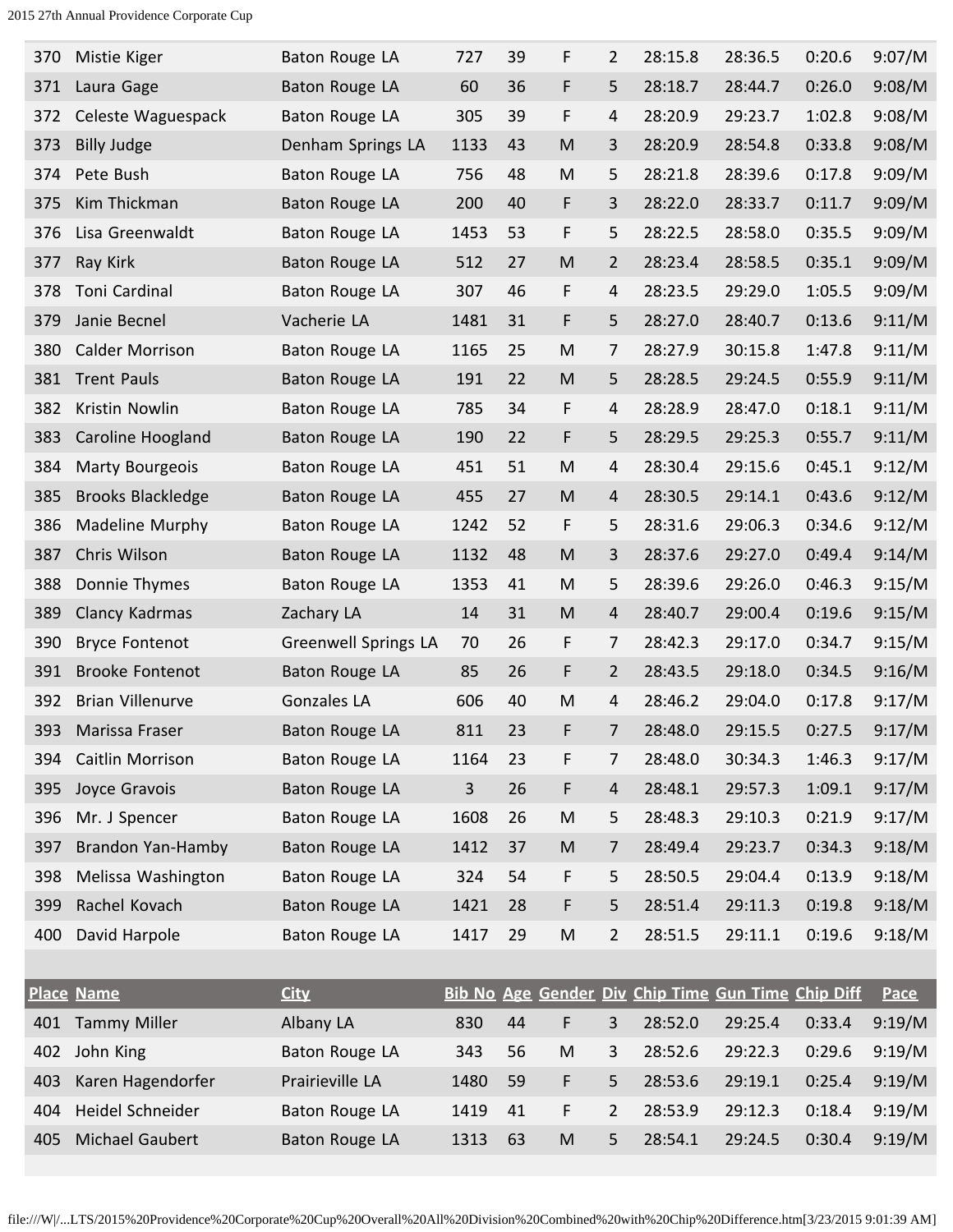| 406 | Ryan Ormerod           | Baton Rouge LA        | 915  | 22 | M                                                                                                          | 5              | 28:54.6 | 29:39.0 | 0:44.4 | 9:19/M |
|-----|------------------------|-----------------------|------|----|------------------------------------------------------------------------------------------------------------|----------------|---------|---------|--------|--------|
| 407 | Nicole Wesley          | Baton Rouge LA        | 1062 | 27 | F                                                                                                          | 7              | 28:56.5 | 29:54.1 | 0:57.5 | 9:20/M |
| 408 | <b>Fred Neal</b>       | <b>Baton Rouge LA</b> | 1426 | 64 | M                                                                                                          | 5              | 28:57.6 | 29:05.5 | 0:07.9 | 9:20/M |
| 409 | Andy Liang             | Baton Rouge LA        | 664  | 36 | M                                                                                                          | 4              | 28:58.2 | 29:51.0 | 0:52.8 | 9:21/M |
| 410 | Elizabeth Morgan       | St. Francisvile LA    | 1461 | 49 | F                                                                                                          | 5              | 28:58.8 | 29:15.8 | 0:17.0 | 9:21/M |
| 411 | Kailee Kaiser          | Krotz Springs LA      | 1155 | 16 | F                                                                                                          | 7              | 28:59.0 | 29:32.9 | 0:33.8 | 9:21/M |
| 412 | Robin Blanchard        | Donaldsonville LA     | 499  | 52 | F                                                                                                          | 5              | 29:00.4 | 29:28.6 | 0:28.1 | 9:21/M |
| 413 | Rebecca Nguyen         | St. Gabriel LA        | 1337 | 23 | F                                                                                                          | 5              | 29:00.6 | 29:15.8 | 0:15.1 | 9:21/M |
| 414 | Laura Naden            | Gonzales LA           | 691  | 47 | F                                                                                                          | $\overline{2}$ | 29:01.4 | 29:25.8 | 0:24.3 | 9:22/M |
| 415 | <b>Troy Franks</b>     | <b>Baton Rouge LA</b> | 1304 | 59 | ${\sf M}$                                                                                                  | 5              | 29:01.4 | 29:33.3 | 0:31.8 | 9:22/M |
| 416 | Reed Bayham            | Prairieville LA       | 1371 | 10 | M                                                                                                          | 7              | 29:01.6 | 29:20.5 | 0:18.9 | 9:22/M |
| 417 | Chuck Barber           | Baton Rouge LA        | 1466 | 53 | ${\sf M}$                                                                                                  | 5              | 29:02.1 | 29:46.3 | 0:44.1 | 9:22/M |
| 418 | Darius Williams        | <b>Baton Rouge LA</b> | 1284 | 42 | ${\sf M}$                                                                                                  | 4              | 29:02.5 | 29:32.5 | 0:30.0 | 9:22/M |
| 419 | Aaron Bayham           | Baton Rouge LA        | 1372 | 30 | $\mathsf{M}% _{T}=\mathsf{M}_{T}\!\left( a,b\right) ,\ \mathsf{M}_{T}=\mathsf{M}_{T}$                      | $\overline{7}$ | 29:02.8 | 29:21.3 | 0:18.4 | 9:22/M |
| 420 | Angela Crain           | Baton Rouge LA        | 1345 | 40 | F                                                                                                          | $\overline{7}$ | 29:03.6 | 29:36.7 | 0:33.1 | 9:22/M |
| 421 | Raymond Dawson         | Baton Rouge LA        | 52   | 65 | $\mathsf{M}% _{T}=\mathsf{M}_{T}\!\left( a,b\right) ,\ \mathsf{M}_{T}=\mathsf{M}_{T}$                      | 5              | 29:04.3 | 29:15.4 | 0:11.0 | 9:23/M |
| 422 | Ragen Mayeux           | Baton Rouge LA        | 447  | 40 | M                                                                                                          | 4              | 29:05.1 | 29:50.5 | 0:45.4 | 9:23/M |
| 423 | Darrin Badon           | Baton Rouge LA        | 1396 | 43 | M                                                                                                          | 5              | 29:05.4 | 29:39.6 | 0:34.1 | 9:23/M |
| 424 | William Walters        | Geismar LA            | 204  | 44 | M                                                                                                          | 3              | 29:05.5 | 29:17.4 | 0:11.9 | 9:23/M |
| 425 | Kim East               | Jackson LA            | 20   | 50 | F                                                                                                          | 5              | 29:05.7 | 29:08.3 | 0:02.6 | 9:23/M |
| 426 | <b>Matthew Vavrek</b>  | Prairieville LA       | 223  | 26 | M                                                                                                          | 5              | 29:07.1 | 29:24.5 | 0:17.4 | 9:24/M |
| 427 | Evan Canzoneri         | Baton Rouge LA        | 848  | 27 | M                                                                                                          | $\overline{7}$ | 29:07.5 | 29:22.1 | 0:14.5 | 9:24/M |
| 428 | Michael Trahan         | Baton Rouge LA        | 1404 | 27 | M                                                                                                          | 5              | 29:08.0 | 29:42.3 | 0:34.3 | 9:24/M |
| 429 | Willing Liimatta       | <b>Baton Rouge LA</b> | 24   | 57 | F                                                                                                          | 5              | 29:09.2 | 29:29.8 | 0:20.6 | 9:24/M |
| 430 | Johannah Frelier       | Baton Rouge LA        | 1050 | 22 | F                                                                                                          | 7              | 29:09.9 | 29:43.8 | 0:33.8 | 9:24/M |
| 431 | <b>Patrick Hobbins</b> | Port Allen LA         | 1137 | 32 | ${\sf M}$                                                                                                  | 3              | 29:10.6 | 29:30.7 | 0:20.1 | 9:25/M |
| 432 | Shamin Shukla          | <b>Gonzales LA</b>    | 1309 | 36 | M                                                                                                          | 5              | 29:10.9 | 29:42.0 | 0:31.1 | 9:25/M |
| 433 | Sara Hoppe             | Baton Rouge LA        | 895  | 20 | F                                                                                                          | 5              | 29:12.2 | 29:43.3 | 0:31.0 | 9:25/M |
| 434 | Chad Lavergne          | Pride LA              | 1142 | 28 | ${\sf M}$                                                                                                  | 3              | 29:12.5 | 29:28.3 | 0:15.7 | 9:25/M |
| 435 | Sai Eddapuddi          | <b>Baton Rouge LA</b> | 1584 | 37 | M                                                                                                          | 5              | 29:12.6 | 29:32.0 | 0:19.4 | 9:25/M |
| 436 | Mark Neyland           | Baton Rouge LA        | 947  | 51 | $\mathsf{M}% _{T}=\mathsf{M}_{T}\!\left( a,b\right) ,\ \mathsf{M}_{T}=\mathsf{M}_{T}\!\left( a,b\right) ,$ | $\overline{7}$ | 29:14.0 | 29:35.7 | 0:21.7 | 9:26/M |
| 437 | Diana Brown            | <b>Baton Rouge LA</b> | 856  | 33 | F                                                                                                          | 3              | 29:15.7 | 29:22.7 | 0:07.0 | 9:26/M |
| 438 | Cory Wicker            | <b>Baton Rouge LA</b> | 135  | 31 | M                                                                                                          | 4              | 29:16.8 | 29:40.8 | 0:23.9 | 9:26/M |
| 439 | Jay Hoppe              | <b>Baton Rouge LA</b> | 829  | 59 | ${\sf M}$                                                                                                  | 3              | 29:16.9 | 29:47.9 | 0:31.0 | 9:26/M |
| 440 | Ari Deitch             | Baton Rouge LA        | 75   | 26 | M                                                                                                          | $\overline{2}$ | 29:17.3 | 29:58.3 | 0:41.0 | 9:27/M |
| 441 | Gerald Barbay          | Sunshine LA           | 911  | 44 | M                                                                                                          | 5              | 29:17.5 | 29:55.8 | 0:38.3 | 9:27/M |
| 442 | <b>Greg Stevens</b>    | Baton Rouge LA        | 1110 | 37 | M                                                                                                          | $\overline{2}$ | 29:18.0 | 29:32.4 | 0:14.4 | 9:27/M |
| 443 | Jessie Boyer           | Baton Rouge LA        | 1052 | 38 | F                                                                                                          | $\overline{7}$ | 29:18.6 | 29:58.7 | 0:40.1 | 9:27/M |
| 444 | <b>Ryan Greaud</b>     | St. Gabriel LA        | 488  | 25 | M                                                                                                          | 5              | 29:18.7 | 29:47.9 | 0:29.1 | 9:27/M |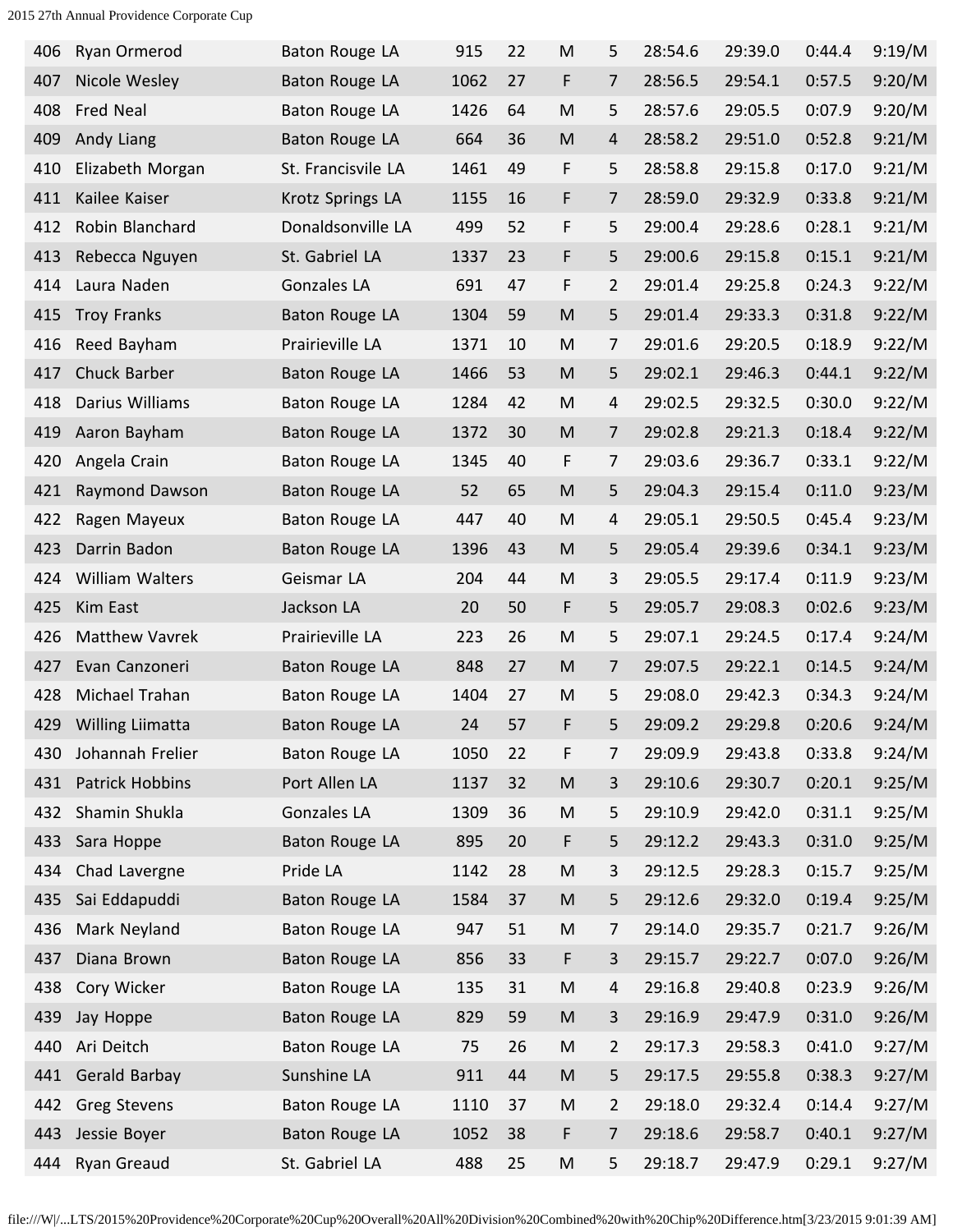| 445 | Stephen Leblanc        | St. Gabriel LA        | 1562 | 15 | M                                                                                                          | 5              | 29:19.4 | 29:59.0 | 0:39.6 | 9:27/M |
|-----|------------------------|-----------------------|------|----|------------------------------------------------------------------------------------------------------------|----------------|---------|---------|--------|--------|
| 446 | <b>Mason Cook</b>      | Geismar LA            | 229  | 40 | M                                                                                                          | $\overline{7}$ | 29:19.6 | 30:55.7 | 1:36.1 | 9:27/M |
| 447 | David Olcsvary         | Walker LA             | 478  | 58 | M                                                                                                          | 5              | 29:19.8 | 29:29.6 | 0:09.8 | 9:27/M |
| 448 | Ivy Lewis              | <b>Baton Rouge LA</b> | 308  | 61 | M                                                                                                          | 5              | 29:20.6 | 29:55.5 | 0:34.9 | 9:28/M |
| 449 | Brandi Ringo           | Denham Springs LA     | 302  | 33 | F                                                                                                          | $\overline{4}$ | 29:21.6 | 29:34.7 | 0:13.1 | 9:28/M |
| 450 | <b>Bonnie Pressler</b> | Port Allen LA         | 291  | 34 | F                                                                                                          | 5              | 29:22.6 | 29:42.3 | 0:19.6 | 9:28/M |
| 451 | <b>Gary Ellington</b>  | St. Gabriel LA        | 582  | 58 | M                                                                                                          | $\overline{2}$ | 29:22.9 | 29:40.0 | 0:17.1 | 9:28/M |
| 452 | Jennifer Rood          | Baton Rouge LA        | 1051 | 48 | F                                                                                                          | 7              | 29:23.2 | 30:06.1 | 0:42.8 | 9:29/M |
| 453 | Shannon Shaules        | Gonzales LA           | 474  | 37 | F                                                                                                          | 5              | 29:23.6 | 30:44.3 | 1:20.6 | 9:29/M |
| 454 | Kyle Jones             | <b>Baton Rouge LA</b> | 78   | 31 | M                                                                                                          | $\overline{2}$ | 29:23.9 | 30:45.8 | 1:21.8 | 9:29/M |
| 455 | Chelsea Hendrick       | <b>Baton Rouge LA</b> | 1065 | 29 | F                                                                                                          | $\overline{7}$ | 29:25.0 | 30:12.4 | 0:47.3 | 9:29/M |
| 456 | <b>Randy Gautreaux</b> | Napoleonville LA      | 1261 | 45 | M                                                                                                          | 4              | 29:25.7 | 29:59.0 | 0:33.3 | 9:29/M |
| 457 | Philip Ehrlich         | <b>Baton Rouge LA</b> | 692  | 41 | M                                                                                                          | $\overline{2}$ | 29:26.3 | 30:20.7 | 0:54.4 | 9:30/M |
| 458 | Laurie Soignier        | Baton Rouge LA        | 306  | 38 | F                                                                                                          | $\overline{4}$ | 29:26.5 | 30:32.0 | 1:05.5 | 9:30/M |
| 459 | <b>Ashley Phillips</b> | Gonzales LA           | 609  | 45 | M                                                                                                          | 4              | 29:27.1 | 29:50.8 | 0:23.6 | 9:30/M |
| 460 | <b>Thomas Spiers</b>   | Denham Springs LA     | 264  | 50 | M                                                                                                          | 5              | 29:27.2 | 29:55.7 | 0:28.5 | 9:30/M |
| 461 | Ledie Bradley          | <b>Baton Rouge LA</b> | 1483 | 55 | F                                                                                                          | 5              | 29:28.6 | 30:02.5 | 0:33.9 | 9:30/M |
| 462 | Rhonda Willis          | Baton Rouge LA        | 130  | 42 | F                                                                                                          | $\overline{4}$ | 29:31.7 | 29:42.6 | 0:10.9 | 9:31/M |
| 463 | <b>William Tran</b>    | <b>Gonzales LA</b>    | 619  | 30 | M                                                                                                          | 4              | 29:32.0 | 29:46.1 | 0:14.1 | 9:32/M |
| 464 | Eddie Acosta           | Baton Rouge LA        | 1123 | 45 | M                                                                                                          | 3              | 29:32.4 | 29:51.5 | 0:19.1 | 9:32/M |
| 465 | Becca Bergeron         | Port Allen LA         | 1157 | 31 | F                                                                                                          | $\overline{7}$ | 29:32.9 | 30:31.7 | 0:58.7 | 9:32/M |
| 466 | Jennifer Dartez        | Baton Rouge LA        | 901  | 28 | F                                                                                                          | 5              | 29:35.4 | 30:19.5 | 0:44.1 | 9:33/M |
| 467 | Evan Becnel            | Vacherie LA           | 1301 | 33 | M                                                                                                          | 5              | 29:35.4 | 29:49.3 | 0:13.8 | 9:33/M |
| 468 | John Gillis            | St. Gabriel LA        | 1558 | 60 | M                                                                                                          | 5              | 29:36.3 | 30:08.7 | 0:32.4 | 9:33/M |
| 469 | Devin Poirrier         | Baton Rouge LA        | 672  | 24 | M                                                                                                          | $\overline{a}$ | 29:36.6 | 30:31.0 | 0:54.4 | 9:33/M |
| 470 | Thomas Taylor          | Baton Rouge LA        | 635  | 31 | M                                                                                                          | 4              | 29:36.8 | 30:00.0 | 0:23.1 | 9:33/M |
| 471 | Kenneth Oubre          | Donaldsonville LA     | 471  | 56 | ${\sf M}$                                                                                                  | 5              | 29:37.7 | 30:06.3 | 0:28.5 | 9:33/M |
| 472 | Collin Franta          | St. Amant LA          | 1343 | 10 | M                                                                                                          | 5              | 29:39.8 | 30:36.8 | 0:57.0 | 9:34/M |
| 473 | Marty White            | Baton Rouge LA        | 1589 | 56 | ${\sf M}$                                                                                                  | 5              | 29:39.9 | 29:51.0 | 0:11.0 | 9:34/M |
| 474 | Clint King             | <b>Gonzales LA</b>    | 598  | 46 | ${\sf M}$                                                                                                  | $\overline{4}$ | 29:40.0 | 29:52.0 | 0:12.0 | 9:34/M |
| 475 | Corey Kernan           | <b>Gonzales LA</b>    | 608  | 42 | ${\sf M}$                                                                                                  | $\overline{4}$ | 29:40.3 | 29:57.5 | 0:17.1 | 9:34/M |
| 476 | Jordan Welch           | Geismar LA            | 1258 | 22 | ${\sf M}$                                                                                                  | 4              | 29:40.5 | 30:12.5 | 0:32.0 | 9:34/M |
| 477 | Carolyn Neyland        | <b>Baton Rouge LA</b> | 946  | 49 | F                                                                                                          | $\overline{7}$ | 29:42.6 | 30:05.5 | 0:22.8 | 9:35/M |
| 478 | <b>Teagan Richards</b> | <b>Baton Rouge LA</b> | 894  | 12 | ${\sf M}$                                                                                                  | 5              | 29:43.8 | 30:36.5 | 0:52.6 | 9:35/M |
| 479 | David Vavrek           | Prairieville LA       | 221  | 53 | M                                                                                                          | $\overline{7}$ | 29:44.2 | 30:01.4 | 0:17.1 | 9:35/M |
| 480 | Chris Foster           | Baton Rouge LA        | 126  | 37 | ${\sf M}$                                                                                                  | $\overline{4}$ | 29:45.5 | 30:08.7 | 0:23.2 | 9:36/M |
| 481 | Mark Weeks             | <b>Baton Rouge LA</b> | 155  | 36 | $\mathsf{M}% _{T}=\mathsf{M}_{T}\!\left( a,b\right) ,\ \mathsf{M}_{T}=\mathsf{M}_{T}\!\left( a,b\right) ,$ | $\overline{7}$ | 29:45.9 | 30:19.9 | 0:34.0 | 9:36/M |
| 482 | Seth Bosarge           | Denham Springs LA     | 899  | 19 | M                                                                                                          | 7              | 29:47.6 | 29:54.7 | 0:07.1 | 9:36/M |
|     |                        |                       |      |    |                                                                                                            |                |         |         |        |        |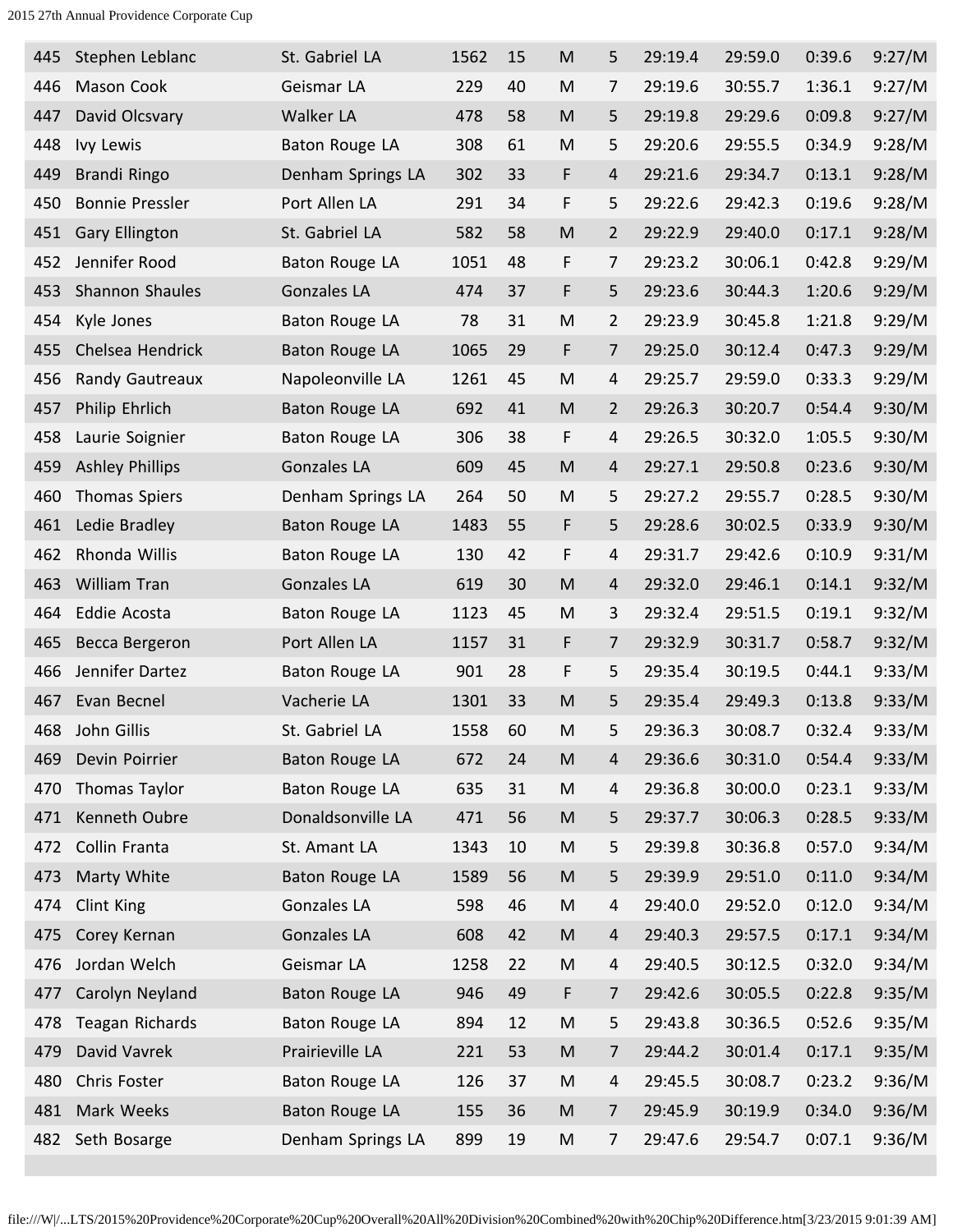| <b>Steve Capps</b>           | <b>Baton Rouge LA</b> | 1311                     | 57 | $\mathsf{M}% _{T}=\mathsf{M}_{T}\!\left( a,b\right) ,\ \mathsf{M}_{T}=\mathsf{M}_{T}\!\left( a,b\right) ,$ | 5              | 29:49.9 | 30:41.0                          | 0:51.1 | 9:37/M      |
|------------------------------|-----------------------|--------------------------|----|------------------------------------------------------------------------------------------------------------|----------------|---------|----------------------------------|--------|-------------|
| Mindy Brant                  | Donaldsonville LA     | 500                      | 35 | F                                                                                                          | 5              | 29:51.9 | 30:55.3                          | 1:03.4 | 9:38/M      |
| Daniel Shaffer               | Baton Rouge LA        | 1402                     | 27 | M                                                                                                          | 5              | 29:52.3 | 30:27.8                          | 0:35.5 | 9:38/M      |
| Jay Frost                    | Baton Rouge LA        | 772                      | 54 | M                                                                                                          | 4              | 29:52.3 | 30:28.3                          | 0:35.9 | 9:38/M      |
| <b>Tracy Folse</b>           | Baton Rouge LA        | 139                      | 40 | F                                                                                                          | $\overline{4}$ | 29:52.5 | 30:02.5                          | 0:10.0 | 9:38/M      |
| Zack King                    | Baton Rouge LA        | 1163                     | 30 | M                                                                                                          | 7              | 29:53.2 | 31:39.5                          | 1:46.3 | 9:38/M      |
| Lauren Collier               | Covington LA          | 117                      | 22 | F                                                                                                          | $\overline{7}$ | 29:56.7 | 30:14.0                          | 0:17.3 | 9:39/M      |
| Cody Boniol                  | Denham Springs LA     | 896                      | 19 | M                                                                                                          | 7              | 29:57.7 | 30:03.8                          | 0:06.1 | 9:40/M      |
| <b>Byron Henderson</b>       | Baton Rouge LA        | 773                      | 49 | M                                                                                                          | $\overline{4}$ | 29:58.4 | 30:34.5                          | 0:36.1 | 9:40/M      |
| Bambi Boudreaux              | <b>Addis LA</b>       | 257                      | 33 | F                                                                                                          | 5              | 29:58.6 | 30:26.4                          | 0:27.8 | 9:40/M      |
| Steven Boudreaux             | Addis LA              | 258                      | 33 | M                                                                                                          | 5              | 29:58.8 | 30:26.4                          | 0:27.6 | 9:40/M      |
| Daryl Berthelot              | Prairieville LA       | 1464                     | 58 | M                                                                                                          | 5              | 30:01.5 | 30:17.7                          | 0:16.1 | 9:41/M      |
| Cayman Cook                  | Plaquemine LA         | 276                      | 17 | M                                                                                                          | 5              | 30:02.4 | 31:35.0                          | 1:32.6 | 9:41/M      |
| Nicole Roper                 | Saint Amant LA        | 1268                     | 42 | F                                                                                                          | $\overline{4}$ | 30:02.4 | 30:16.4                          | 0:14.0 | 9:41/M      |
| Tikila Arnold                | <b>Baton Rouge LA</b> | 148                      | 38 | F                                                                                                          | $\overline{4}$ | 30:04.3 | 30:17.8                          | 0:13.4 | 9:42/M      |
| Kent Laplace                 | <b>Baton Rouge LA</b> | 780                      | 63 | M                                                                                                          | 4              | 30:04.3 | 30:41.3                          | 0:36.9 | 9:42/M      |
| <b>Ashley Spencer</b>        | Baton Rouge LA        | 1607                     | 26 | F                                                                                                          | 5              | 30:04.5 | 30:27.4                          | 0:22.9 | 9:42/M      |
| Charles Bopp                 | <b>Baton Rouge LA</b> | 632                      | 57 | M                                                                                                          | $\overline{4}$ | 30:11.1 | 30:23.5                          | 0:12.4 | 9:44/M      |
|                              |                       |                          |    |                                                                                                            |                |         |                                  |        |             |
|                              |                       |                          |    |                                                                                                            |                |         |                                  |        |             |
| <b>Place Name</b>            | <b>City</b>           | <b>Bib No Age Gender</b> |    |                                                                                                            |                |         | Div Chip Time Gun Time Chip Diff |        | <b>Pace</b> |
| <b>Vic Cross</b>             | St. Gabriel LA        | 1553                     | 57 | M                                                                                                          | 5              | 30:11.3 | 30:49.6                          | 0:38.3 | 9:44/M      |
| Robert Schexnailder          | Prairieville LA       | 951                      | 26 | M                                                                                                          | 7              | 30:11.8 | 31:51.4                          | 1:39.6 | 9:44/M      |
| <b>Fran Capps</b>            | Baton Rouge LA        | 1486                     | 52 | F                                                                                                          | 5              | 30:12.2 | 31:03.0                          | 0:50.8 | 9:45/M      |
| Robert Doerr Jr              | <b>Baton Rouge LA</b> | 240                      | 47 | M                                                                                                          | 7              | 30:12.7 | 31:42.9                          | 1:30.1 | 9:45/M      |
| Scott Morin                  | St. Amant LA          | 1297                     | 42 | $\mathsf{M}% _{T}=\mathsf{M}_{T}\!\left( a,b\right) ,\ \mathsf{M}_{T}=\mathsf{M}_{T}\!\left( a,b\right) ,$ | 5              | 30:14.1 | 30:28.1                          | 0:13.9 | 9:45/M      |
| Venu Tammineni               | Baton Rouge LA        | 722                      | 33 | M                                                                                                          | $\overline{7}$ | 30:15.7 | 30:32.1                          | 0:16.3 | 9:45/M      |
| Carly Eberts                 | Baton Rouge LA        | 298                      | 23 | F                                                                                                          | 5              | 30:16.0 | 30:54.3                          | 0:38.3 | 9:46/M      |
| Christy White                | Prairieville LA       | 1049                     | 45 | F                                                                                                          | $\overline{7}$ | 30:18.9 | 31:08.7                          | 0:49.8 | 9:46/M      |
| <b>Whitney Amato</b>         | <b>Baton Rouge LA</b> | 1136                     | 30 | $\mathsf{M}% _{T}=\mathsf{M}_{T}\!\left( a,b\right) ,\ \mathsf{M}_{T}=\mathsf{M}_{T}\!\left( a,b\right) ,$ | 3              | 30:20.9 | 30:56.3                          | 0:35.3 | 9:47/M      |
| Sarah Sotile                 | Baton Rouge LA        | 332                      | 31 | F                                                                                                          | 5              | 30:28.5 | 31:01.6                          | 0:33.1 | 9:50/M      |
| Johnny Settoon               | Addis LA              | 274                      | 61 | M                                                                                                          | 5              | 30:30.6 | 32:01.5                          | 1:30.9 | 9:50/M      |
| Angela Zeringue              | Baton Rouge LA        | 671                      | 48 | F                                                                                                          | 4              | 30:33.5 | 31:14.0                          | 0:40.4 | 9:51/M      |
| <b>Christine Brouillette</b> | Baton Rouge LA        | 508                      | 29 | F                                                                                                          | $\overline{2}$ | 30:34.2 | 31:13.0                          | 0:38.8 | 9:52/M      |
| Katie Holt                   | Baton Rouge LA        | 164                      | 27 | F                                                                                                          | 3              | 30:34.3 | 31:03.4                          | 0:29.1 | 9:52/M      |
| Darren Carmena               | Prairieville LA       | 959                      | 41 | M                                                                                                          | $\overline{7}$ | 30:37.4 | 31:02.4                          | 0:25.0 | 9:53/M      |
| Arianna Lee                  | Baton Rouge LA        | 633                      | 23 | F                                                                                                          | $\overline{4}$ | 30:38.7 | 30:54.3                          | 0:15.5 | 9:53/M      |
| James Imhoff                 | Baton Rouge LA        | 430                      | 27 | M                                                                                                          | 5              | 30:39.2 | 30:51.7                          | 0:12.4 | 9:53/M      |
| Tim Kimmel                   | Pride LA              | 1194                     | 29 | M                                                                                                          | 5              | 30:41.1 | 31:05.0                          | 0:23.9 | 9:54/M      |
|                              |                       |                          |    |                                                                                                            |                |         |                                  |        |             |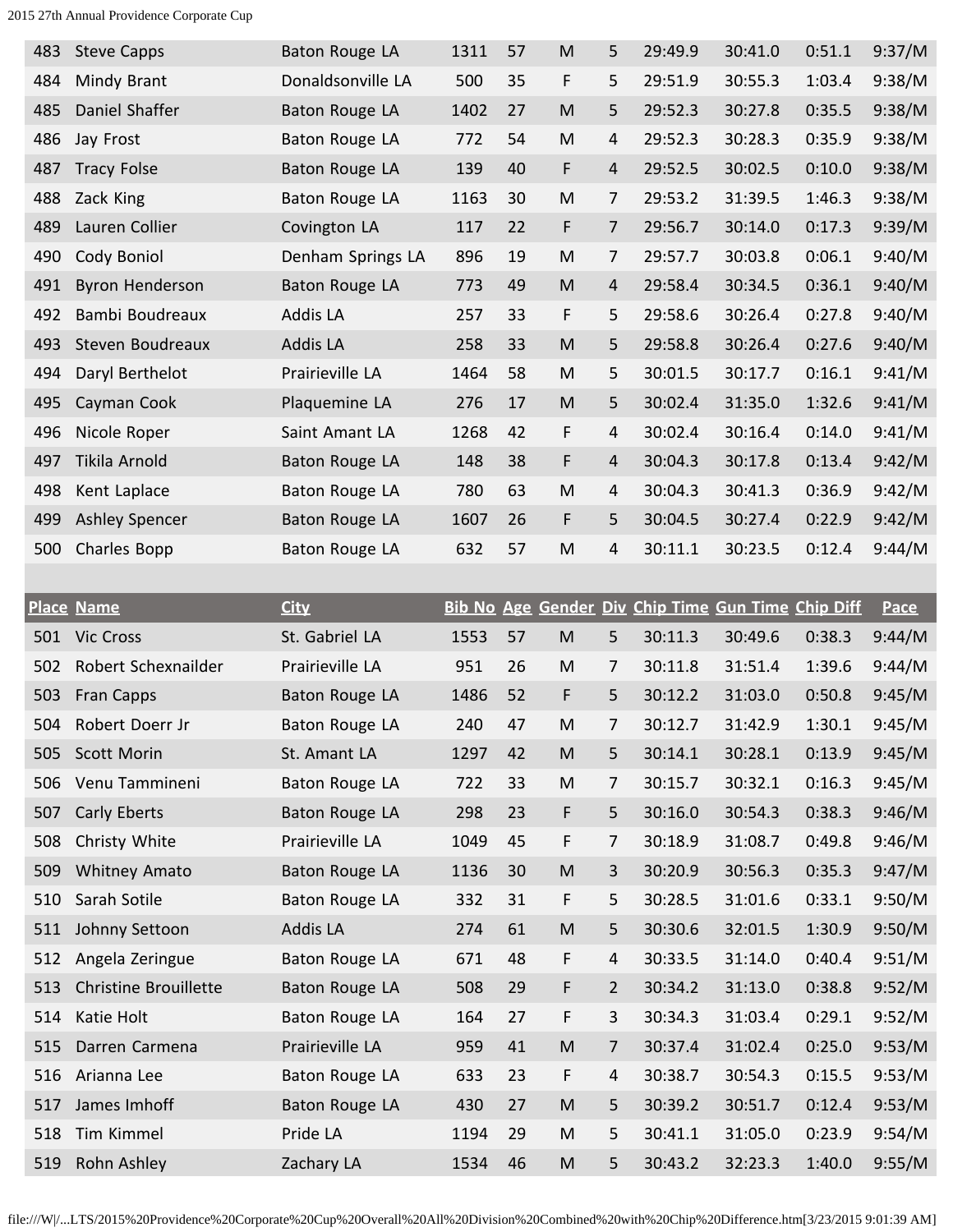| 520 | <b>Brian Curey</b>      | Geismar LA            | 937  | 42 | M                                                                                                          | 4              | 30:43.3 | 31:04.6 | 0:21.3 | 9:55/M  |
|-----|-------------------------|-----------------------|------|----|------------------------------------------------------------------------------------------------------------|----------------|---------|---------|--------|---------|
| 521 | Edward Stauss, III      | Baton Rouge LA        | 762  | 53 | $\mathsf{M}% _{T}=\mathsf{M}_{T}\!\left( a,b\right) ,\ \mathsf{M}_{T}=\mathsf{M}_{T}\!\left( a,b\right) ,$ | $\mathbf{1}$   | 30:44.1 | 32:19.5 | 1:35.4 | 9:55/M  |
| 522 | Andrea Ducre            | Baton Rouge LA        | 666  | 37 | F                                                                                                          | $\overline{4}$ | 30:50.5 | 31:44.3 | 0:53.7 | 9:57/M  |
| 523 | <b>Brant Clayton</b>    | Baton Rouge LA        | 1604 | 30 | M                                                                                                          | 4              | 30:51.3 | 31:13.4 | 0:22.1 | 9:57/M  |
| 524 | <b>Gail Millet</b>      | Baton Rouge LA        | 1085 | 52 | F                                                                                                          | 5              | 30:52.1 | 31:06.7 | 0:14.5 | 9:57/M  |
| 525 | Joshua Chatelain        | Prairieville LA       | 68   | 36 | M                                                                                                          | 7              | 30:53.5 | 31:12.5 | 0:19.0 | 9:58/M  |
| 526 | Kale Wetekamm           | Baton Rouge LA        | 555  | 25 | M                                                                                                          | 5              | 30:56.7 | 31:32.9 | 0:36.1 | 9:59/M  |
| 527 | Shayanne Hewa           | Baton Rouge LA        | 824  | 22 | F                                                                                                          | 7              | 30:56.8 | 31:28.8 | 0:32.0 | 9:59/M  |
| 528 | Scott Banker            | <b>Gonzales LA</b>    | 600  | 39 | M                                                                                                          | 4              | 30:57.1 | 31:19.5 | 0:22.3 | 9:59/M  |
| 529 | <b>Terry Dier</b>       | Baton Rouge LA        | 442  | 59 | $\mathsf{M}% _{T}=\mathsf{M}_{T}\!\left( a,b\right) ,\ \mathsf{M}_{T}=\mathsf{M}_{T}\!\left( a,b\right) ,$ | $\overline{4}$ | 30:59.8 | 31:59.7 | 0:59.8 | 10:00/M |
| 530 | <b>Blake Lawhon</b>     | Plaquemine LA         | 893  | 32 | M                                                                                                          | 5              | 31:01.9 | 32:31.8 | 1:29.8 | 10:00/M |
| 531 | Yin Zhang               | Baton Rouge LA        | 13   | 46 | F                                                                                                          | $\overline{4}$ | 31:02.4 | 31:22.3 | 0:19.8 | 10:01/M |
| 532 | Lisa Davenport          | Baton Rouge LA        | 1450 | 47 | F                                                                                                          | 5              | 31:02.6 | 31:27.0 | 0:24.3 | 10:01/M |
| 533 | <b>Tony Fatta</b>       | <b>Baton Rouge LA</b> | 140  | 63 | M                                                                                                          | $\overline{4}$ | 31:03.3 | 31:19.5 | 0:16.1 | 10:01/M |
| 534 | David Honeycutt         | <b>Baton Rouge LA</b> | 208  | 55 | M                                                                                                          | 5              | 31:03.8 | 31:30.5 | 0:26.7 | 10:01/M |
| 535 | Latisha Mire            | Prairieville LA       | 336  | 41 | F                                                                                                          | 5              | 31:03.9 | 31:20.9 | 0:17.0 | 10:01/M |
| 536 | Selimar Rivera          | Prairieville LA       | 1260 | 36 | F                                                                                                          | 4              | 31:04.1 | 31:57.5 | 0:53.4 | 10:01/M |
| 537 | Tarshia Fontenot        | St. Francisville LA   | 1140 | 44 | F                                                                                                          | 3              | 31:07.5 | 31:27.6 | 0:20.1 | 10:02/M |
| 538 | Diana Albarado          | Baton Rouge LA        | 1053 | 34 | F                                                                                                          | 7              | 31:10.8 | 32:01.5 | 0:50.7 | 10:03/M |
| 539 | Susan Landry            | Baton Rouge LA        | 53   | 56 | F                                                                                                          | 5              | 31:11.1 | 31:21.8 | 0:10.6 | 10:04/M |
| 540 | Pam Posster             | Baton Rouge LA        | 1134 | 48 | F                                                                                                          | 3              | 31:13.1 | 31:52.8 | 0:39.6 | 10:04/M |
| 541 | Christina Boudreaux     | Baton Rouge LA        | 770  | 35 | F                                                                                                          | 4              | 31:14.2 | 32:39.3 | 1:25.1 | 10:05/M |
| 542 | Chris Kennedy           | Baton Rouge LA        | 120  | 35 | M                                                                                                          | 4              | 31:17.0 | 31:19.8 | 0:02.8 | 10:05/M |
| 543 | Danielle Davis          | <b>Baton Rouge LA</b> | 183  | 39 | F                                                                                                          | 5              | 31:17.0 | 31:38.0 | 0:20.9 | 10:05/M |
| 544 | Paige Mayeux            | Baton Rouge LA        | 360  | 23 | F                                                                                                          | 7              | 31:17.2 | 32:05.0 | 0:47.8 | 10:05/M |
| 545 | Adam Barilleau          | Baton Rouge LA        | 127  | 29 | M                                                                                                          | 4              | 31:17.8 | 31:21.3 | 0:03.4 | 10:05/M |
| 546 | Tanisha Banks           | Darrow LA             | 1456 | 39 | F                                                                                                          | 5              | 31:29.3 | 32:38.5 | 1:09.1 | 10:09/M |
| 547 | <b>Buck Kliebert</b>    | Denham Springs LA     | 1539 | 45 | M                                                                                                          | 5              | 31:32.5 | 32:05.6 | 0:33.0 | 10:10/M |
| 548 | <b>Bart Lambert</b>     | Prairieville LA       | 944  | 52 | M                                                                                                          | 7              | 31:33.4 | 31:55.8 | 0:22.3 | 10:11/M |
| 549 | Renee Callegan          | White Castle LA       | 699  | 17 | F                                                                                                          | 2              | 31:33.8 | 32:00.7 | 0:26.9 | 10:11/M |
| 550 | Debbie Coleman          | Baton Rouge LA        | 690  | 35 | F                                                                                                          | $\overline{2}$ | 31:34.0 | 31:57.8 | 0:23.7 | 10:11/M |
| 551 | Molly Outlaw            | Baton Rouge LA        | 1071 | 32 | F                                                                                                          | 5              | 31:34.8 | 32:16.8 | 0:41.9 | 10:11/M |
| 552 | <b>Druit Gremillion</b> | Baton Rouge LA        | 351  | 29 | M                                                                                                          | 7              | 31:36.4 | 32:19.5 | 0:43.1 | 10:12/M |
| 553 | Melanie Mickal          | <b>Baton Rouge LA</b> | 538  | 40 | F                                                                                                          | 5              | 31:40.6 | 33:30.0 | 1:49.3 | 10:13/M |
| 554 | Olivia Ward             | Baton Rouge LA        | 175  | 14 | F                                                                                                          | 5              | 31:41.6 | 32:15.4 | 0:33.8 | 10:13/M |
| 555 | Steve Ward              | Baton Rouge LA        | 165  | 42 | $\mathsf{M}% _{T}=\mathsf{M}_{T}\!\left( a,b\right) ,\ \mathsf{M}_{T}=\mathsf{M}_{T}\!\left( a,b\right) ,$ | 3              | 31:41.7 | 32:15.5 | 0:33.8 | 10:13/M |
| 556 | Kurt Lacroix            | Baton Rouge LA        | 1595 | 43 | ${\sf M}$                                                                                                  | 5              | 31:43.4 | 32:09.8 | 0:26.4 | 10:14/M |
| 557 | Cyndi Petrilak          | Baton Rouge LA        | 757  | 50 | F                                                                                                          | $\mathbf{1}$   | 31:43.7 | 32:19.3 | 0:35.5 | 10:14/M |
|     |                         |                       |      |    |                                                                                                            |                |         |         |        |         |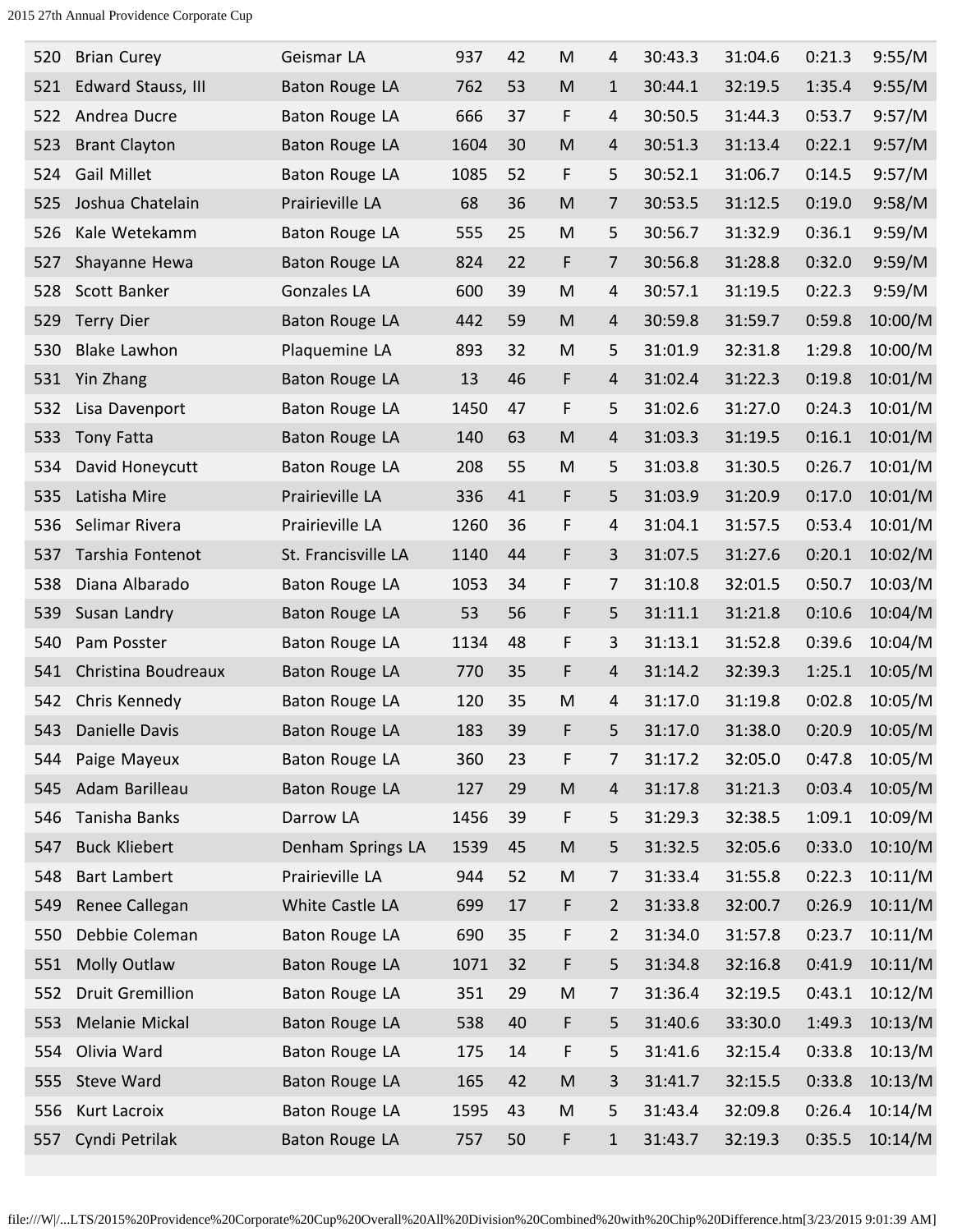| 558 | Steven Tufaro          | Baton Rouge LA              | 682  | 24          | M         | 4                        | 31:44.1 | 32:37.9 | 0:53.7 | 10:14/M |
|-----|------------------------|-----------------------------|------|-------------|-----------|--------------------------|---------|---------|--------|---------|
| 559 | Kristen Kraus          | Baton Rouge LA              | 513  | 31          | F         | $\overline{2}$           | 31:44.9 | 32:19.4 | 0:34.4 | 10:14/M |
| 560 | Laura Faulkner         | Baton Rouge LA              | 453  | 45          | F         | $\overline{4}$           | 31:48.3 | 33:07.7 | 1:19.4 | 10:15/M |
| 561 | Richard Ishikawa       | Baton Rouge LA              | 1162 | 54          | M         | $\overline{7}$           | 31:48.5 | 33:36.1 | 1:47.5 | 10:15/M |
| 562 | Miles Williams         | Baton Rouge LA              | 1355 | 53          | M         | 5                        | 31:49.4 | 32:36.5 | 0:47.1 | 10:16/M |
| 563 | Kelly Carmena          | Prairieville LA             | 956  | 34          | F         | $\overline{7}$           | 31:49.9 | 32:15.4 | 0:25.5 | 10:16/M |
| 564 | Claude Blanchard       | Baton Rouge LA              | 303  | 53          | ${\sf M}$ | $\overline{\mathcal{L}}$ | 31:52.5 | 32:10.1 | 0:17.6 | 10:17/M |
| 565 | Jessica Cavalier       | White Castle LA             | 700  | 24          | F         | $\overline{2}$           | 31:56.0 | 32:22.7 | 0:26.6 | 10:18/M |
| 566 | Amar Cumurovic         | Baton Rouge LA              | 439  | 25          | ${\sf M}$ | $\overline{4}$           | 31:57.3 | 33:03.7 | 1:06.4 | 10:18/M |
| 567 | Pam Shaffer            | Baton Rouge LA              | 145  | 52          | F         | $\overline{4}$           | 31:57.5 | 32:23.3 | 0:25.8 | 10:18/M |
| 568 | David Kennison         | Baton Rouge LA              | 149  | 37          | M         | $\overline{4}$           | 32:01.0 | 32:29.8 | 0:28.8 | 10:20/M |
| 569 | <b>Brent Breaux</b>    | Geismar LA                  | 1310 | 39          | M         | 5                        | 32:01.5 | 34:15.0 | 2:13.5 | 10:20/M |
| 570 | Cami Dinkel            | Baton Rouge LA              | 1105 | 28          | F         | 5                        | 32:02.1 | 32:44.0 | 0:41.9 | 10:20/M |
| 571 | Katelyn Towns          | Baton Rouge LA              | 169  | 26          | F         | 5                        | 32:07.7 | 32:37.0 | 0:29.3 | 10:22/M |
| 572 | Lucas Banquer          | Baton Rouge LA              | 450  | 36          | M         | 4                        | 32:08.5 | 33:03.5 | 0:55.0 | 10:22/M |
| 573 | Cordell Key            | <b>Greenwell Springs LA</b> | 304  | 39          | M         | $\overline{a}$           | 32:08.7 | 33:16.0 | 1:07.3 | 10:22/M |
| 574 | Lezlie Haynes          | Denham Springs LA           | 1427 | 56          | F         | 5                        | 32:11.5 | 32:50.1 | 0:38.6 | 10:23/M |
| 575 | <b>Belinda Oubre</b>   | Donaldsonville LA           | 470  | 52          | F         | 5                        | 32:12.8 | 32:41.4 | 0:28.5 | 10:23/M |
| 576 | <b>Tod Blanchard</b>   | Donaldsonville LA           | 503  | 48          | M         | 5                        | 32:15.0 | 32:42.5 | 0:27.5 | 10:24/M |
| 577 | Judy Hebert            | Geismar LA                  | 1019 | 63          | F         | 5                        | 32:16.8 | 32:55.0 | 0:38.1 | 10:25/M |
| 578 | Amanda Doerr           | Baton Rouge LA              | 237  | 16          | F         | 7                        | 32:17.4 | 33:47.3 | 1:29.9 | 10:25/M |
| 579 | Danielle Banquer       | Baton Rouge LA              | 1452 | 31          | F         | 5                        | 32:17.7 | 33:12.3 | 0:54.6 | 10:25/M |
| 580 | Thomas Montz           | Baton Rouge LA              | 83   | 27          | M         | $\overline{2}$           | 32:19.4 | 32:58.0 | 0:38.6 | 10:25/M |
| 581 | Vince Cannatella       | Baton Rouge LA              | 202  | 47          | M         | 3                        | 32:19.7 | 32:31.4 | 0:11.7 | 10:25/M |
| 582 | Bonnie Pittman         | St. Francisville LA         | 1458 | 48          | F         | 5                        | 32:20.3 | 32:36.5 | 0:16.1 | 10:26/M |
| 583 | Elizabeth McCollister  | Baton Rouge LA              | 403  | $\mathbf 1$ | F         | 5                        | 32:21.1 | 32:56.7 | 0:35.5 | 10:26/M |
| 584 | Noelle Bordelon        | Baton Rouge LA              | 1434 | 24          | F         | 5                        | 32:21.2 | 34:01.5 | 1:40.3 | 10:26/M |
| 585 | Wendy Dickinson        | Geismar LA                  | 1036 | 35          | F         | 5                        | 32:21.9 | 33:00.9 | 0:39.0 | 10:26/M |
| 586 | Alyson Gaharan         | Baton Rouge LA              | 392  | $1\,$       | F         | 5                        | 32:23.0 | 32:32.9 | 0:09.8 | 10:27/M |
| 587 | Amber Delapasse        | Port Allen LA               | 1139 | 34          | F         | 3                        | 32:26.1 | 33:41.8 | 1:15.6 | 10:28/M |
| 588 | Linzy Dauzat           | Denham Springs LA           | 1151 | 25          | F         | 3                        | 32:27.0 | 33:06.4 | 0:39.4 | 10:28/M |
| 589 | Dani Settoon           | St. Amant LA                | 963  | 13          | F         | $\overline{7}$           | 32:27.2 | 33:40.3 | 1:13.1 | 10:28/M |
| 590 | Shelly Vige'           | Denham Springs LA           | 866  | 43          | F         | $\overline{7}$           | 32:30.4 | 32:39.3 | 0:08.9 | 10:29/M |
| 591 | Hans Othmer            | Baton Rouge LA              | 674  | 58          | ${\sf M}$ | $\overline{4}$           | 32:34.8 | 33:19.4 | 0:44.6 | 10:30/M |
| 592 | Maria Rowland          | Baton Rouge LA              | 48   | 51          | F         | 5                        | 32:35.7 | 32:55.8 | 0:20.0 | 10:31/M |
| 593 | <b>Boo Langlois</b>    | Gesimar LA                  | 225  | 66          | ${\sf M}$ | 4                        | 32:39.9 | 33:06.8 | 0:26.8 | 10:32/M |
| 594 | <b>Gregory Theriot</b> | Baton Rouge LA              | 468  | 23          | ${\sf M}$ | 5                        | 32:40.4 | 33:31.5 | 0:51.1 | 10:32/M |
| 595 | Marcio Araujo          | Baton Rouge LA              | 454  | 40          | ${\sf M}$ | $\overline{4}$           | 32:42.1 | 33:25.3 | 0:43.1 | 10:33/M |
| 596 | Liz Brunet             | Baton Rouge LA              | 1285 | 32          | F         | $\overline{\mathcal{L}}$ | 32:42.9 | 33:09.6 | 0:26.6 | 10:33/M |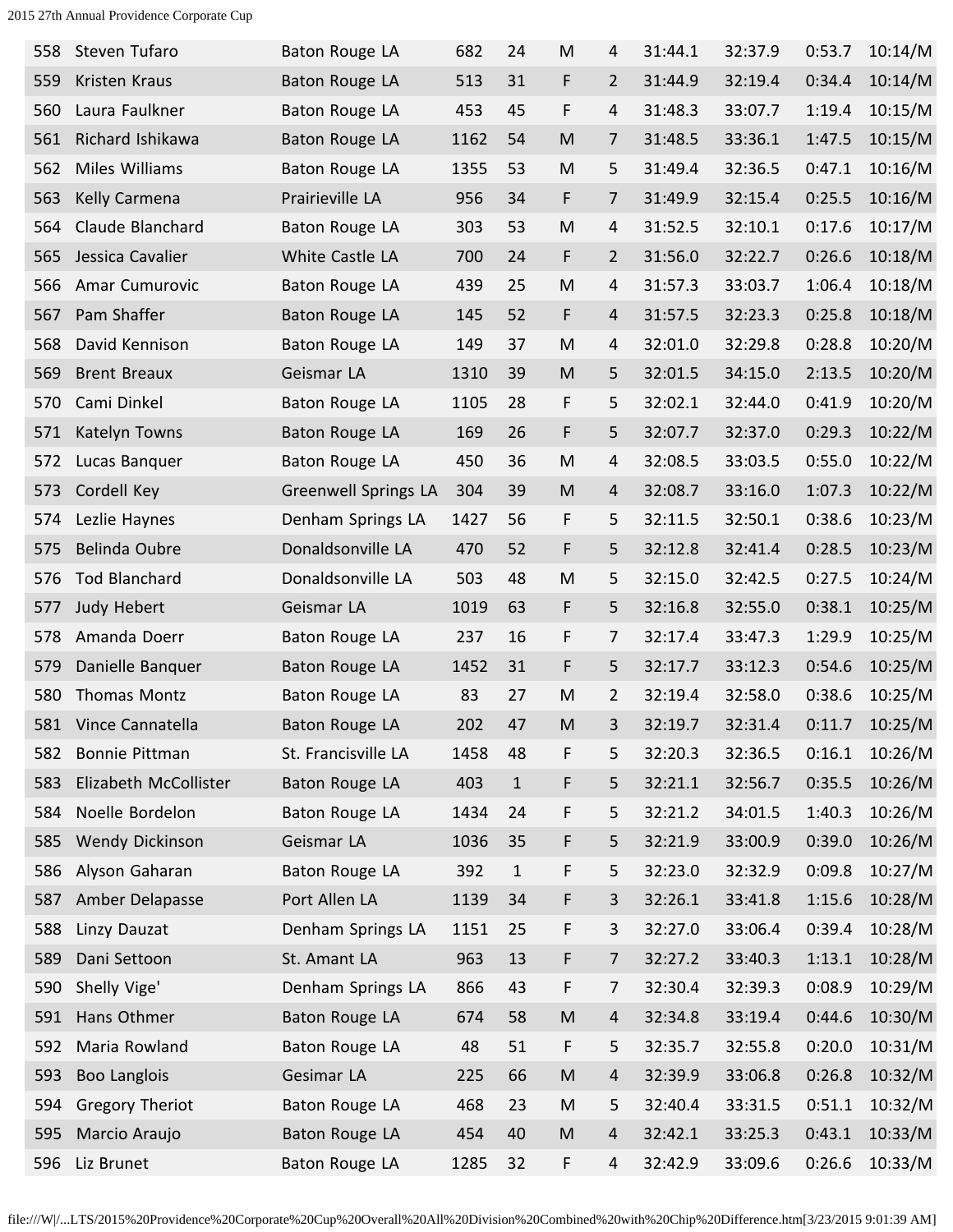| 597 | <b>Michael Dupont</b> | Baton Rouge LA | 1089    | -31 | M | 5.             | 32:43.4 | 33:26.1 | 0:42.7 | 10:33/M          |
|-----|-----------------------|----------------|---------|-----|---|----------------|---------|---------|--------|------------------|
|     | 598 Jason Lesage      | Baton Rouge LA | 1078    | -35 | M | 5.             | 32:43.7 | 33:26.1 |        | $0:42.4$ 10:33/M |
|     | 599 Lyle Jarreau      | Port Allen LA  | 1135 54 |     | M | $\overline{3}$ | 32:47.4 | 33:20.0 |        | $0:32.6$ 10:35/M |
| 600 | <b>Travis Becnel</b>  | Vacherie LA    | 725.    | 35  | M | 2              | 32:47.9 | 33:32.9 | 0:45.0 | 10:35/M          |

|     | <b>Place Name</b>     | <b>City</b>           |      |              |           |                |         | Bib No Age Gender Div Chip Time Gun Time Chip Diff |        | Pace    |
|-----|-----------------------|-----------------------|------|--------------|-----------|----------------|---------|----------------------------------------------------|--------|---------|
| 601 | <b>Becky Rees</b>     | Baton Rouge LA        | 352  | 23           | F         | $\overline{7}$ | 32:49.2 | 33:15.0                                            | 0:25.8 | 10:35/M |
| 602 | Julius Hebert         | Baton Rouge LA        | 331  | 43           | M         | 5              | 32:49.7 | 33:31.4                                            | 0:41.7 | 10:35/M |
| 603 | Zach Traylor          | <b>Baton Rouge LA</b> | 723  | 24           | M         | $\overline{7}$ | 32:50.0 | 33:06.8                                            | 0:16.7 | 10:35/M |
| 604 | <b>Katy Powers</b>    | Prairieville LA       | 1308 | 39           | F         | 5              | 32:51.3 | 33:47.8                                            | 0:56.5 | 10:36/M |
| 605 | Roxi Victorian        | Baton Rouge LA        | 1119 | 33           | F         | 5              | 32:55.0 | 33:58.9                                            | 1:03.9 | 10:37/M |
| 606 | Michael Victorian     | Baton Rouge LA        | 1118 | 32           | M         | 5              | 32:55.1 | 33:59.4                                            | 1:04.3 | 10:37/M |
| 607 | Jared Waller          | Kenner LA             | 233  | 23           | ${\sf M}$ | $\overline{4}$ | 32:57.4 | 33:09.3                                            | 0:11.8 | 10:38/M |
| 608 | Kelsey Bopp           | Kenner LA             | 232  | 23           | F         | 4              | 32:58.2 | 33:09.0                                            | 0:10.8 | 10:38/M |
| 609 | Cory Boudreaux        | <b>Gonzales LA</b>    | 495  | 37           | M         | 5              | 32:59.1 | 34:16.0                                            | 1:16.9 | 10:38/M |
| 610 | Luke Stein            | <b>Brusly LA</b>      | 1129 | 29           | ${\sf M}$ | 3              | 33:01.6 | 33:34.0                                            | 0:32.4 | 10:39/M |
| 611 | Lindsey Pugh          | Baton Rouge LA        | 547  | 23           | F         | 5              | 33:03.0 | 33:54.0                                            | 0:51.0 | 10:40/M |
| 612 | Stephanie Janis       | Gonzales LA           | 485  | 49           | F         | 5              | 33:03.7 | 33:51.5                                            | 0:47.8 | 10:40/M |
| 613 | Happie Karty          | Walker LA             | 475  | 50           | F         | 5              | 33:08.6 | 33:58.5                                            | 0:49.8 | 10:41/M |
| 614 | Brian Bergeron        | Baton Rouge LA        | 1131 | 55           | M         | 3              | 33:09.6 | 34:03.6                                            | 0:53.9 | 10:42/M |
| 615 | <b>Molly Smith</b>    | Baton Rouge LA        | 900  | 21           | F         | 5              | 33:10.2 | 33:54.8                                            | 0:44.6 | 10:42/M |
| 616 | Camie Wall            | Baton Rouge LA        | 511  | 41           | F         | 2              | 33:10.5 | 33:48.5                                            | 0:38.0 | 10:42/M |
| 617 | Mike Dixon            | <b>Gonzales LA</b>    | 602  | 45           | M         | $\overline{4}$ | 33:13.5 | 33:36.9                                            | 0:23.4 | 10:43/M |
| 618 | Todd Schexnayder      | Baton Rouge LA        | 326  | 56           | M         | 5              | 33:14.2 | 33:35.0                                            | 0:20.8 | 10:43/M |
| 619 | <b>Brooke Shaffer</b> | Baton Rouge LA        | 1401 | 21           | F         | 5              | 33:15.4 | 33:50.5                                            | 0:35.1 | 10:44/M |
| 620 | <b>Ellen Braud</b>    | Baton Rouge LA        | 452  | 25           | F         | $\overline{4}$ | 33:16.3 | 34:34.3                                            | 1:18.0 | 10:44/M |
| 621 | <b>Beth Szewc</b>     | Baton Rouge LA        | 551  | 49           | F         | 5              | 33:17.4 | 34:17.6                                            | 1:00.1 | 10:44/M |
| 622 | Dave Lemoine          | <b>Gonzales LA</b>    | 1282 | 56           | M         | 4              | 33:18.7 | 33:48.7                                            | 0:30.0 | 10:45/M |
| 623 | <b>Brett Dietz</b>    | Baton Rouge LA        | 94   | 42           | M         | 5              | 33:19.0 | 34:30.4                                            | 1:11.4 | 10:45/M |
| 624 | Adrienne Ledet        | Baton Rouge LA        | 311  | 30           | F         | 5              | 33:19.7 | 33:53.6                                            | 0:33.8 | 10:45/M |
| 625 | Barbara Robinson      | Baton Rouge LA        | 329  | 46           | F         | 5              | 33:20.8 | 34:24.3                                            | 1:03.5 | 10:45/M |
| 626 | Mark Clements         | Baton Rouge LA        | 390  | $\mathbf{1}$ | ${\sf M}$ | 5              | 33:21.0 | 33:30.5                                            | 0:09.5 | 10:45/M |
| 627 | Michael Alello        | Baton Rouge LA        | 1512 | 34           | ${\sf M}$ | 5              | 33:22.8 | 33:53.4                                            | 0:30.5 | 10:46/M |
| 628 | David Alello          | Baton Rouge LA        | 1511 | 37           | ${\sf M}$ | 5              | 33:22.9 | 33:53.3                                            | 0:30.3 | 10:46/M |
| 629 | <b>Heath Slack</b>    | Denham Springs LA     | 865  | 38           | ${\sf M}$ | 7              | 33:24.9 | 35:35.5                                            | 2:10.5 | 10:46/M |
| 630 | Jamal Yarbrough       | Baton Rouge LA        | 1356 | 31           | ${\sf M}$ | 5              | 33:26.1 | 34:14.3                                            | 0:48.1 | 10:47/M |
| 631 | Carmel Acosta         | <b>Baton Rouge LA</b> | 1149 | 38           | F         | 7              | 33:26.9 | 33:55.8                                            | 0:28.9 | 10:47/M |
| 632 | Rachel Bayham         | Baton Rouge LA        | 1370 | 29           | F         | $\overline{7}$ | 33:28.4 | 33:46.0                                            | 0:17.6 | 10:48/M |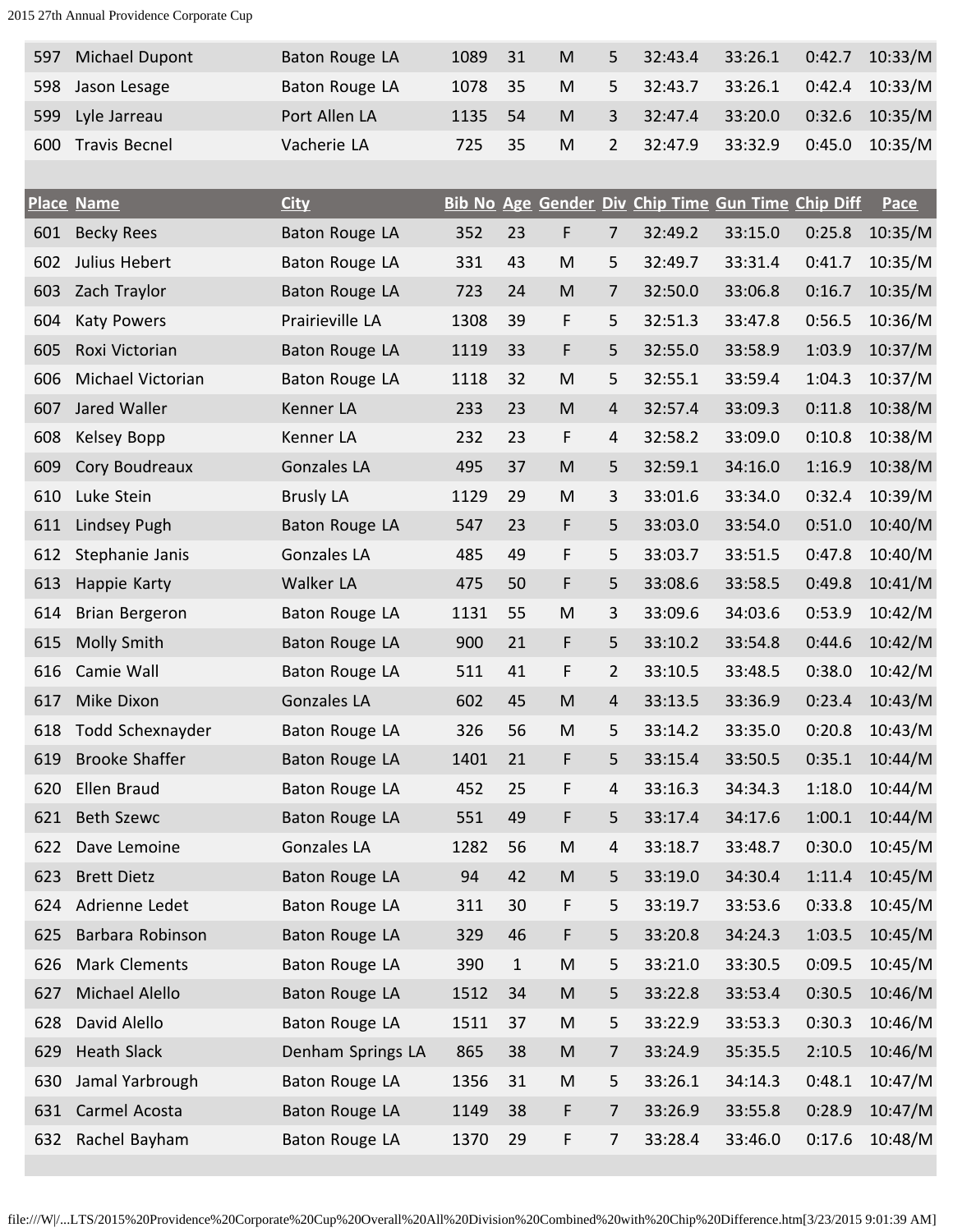| 633 | <b>Brant Bergeron</b>  | Port Allen LA               | 1158 | 33             | M                                                                                     | 7              | 33:29.4 | 34:29.3 | 0:59.8 | 10:48/M |
|-----|------------------------|-----------------------------|------|----------------|---------------------------------------------------------------------------------------|----------------|---------|---------|--------|---------|
| 634 | <b>Beth Dugas</b>      | <b>Gonzales LA</b>          | 731  | 42             | F                                                                                     | $\overline{2}$ | 33:30.8 | 34:50.3 | 1:19.4 | 10:48/M |
| 635 | Mike Bonfanti          | Geismar LA                  | 1027 | 36             | $\mathsf{M}% _{T}=\mathsf{M}_{T}\!\left( a,b\right) ,\ \mathsf{M}_{T}=\mathsf{M}_{T}$ | 5              | 33:31.8 | 34:23.7 | 0:51.8 | 10:49/M |
| 636 | Katie Owens            | Gesimar LA                  | 226  | 38             | F                                                                                     | $\overline{4}$ | 33:32.4 | 33:59.3 | 0:26.9 | 10:49/M |
| 637 | Noah Boudreaux         | Baton Rouge LA              | 771  | 42             | M                                                                                     | 4              | 33:37.5 | 35:02.6 | 1:25.1 | 10:51/M |
| 638 | <b>Torey Crosby</b>    | Baton Rouge LA              | 721  | 33             | M                                                                                     | 7              | 33:37.7 | 33:54.4 | 0:16.7 | 10:51/M |
| 639 | Luanne Pusateri        | <b>Baton Rouge LA</b>       | 457  | 51             | F                                                                                     | $\overline{4}$ | 33:37.9 | 34:57.8 | 1:19.8 | 10:51/M |
| 640 | Sean Cortez            | Baton Rouge LA              | 1351 | 40             | M                                                                                     | 5              | 33:43.2 | 34:24.3 | 0:41.0 | 10:53/M |
| 641 | Elizabeth Miner        | Zachary LA                  | 1138 | 40             | F                                                                                     | 3              | 33:52.8 | 34:29.5 | 0:36.7 | 10:55/M |
| 642 | Don Brocksmith         | Baton Rouge LA              | 438  | 58             | $\mathsf{M}% _{T}=\mathsf{M}_{T}\!\left( a,b\right) ,\ \mathsf{M}_{T}=\mathsf{M}_{T}$ | $\overline{4}$ | 33:54.1 | 34:55.3 | 1:01.1 | 10:56/M |
| 643 | Kevin Chenier          | <b>Gonzales LA</b>          | 908  | 28             | ${\sf M}$                                                                             | 5              | 33:54.3 | 34:40.0 | 0:45.7 | 10:56/M |
| 644 | Wendy Chen             | <b>Baton Rouge LA</b>       | 827  | 51             | F                                                                                     | 3              | 33:54.6 | 34:09.9 | 0:15.3 | 10:56/M |
| 645 | Allison Bennett        | Baton Rouge LA              | 795  | 43             | F                                                                                     | 7              | 33:54.9 | 34:29.0 | 0:34.1 | 10:56/M |
| 646 | Van Richard            | Baton Rouge LA              | 1320 | 48             | ${\sf M}$                                                                             | 5              | 33:57.8 | 34:25.7 | 0:27.9 | 10:57/M |
| 647 | <b>Erica Dukes</b>     | <b>Baton Rouge LA</b>       | 1128 | 28             | F                                                                                     | $\overline{3}$ | 33:58.1 | 34:19.0 | 0:20.9 | 10:57/M |
| 648 | <b>Michael Capps</b>   | <b>Gonzales LA</b>          | 613  | 27             | M                                                                                     | $\overline{4}$ | 33:58.2 | 34:13.3 | 0:15.1 | 10:57/M |
| 649 | <b>Phillip Nauta</b>   | <b>Greenwell Springs LA</b> | 1054 | 20             | ${\sf M}$                                                                             | 7              | 33:58.3 | 35:34.3 | 1:36.0 | 10:57/M |
| 650 | <b>Mallory Pace</b>    | Baton Rouge LA              | 1055 | 24             | F                                                                                     | $\overline{7}$ | 33:58.6 | 35:33.7 | 1:35.1 | 10:57/M |
| 651 | Jeff Binder            | Baton Rouge LA              | 774  | 29             | ${\sf M}$                                                                             | $\overline{4}$ | 34:00.7 | 35:06.7 | 1:05.9 | 10:58/M |
| 652 | Kim Kaiser             | Krotz Springs LA            | 1148 | 37             | F                                                                                     | 7              | 34:02.1 | 34:37.0 | 0:34.9 | 10:59/M |
| 653 | Ryan Williams          | Baton Rouge LA              | 142  | 27             | M                                                                                     | $\overline{4}$ | 34:03.0 | 34:38.5 | 0:35.5 | 10:59/M |
| 654 | John Kaiser            | Krotz Springs LA            | 1130 | 41             | M                                                                                     | 3              | 34:03.2 | 34:37.3 | 0:34.0 | 10:59/M |
| 655 | Paula Hill             | Prairieville LA             | 922  | 46             | F                                                                                     | 5              | 34:03.6 | 34:23.5 | 0:19.9 | 10:59/M |
| 656 | Donnie Miller          | Baton Rouge LA              | 1603 | 30             | M                                                                                     | 5              | 34:04.8 | 35:16.3 | 1:11.5 | 10:59/M |
| 657 | Susan Naquin           | <b>Baton Rouge LA</b>       | 1503 | 24             | F                                                                                     | 5              | 34:05.5 | 35:16.4 | 1:10.9 | 11:00/M |
| 658 | Erin Kesselhuth        | Gonzales LA                 | 1323 | 27             | F                                                                                     | 5              | 34:08.4 | 34:50.3 | 0:41.9 | 11:01/M |
| 659 | Sherry Mayer           | Baton Rouge LA              | 213  | 54             | F                                                                                     | 5              | 34:15.5 | 35:09.5 | 0:53.9 | 11:03/M |
| 660 | Aaron Gregg            | St. Gabriel LA              | 583  | 31             | M                                                                                     | $\overline{2}$ | 34:16.5 | 34:57.5 | 0:41.0 | 11:03/M |
| 661 | Samantha Commons       | Denham Springs LA           | 1181 | 44             | F                                                                                     | 5              | 34:16.6 | 34:25.5 | 0:08.9 | 11:03/M |
| 662 | Evelyn Henry           | Baton Rouge LA              | 927  | 61             | F                                                                                     | 5              | 34:16.9 | 34:49.8 | 0:32.8 | 11:03/M |
| 663 | <b>Emily Guidry</b>    | Zachary LA                  | 654  | 37             | F                                                                                     | $\overline{4}$ | 34:19.6 | 35:21.0 | 1:01.4 | 11:04/M |
| 664 | Maureen Gorman         | Baton Rouge LA              | 1597 | 44             | F                                                                                     | 5              | 34:20.8 | 34:46.7 | 0:25.8 | 11:05/M |
| 665 | John Williams          | Baton Rouge LA              | 1229 | 23             | ${\sf M}$                                                                             | 5              | 34:21.9 | 35:34.3 | 1:12.3 | 11:05/M |
| 666 | <b>Emanuel Montoya</b> | Prairieville LA             | 1253 | $\overline{9}$ | M                                                                                     | 5              | 34:22.6 | 36:14.3 | 1:51.6 | 11:05/M |
| 667 | Garry Hiebert          | Geismar LA                  | 1030 | 58             | M                                                                                     | 5              | 34:23.5 | 35:15.0 | 0:51.5 | 11:05/M |
| 668 | Rachel Vernon          | Baton Rouge LA              | 570  | 36             | F                                                                                     | $\overline{2}$ | 34:24.4 | 35:16.8 | 0:52.4 | 11:06/M |
| 669 | Keanan Parr            | Zachary LA                  | 1147 | 25             | F                                                                                     | 7              | 34:25.6 | 35:33.5 | 1:07.9 | 11:06/M |
| 670 | Jordan Tiemann         | Baton Rouge LA              | 1588 | 30             | M                                                                                     | 5              | 34:26.2 | 35:11.0 | 0:44.8 | 11:06/M |
| 671 | Jeremy Rayburn         | Baton Rouge LA              | 998  | 40             | ${\sf M}$                                                                             | 7              | 34:27.9 | 34:27.9 |        | 11:07/M |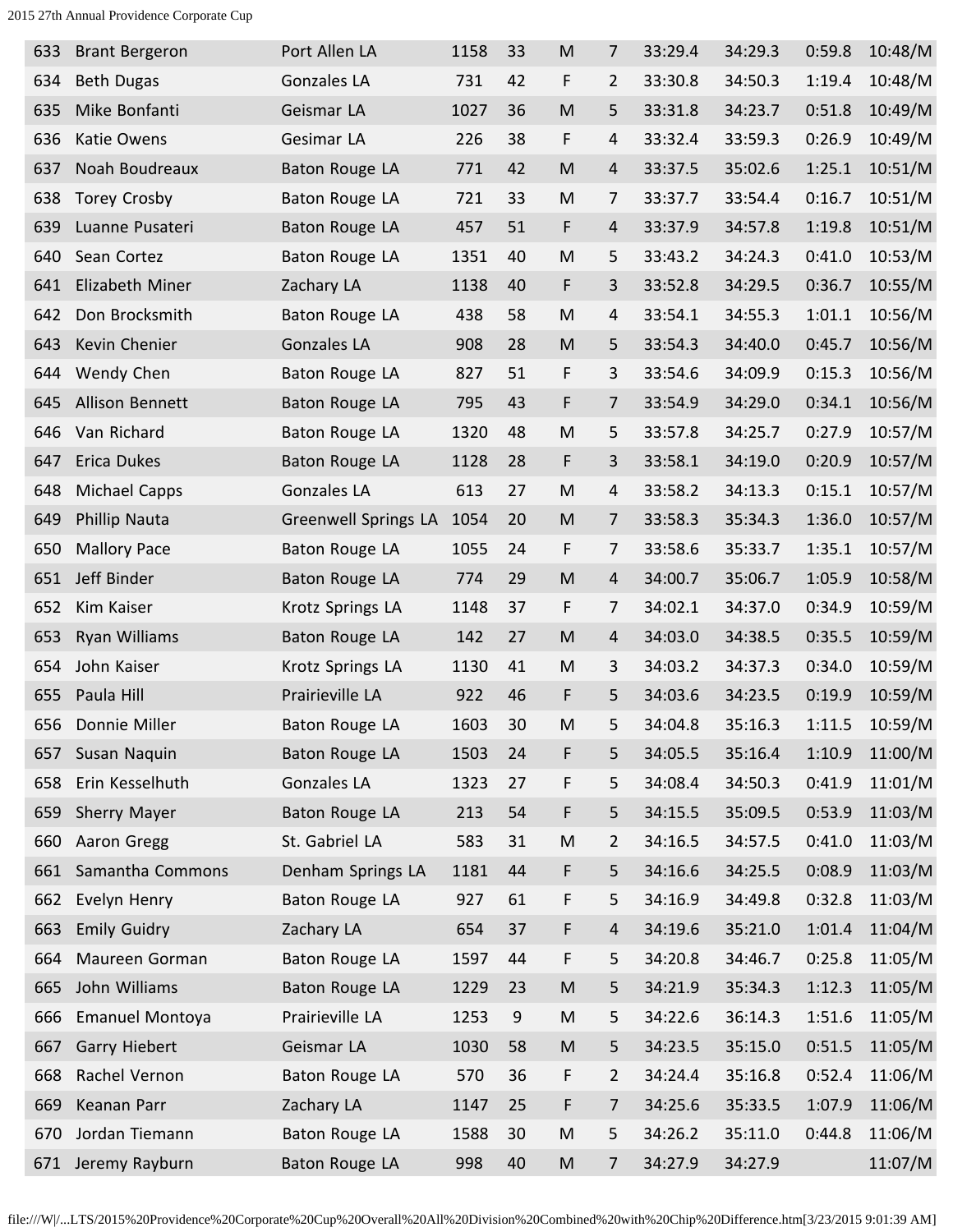| 672 | Keona Patin             | Zachary LA            | 659  | 39           | F         | 4              | 34:30.4 | 35:30.6                                            | 1:00.1 | 11:08/M     |
|-----|-------------------------|-----------------------|------|--------------|-----------|----------------|---------|----------------------------------------------------|--------|-------------|
| 673 | Jonathan Smith          | Walker LA             | 1487 | 41           | M         | 5              | 34:35.4 | 34:56.8                                            | 0:21.4 | 11:09/M     |
| 674 | Long Banh               | Zachary LA            | 1278 | 52           | M         | 4              | 34:36.4 | 35:33.5                                            | 0:57.0 | 11:10/M     |
| 675 | Mitsuko Konuma          | Prairieville LA       | 1252 | 28           | F         | 5              | 34:36.8 | 36:29.3                                            | 1:52.4 | 11:10/M     |
| 676 | Mark Sumner             | Baton Rouge LA        | 1508 | 35           | M         | 5              | 34:37.9 | 36:18.3                                            | 1:40.3 | 11:10/M     |
| 677 | Anne Burns              | <b>Baton Rouge LA</b> | 327  | 29           | F         | 5              | 34:38.8 | 35:27.1                                            | 0:48.3 | 11:10/M     |
| 678 | Jenny Leblanc           | Port Allen LA         | 833  | 29           | F         | 7              | 34:42.2 | 35:35.0                                            | 0:52.8 | 11:12/M     |
| 679 | Zachary Hill            | Priaireville LA       | 904  | 21           | M         | 5              | 34:42.2 | 35:02.3                                            | 0:20.1 | 11:12/M     |
| 680 | Kate Robinson           | Geismar LA            | 834  | 37           | F         | 7              | 34:43.0 | 35:34.9                                            | 0:51.9 | 11:12/M     |
| 681 | Ken Wilson              | <b>Gonzales LA</b>    | 728  | 44           | M         | 2              | 34:43.9 | 35:10.8                                            | 0:26.9 | 11:12/M     |
| 682 | Ashley Rush-Bowman      | St. Francisville LA   | 561  | 30           | F         | 5              | 34:47.6 | 34:57.6                                            | 0:10.0 | 11:13/M     |
| 683 | Amanda Giglio           | Baton Rouge LA        | 640  | 24           | F         | $\overline{7}$ | 34:47.7 | 35:35.5                                            | 0:47.8 | 11:13/M     |
| 684 | Alyssa Lawson           | Zachary LA            | 563  | 15           | F         | 5              | 34:50.4 | 35:12.0                                            | 0:21.6 | 11:14/M     |
| 685 | Michael Aldridge        | Baton Rouge LA        | 219  | 27           | M         | 7              | 34:53.1 | 35:22.1                                            | 0:28.9 | 11:15/M     |
| 686 | Thanicia Gordon         | Baton Rouge LA        | 141  | 42           | F         | 4              | 34:53.1 | 35:09.9                                            | 0:16.7 | 11:15/M     |
| 687 | Jamie Bourg             | Port Allen LA         | 798  | 37           | F         | $\overline{7}$ | 34:56.4 | 35:38.1                                            | 0:41.7 | 11:16/M     |
| 688 | Alex Foerstner          | Baton Rouge LA        | 884  | 22           | F         | 7              | 35:00.7 | 36:32.8                                            | 1:32.0 | 11:17/M     |
| 689 | Jami Smith              | Baton Rouge LA        | 1234 | 31           | F         | 5              | 35:03.1 | 36:02.7                                            | 0:59.5 | 11:18/M     |
| 690 | Adam Alvarez            | Baton Rouge LA        | 369  | $\mathbf{1}$ | M         | 5              | 35:07.7 | 35:19.4                                            | 0:11.7 | 11:20/M     |
| 691 | Jennifer Tormo          | Baton Rouge LA        | 377  | $\mathbf{1}$ | F         | 5              | 35:07.8 | 35:19.6                                            | 0:11.8 | 11:20/M     |
| 692 | Jill Lemann             | Donaldsonville LA     | 477  | 38           | F         | 5              | 35:13.0 | 36:15.9                                            | 1:02.9 | 11:22/M     |
| 693 | Melissa Vidrine         | Baton Rouge LA        | 567  | 43           | F         | $\overline{2}$ | 35:14.1 | 36:07.0                                            | 0:52.9 | 11:22/M     |
| 694 | Chris Williams          | Baton Rouge LA        | 299  | 27           | M         | 5              | 35:14.9 | 35:53.3                                            | 0:38.4 | 11:22/M     |
| 695 | Robert Doerr Sr         | Baton Rouge LA        | 263  | 72           | M         | 5              | 35:16.2 | 36:25.9                                            | 1:09.6 | 11:23/M     |
| 696 | <b>Barry Dugas</b>      | Gonzales LA           | 730  | 43           | M         | 2              | 35:17.4 | 36:06.8                                            | 0:49.3 | 11:23/M     |
| 697 | <b>Jill Breard</b>      | Baton Rouge LA        | 796  | 47           | F         | 7              | 35:20.5 | 35:43.4                                            | 0:22.9 | 11:24/M     |
| 698 | Jessica Garay           | St. Amant LA          | 734  | 32           | F         | $\overline{2}$ | 35:22.4 | 35:55.3                                            | 0:32.8 | 11:25/M     |
| 699 | Marti Bivona            | Baton Rouge LA        | 354  | 52           | F         | 7              | 35:22.7 | 35:46.5                                            | 0:23.7 | 11:25/M     |
| 700 | Jeffrey McCleary        | Slaughter LA          | 660  | 44           | M         | 4              | 35:22.8 | 36:11.6                                            | 0:48.8 | 11:25/M     |
|     |                         |                       |      |              |           |                |         |                                                    |        |             |
|     | <b>Place Name</b>       | <b>City</b>           |      |              |           |                |         | Bib No Age Gender Div Chip Time Gun Time Chip Diff |        | <b>Pace</b> |
| 701 | Jacki Smith             | New Orleans LA        | 1233 | 28           | F         | 5              | 35:23.3 | 36:22.9                                            | 0:59.5 | 11:25/M     |
| 702 | Victor Gautreau         | Baton Rouge LA        | 456  | 44           | ${\sf M}$ | 4              | 35:25.0 | 36:43.6                                            | 1:18.6 | 11:25/M     |
| 703 | Erin Donnelly           | Baton Rouge LA        | 1087 | 33           | F         | 5              | 35:28.0 | 36:49.8                                            | 1:21.7 | 11:26/M     |
| 704 | Mike Achary             | Baton Rouge LA        | 424  | 55           | ${\sf M}$ | 5              | 35:30.9 | 36:18.8                                            | 0:47.8 | 11:27/M     |
| 705 | <b>Bridget Polito</b>   | Denham Springs LA     | 887  | 24           | F         | $\overline{7}$ | 35:31.4 | 37:01.4                                            | 1:30.0 | 11:27/M     |
| 706 | <b>Brandon Terrance</b> | Baton Rouge LA        | 313  | 41           | ${\sf M}$ | 5              | 35:32.7 | 36:09.7                                            | 0:36.9 | 11:28/M     |
| 707 | Alanna Clanton          | <b>Baton Rouge LA</b> | 779  | 34           | F         | $\overline{4}$ | 35:33.5 | 36:10.4                                            | 0:36.9 | 11:28/M     |
|     |                         |                       |      |              |           |                |         |                                                    |        |             |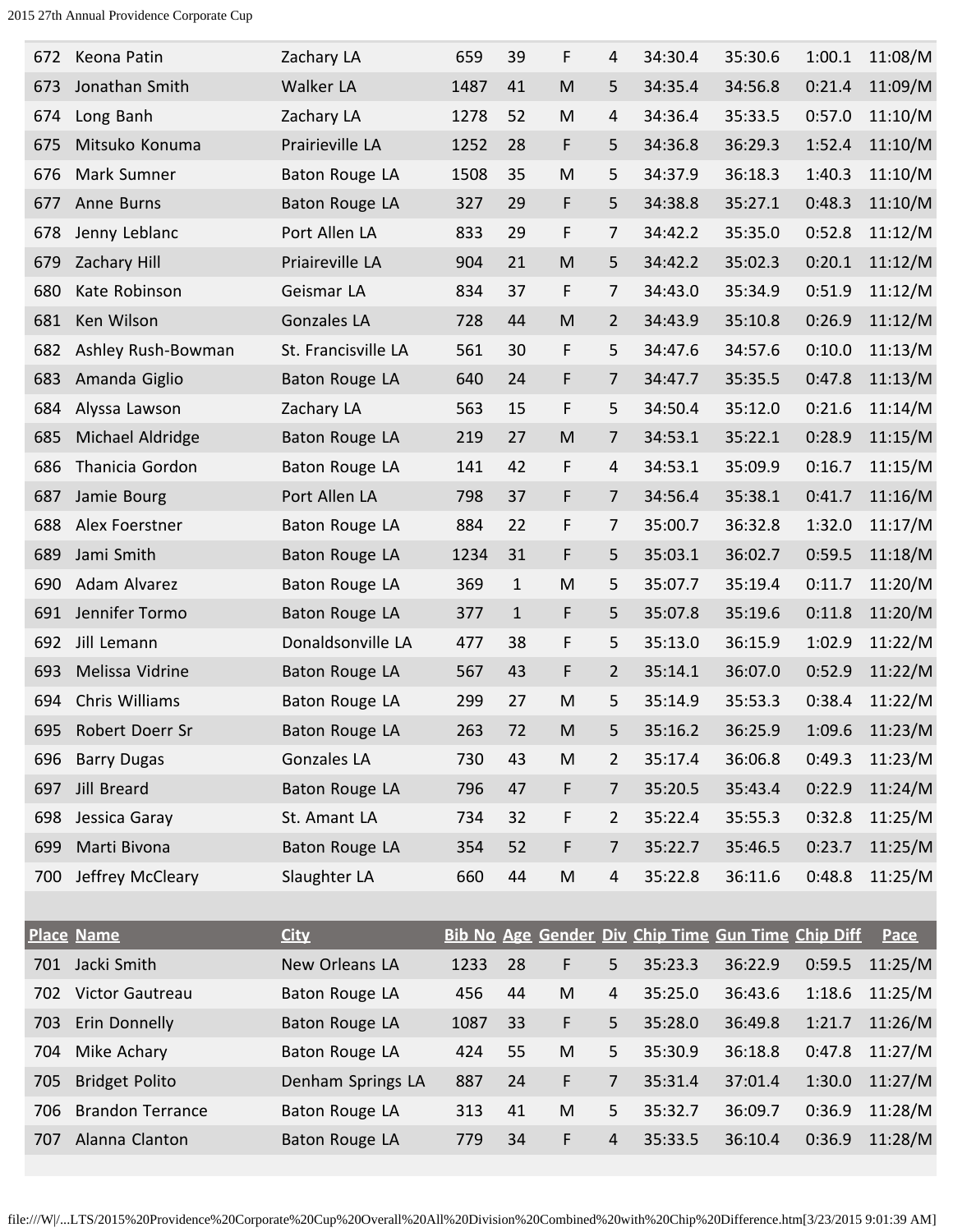| 708 | Karen Holden             | Baton Rouge LA              | 1219 | 48 | F         | 5              | 35:40.3 | 36:19.3 | 0:39.0 | 11:30/M |
|-----|--------------------------|-----------------------------|------|----|-----------|----------------|---------|---------|--------|---------|
| 709 | Lindsey Litchfield       | Baton Rouge LA              | 1080 | 29 | F         | 5              | 35:41.4 | 36:17.3 | 0:35.9 | 11:31/M |
| 710 | <b>Travis Moore</b>      | Baton Rouge LA              | 645  | 30 | ${\sf M}$ | 7              | 35:42.2 | 36:27.8 | 0:45.5 | 11:31/M |
| 711 | Kershundala O'Rourke     | Baton Rouge LA              | 930  | 31 | F         | 5              | 35:42.3 | 36:15.3 | 0:33.0 | 11:31/M |
| 712 | Stephen Leblanc          | <b>Belle Rose LA</b>        | 1463 | 79 | M         | 5              | 35:44.1 | 36:14.5 | 0:30.4 | 11:32/M |
| 713 | <b>Trey Killeen</b>      | St. Amant LA                | 1190 | 23 | M         | 5              | 35:46.7 | 35:46.7 |        | 11:32/M |
| 714 | Tom Killeen              | St. Amant LA                | 1189 | 59 | ${\sf M}$ | 5              | 35:46.7 | 35:46.7 |        | 11:32/M |
| 715 | <b>April McKinley</b>    | Baton Rouge LA              | 314  | 33 | F         | 5              | 35:48.8 | 36:01.3 | 0:12.4 | 11:33/M |
| 716 | Quan Wang                | Baton Rouge LA              | 1186 | 55 | F         | 5              | 35:49.4 | 36:19.0 | 0:29.6 | 11:33/M |
| 717 | Chad Leblanc             | Baton Rouge LA              | 556  | 48 | ${\sf M}$ | 5              | 35:49.9 | 36:26.7 | 0:36.8 | 11:33/M |
| 718 | Kaylyn Crews             | <b>Baton Rouge LA</b>       | 637  | 23 | F         | $\overline{4}$ | 35:51.7 | 36:38.1 | 0:46.3 | 11:34/M |
| 719 | Dawn Boniol              | Denham Springs LA           | 871  | 38 | F         | 7              | 35:54.5 | 36:51.3 | 0:56.8 | 11:35/M |
| 720 | Jill Miller              | Baton Rouge LA              | 1415 | 34 | F         | $\overline{2}$ | 35:54.9 | 36:20.5 | 0:25.6 | 11:35/M |
| 721 | <b>Whitney Antoine</b>   | <b>Baton Rouge LA</b>       | 875  | 24 | F         | $\overline{7}$ | 35:58.7 | 36:37.5 | 0:38.8 | 11:36/M |
| 722 | Laura Vavrek             | Prairieville LA             | 222  | 20 | F         | 7              | 36:02.0 | 36:31.4 | 0:29.4 | 11:37/M |
| 723 | <b>Alane Vavrek</b>      | Prairieville LA             | 220  | 52 | F         | $\overline{7}$ | 36:03.2 | 36:31.6 | 0:28.3 | 11:38/M |
| 724 | Nicki Schoenleber        | Toms River NJ               | 1444 | 49 | F         | 5              | 36:04.4 | 36:25.3 | 0:20.8 | 11:38/M |
| 725 | Fabiola Campoblanco      | Baton Rouge LA              | 1350 | 23 | F         | 5              | 36:05.6 | 36:52.5 | 0:46.8 | 11:38/M |
| 726 | Patrick Mickal           | Baton Rouge LA              | 514  | 41 | M         | 2              | 36:07.3 | 37:55.7 | 1:48.3 | 11:39/M |
| 727 | <b>Brian Sabolik</b>     | <b>Baton Rouge LA</b>       | 201  | 60 | ${\sf M}$ | 3              | 36:07.4 | 37:05.0 | 0:57.6 | 11:39/M |
| 728 | Suzanne Kimball          | Baton Rouge LA              | 892  | 55 | F         | 5              | 36:07.8 | 36:28.7 | 0:20.9 | 11:39/M |
| 729 | Darren Kimball           | <b>Baton Rouge LA</b>       | 877  | 54 | M         | 7              | 36:08.0 | 36:28.9 | 0:20.9 | 11:39/M |
| 730 | Kristina Cusick          | St. Gabriel LA              | 1555 | 46 | F         | 5              | 36:14.1 | 36:50.5 | 0:36.4 | 11:41/M |
| 731 | Danielle Keuss           | Baton Rouge LA              | 885  | 22 | F         | 7              | 36:17.5 | 37:50.8 | 1:33.3 | 11:42/M |
| 732 | Whitney Tiemann          | Baton Rouge LA              | 79   | 28 | F         | $\overline{2}$ | 36:19.5 | 37:31.7 | 1:12.1 | 11:43/M |
| 733 | Craig Franta             | St. Amant LA                | 1305 | 47 | ${\sf M}$ | 5              | 36:23.9 | 37:20.5 | 0:56.6 | 11:44/M |
| 734 | <b>Stacy Ducre</b>       | <b>Baton Rouge LA</b>       | 205  | 26 | M         | 5              | 36:24.5 | 36:33.8 | 0:09.3 | 11:45/M |
| 735 | Jennifer Kirkes          | Baton Rouge LA              | 994  | 45 | F         | 7              | 36:26.2 | 36:58.6 | 0:32.4 | 11:45/M |
| 736 | Kerry Brouillette        | <b>Baton Rouge LA</b>       | 557  | 54 | M         | 5              | 36:29.0 | 37:34.3 | 1:05.3 | 11:46/M |
| 737 | Melissa Harris           | <b>Greenwell Springs LA</b> | 1063 | 31 | F         | 7              | 36:29.9 | 37:18.3 | 0:48.3 | 11:46/M |
| 738 | <b>Mallory Hernandez</b> | Baton Rouge LA              | 209  | 23 | F         | 5              | 36:33.2 | 38:29.5 | 1:56.3 | 11:47/M |
| 739 | Yvonne Baker             | Denham Springs LA           | 1197 | 38 | F         | 5              | 36:33.3 | 37:41.0 | 1:07.6 | 11:47/M |
| 740 | Steven Purdom            | Addis LA                    | 1432 | 46 | M         | 5              | 36:33.9 | 37:00.5 | 0:26.6 | 11:47/M |
| 741 | <b>Emily Gregg</b>       | Dibeville MS                | 594  | 31 | F         | 5              | 36:34.9 | 37:14.8 | 0:39.8 | 11:48/M |
| 742 | Valerie Schexnayder      | Baton Rouge LA              | 325  | 50 | F         | 5              | 36:36.3 | 36:57.0 | 0:20.6 | 11:48/M |
| 743 | Tasha Rickels            | Baton Rouge LA              | 1506 | 33 | F         | 5              | 36:39.1 | 37:55.3 | 1:16.1 | 11:49/M |
| 744 | Scott Buckland           | Baton Rouge LA              | 1327 | 47 | M         | 5              | 36:39.4 | 37:45.3 | 1:05.8 | 11:49/M |
| 745 | Jennifer Ducre           | Baton Rouge LA              | 207  | 27 | F         | $\overline{3}$ | 36:40.4 | 36:49.9 | 0:09.5 | 11:50/M |
| 746 | Natalie Buancore         | Baton Rouge LA              | 568  | 24 | F         | $\overline{2}$ | 36:44.5 | 37:36.5 | 0:52.0 | 11:51/M |
|     |                          |                             |      |    |           |                |         |         |        |         |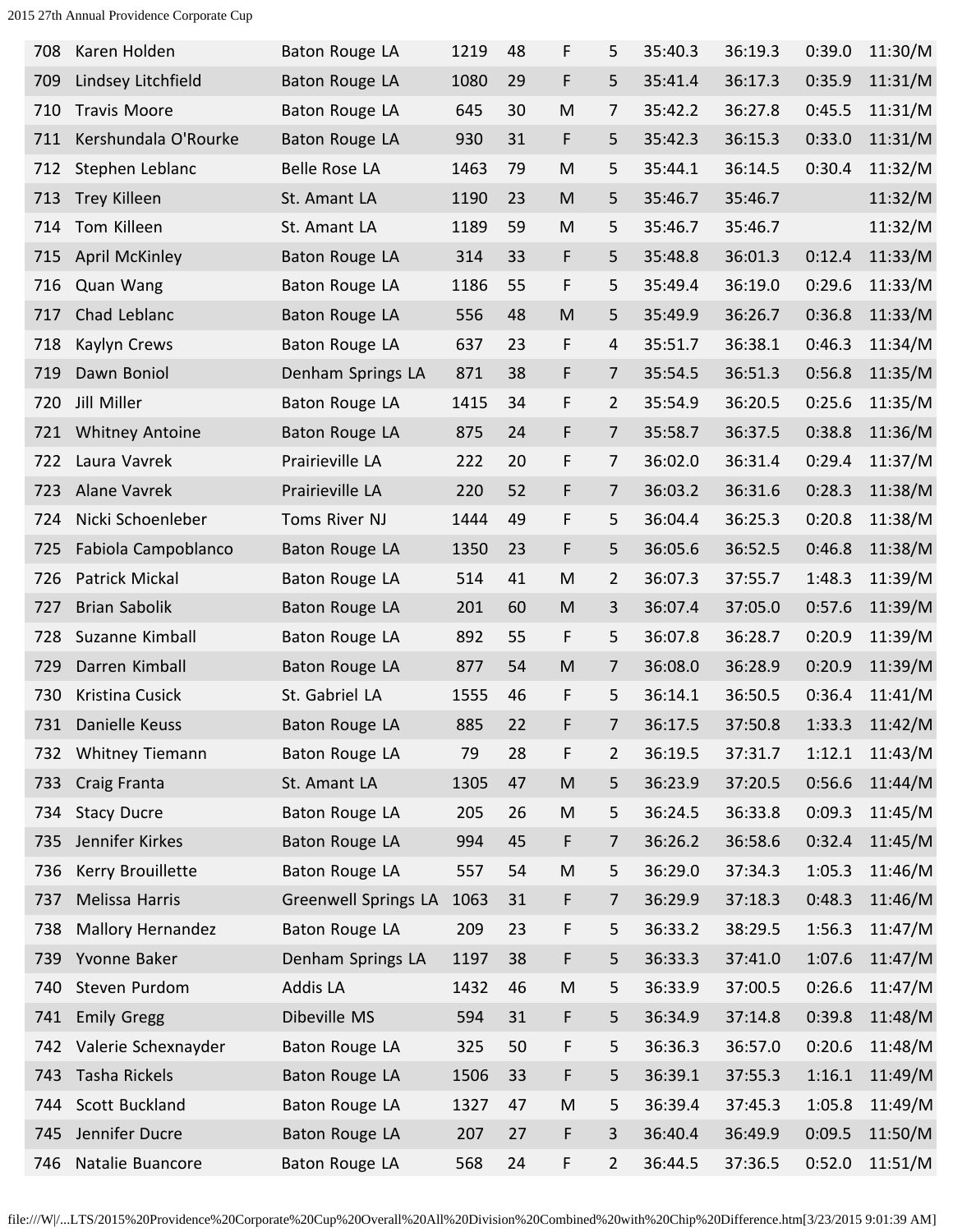| 747 | Lucas Patin             | Baton Rouge LA        | 698  | 31 | M                                                                                     | 2              | 36:48.0 | 37:54.0 | 1:06.0 | 11:52/M |
|-----|-------------------------|-----------------------|------|----|---------------------------------------------------------------------------------------|----------------|---------|---------|--------|---------|
| 748 | Charles Wayne           | Baton Rouge LA        | 1348 | 35 | M                                                                                     | 7              | 36:48.7 | 37:31.9 | 0:43.2 | 11:52/M |
| 749 | Mathieu Gardemal        | Prairieville LA       | 250  | 18 | ${\sf M}$                                                                             | 4              | 36:49.7 | 37:05.7 | 0:15.9 | 11:53/M |
| 750 | Linda Gardemal          | Geismar LA            | 249  | 48 | F                                                                                     | 4              | 36:51.5 | 37:07.5 | 0:15.9 | 11:53/M |
| 751 | Rinal Chheda            | Baton Rouge LA        | 74   | 25 | F                                                                                     | $\overline{2}$ | 36:53.4 | 37:33.3 | 0:39.8 | 11:54/M |
| 752 | Deanna Watson           | Geismar LA            | 1025 | 45 | F                                                                                     | 5              | 36:54.5 | 38:23.5 | 1:29.0 | 11:54/M |
| 753 | Jennifer Vicknair       | Hammond LA            | 254  | 43 | F                                                                                     | 5              | 36:55.3 | 37:45.5 | 0:50.1 | 11:55/M |
| 754 | Thomas Ryan             | <b>Baton Rouge LA</b> | 1507 | 44 | M                                                                                     | 5              | 36:57.2 | 38:39.8 | 1:42.6 | 11:55/M |
| 755 | Jody Watson             | Geismar LA            | 1026 | 48 | M                                                                                     | 5              | 36:58.3 | 38:28.3 | 1:29.9 | 11:55/M |
| 756 | Jennifer Brouillette    | Baton Rouge LA        | 525  | 42 | F                                                                                     | 5              | 36:59.4 | 38:04.8 | 1:05.3 | 11:56/M |
| 757 | Linh Tran               | Baton Rouge LA        | 696  | 34 | M                                                                                     | 2              | 37:04.5 | 38:09.7 | 1:05.1 | 11:57/M |
| 758 | Carolynn Wailer         | Baton Rouge LA        | 173  | 13 | F                                                                                     | 5              | 37:05.5 | 38:23.5 | 1:18.0 | 11:58/M |
| 759 | Jennifer Pelletier      | Baton Rouge LA        | 171  | 29 | F                                                                                     | 5              | 37:07.8 | 37:35.3 | 0:27.5 | 11:58/M |
| 760 | Kelly Fanguy            | Baton Rouge LA        | 176  | 37 | F                                                                                     | 5              | 37:07.9 | 37:35.8 | 0:27.8 | 11:58/M |
| 761 | Philip Leblanc          | St. Gabriel LA        | 1561 | 52 | M                                                                                     | 5              | 37:08.7 | 37:49.6 | 0:40.8 | 11:59/M |
| 762 | Nancy Farmer            | Gonzales LA           | 1334 | 53 | F                                                                                     | 5              | 37:14.0 | 37:32.7 | 0:18.7 | 12:01/M |
| 763 | <b>Dick Farmer</b>      | <b>Gonzales LA</b>    | 1329 | 57 | M                                                                                     | 5              | 37:14.4 | 37:32.5 | 0:18.1 | 12:01/M |
| 764 | John Sherrill           | Baton Rouge LA        | 1224 | 24 | M                                                                                     | 5              | 37:15.7 | 38:18.6 | 1:02.8 | 12:01/M |
| 765 | Anna Norwood            | Baton Rouge LA        | 1223 | 24 | F                                                                                     | 5              | 37:15.8 | 38:18.6 | 1:02.8 | 12:01/M |
| 766 | Michelle Bayham         | Prairieville LA       | 1369 | 38 | F                                                                                     | 7              | 37:21.2 | 38:24.5 | 1:03.3 | 12:03/M |
| 767 | Margaret Beyer          | <b>Baton Rouge LA</b> | 357  | 49 | F                                                                                     | $\overline{7}$ | 37:22.7 | 38:50.5 | 1:27.8 | 12:03/M |
| 768 | Deborah Buchanan        | Baton Rouge LA        | 1454 | 38 | F                                                                                     | 5              | 37:24.2 | 37:56.3 | 0:32.0 | 12:04/M |
| 769 | Paul Monteilh           | Baton Rouge LA        | 1438 | 36 | M                                                                                     | 5              | 37:25.4 | 39:07.4 | 1:41.9 | 12:04/M |
| 770 | Kylie Brewer            | Covington LA          | 112  | 22 | F                                                                                     | $\overline{7}$ | 37:25.9 | 39:41.8 | 2:15.9 | 12:04/M |
| 771 | Ernie Landry            | Baton Rouge LA        | 695  | 59 | $\mathsf{M}% _{T}=\mathsf{M}_{T}\!\left( a,b\right) ,\ \mathsf{M}_{T}=\mathsf{M}_{T}$ | $\overline{2}$ | 37:27.9 | 38:21.8 | 0:53.9 | 12:05/M |
| 772 | Warren Gordon           | Baton Rouge LA        | 1469 | 40 | M                                                                                     | 5              | 37:28.2 | 37:43.3 | 0:15.0 | 12:05/M |
| 773 | Corey Boniol            | Denham Springs LA     | 897  | 21 | M                                                                                     | 7              | 37:28.4 | 37:52.0 | 0:23.6 | 12:05/M |
| 774 | David Rudy              | Batonrouge LA         | 1425 | 44 | M                                                                                     | 5              | 37:29.0 | 39:09.6 | 1:40.6 | 12:05/M |
| 775 | Shanna Jacobson         | Covington LA          | 113  | 22 | F                                                                                     | 7              | 37:29.9 | 39:45.8 | 2:15.8 | 12:05/M |
| 776 | Anita Armand            | St. Amant LA          | 735  | 54 | F                                                                                     | $\overline{2}$ | 37:30.2 | 38:03.5 | 0:33.3 | 12:06/M |
| 777 | Sarah Romero            | <b>Baton Rouge LA</b> | 39   | 32 | F                                                                                     | 5              | 37:30.2 | 38:13.8 | 0:43.6 | 12:06/M |
| 778 | Michelle Cloud          | Baton Rouge LA        | 167  | 26 | F                                                                                     | 5              | 37:31.3 | 38:00.1 | 0:28.8 | 12:06/M |
| 779 | Melinda Bangs           | Denham Springs LA     | 334  | 42 | F                                                                                     | 5              | 37:33.2 | 38:17.4 | 0:44.1 | 12:07/M |
| 780 | Crystal Brown           | Denham Springs LA     | 1470 | 36 | F                                                                                     | 5              | 37:33.8 | 38:17.5 | 0:43.7 | 12:07/M |
| 781 | David Hamilton          | Prairieville LA       | 717  | 43 | M                                                                                     | 5              | 37:39.0 | 37:58.0 | 0:19.0 | 12:09/M |
| 782 | Amanda Hamilton         | Prairieville LA       | 716  | 42 | F                                                                                     | 5              | 37:39.3 | 37:58.0 | 0:18.7 | 12:09/M |
| 783 | Caitlyn Rogers          | Covington LA          | 119  | 22 | F                                                                                     | 7              | 37:41.7 | 38:44.0 | 1:02.3 | 12:09/M |
| 784 | <b>Christine Sistad</b> | Baton Rouge LA        | 1422 | 51 | F                                                                                     | 5              | 37:42.0 | 38:03.5 | 0:21.5 | 12:10/M |
|     |                         |                       |      |    |                                                                                       |                |         |         |        |         |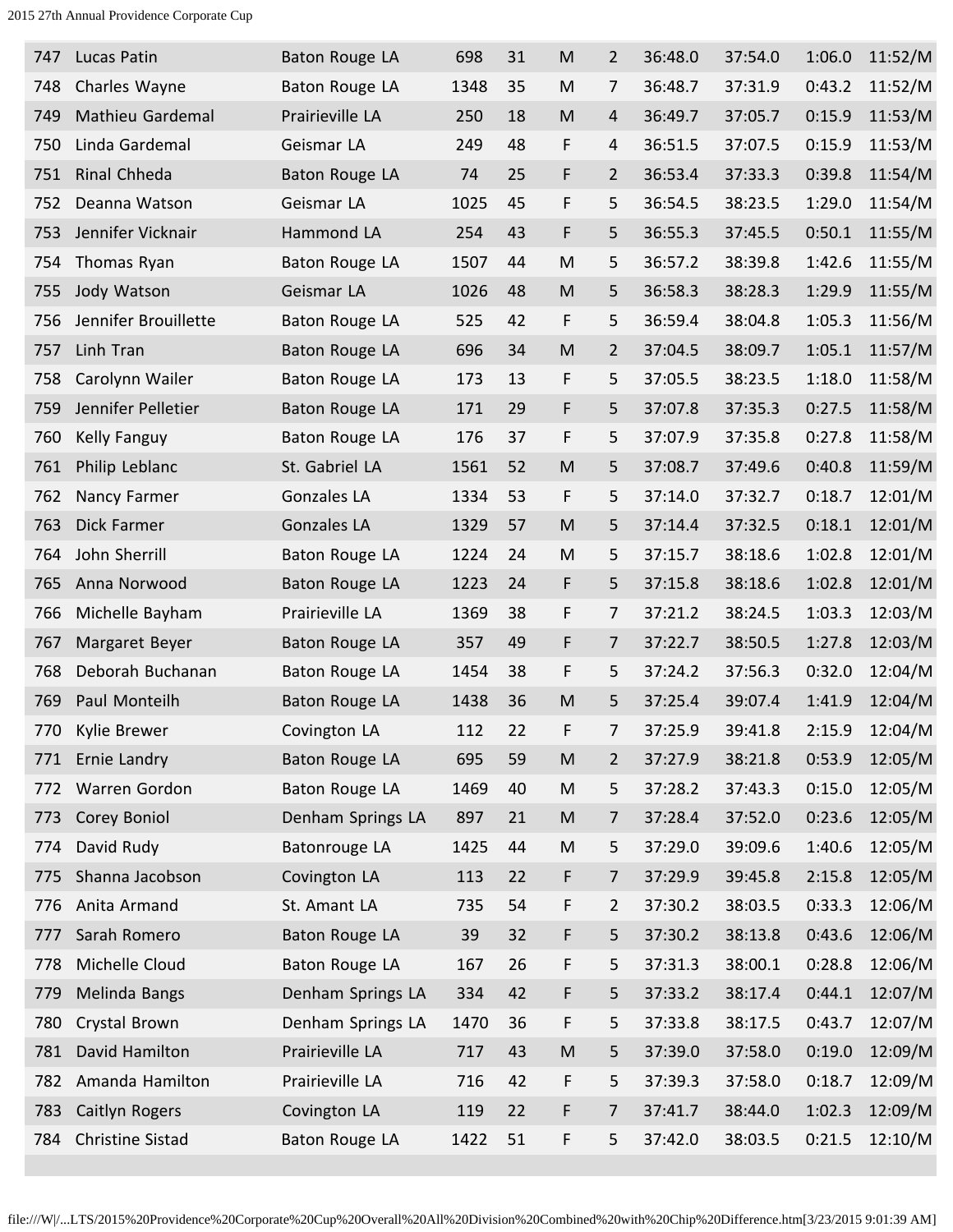| 785 | Samantha Bowman      | St. Francisville LA   | 562  | 19           | F | 5              | 37:45.6 | 37:55.5 | 0:09.8 | 12:11/M |
|-----|----------------------|-----------------------|------|--------------|---|----------------|---------|---------|--------|---------|
| 786 | Greg Barbay          | <b>Baton Rouge LA</b> | 280  | 56           | M | 5              | 37:46.6 | 38:36.9 | 0:50.3 | 12:11/M |
| 787 | Jesse Paxton         | Zachary LA            | 1538 | 13           | M | 5              | 37:50.8 | 39:30.9 | 1:40.1 | 12:12/M |
| 788 | Paige Smith          | Baton Rouge LA        | 1605 | 14           | F | 5              | 37:53.1 | 38:53.8 | 1:00.7 | 12:13/M |
| 789 | <b>Sherry Smith</b>  | Baton Rouge LA        | 1606 | 44           | F | 5              | 37:53.4 | 38:53.8 | 1:00.3 | 12:13/M |
| 790 | Angie Deshazer       | Baton Rouge LA        | 851  | 48           | F | $\overline{7}$ | 37:56.1 | 38:51.9 | 0:55.8 | 12:14/M |
| 791 | Michele Mayeux       | Baton Rouge LA        | 359  | 52           | F | $\overline{7}$ | 37:57.0 | 38:24.1 | 0:27.0 | 12:15/M |
| 792 | Iris Schexnaydre     | Gonzales LA           | 599  | 52           | F | $\overline{4}$ | 38:00.3 | 38:24.7 | 0:24.4 | 12:15/M |
| 793 | Janette Merrill      | Baton Rouge LA        | 701  | 59           | F | $\overline{2}$ | 38:02.3 | 38:55.0 | 0:52.6 | 12:16/M |
| 794 | Jeremy Singleton     | Baton Rouge LA        | 128  | 44           | M | $\overline{4}$ | 38:05.1 | 38:34.3 | 0:29.1 | 12:17/M |
| 795 | <b>Keely Hawkins</b> | Baton Rouge LA        | 1046 | 32           | F | $\overline{7}$ | 38:05.7 | 38:56.0 | 0:50.3 | 12:17/M |
| 796 | Caitlyn Coats        | St. Gabriel LA        | 581  | 26           | F | $\overline{2}$ | 38:06.4 | 38:30.8 | 0:24.4 | 12:17/M |
| 797 | <b>Kelly Lewis</b>   | Baton Rouge LA        | 402  | $\mathbf{1}$ | F | 5              | 38:06.4 | 39:25.5 | 1:19.0 | 12:17/M |
| 798 | Stephanie McKinney   | Baton Rouge LA        | 1414 | 27           | F | $\overline{2}$ | 38:07.0 | 38:58.7 | 0:51.6 | 12:18/M |
| 799 | Cole Berthelot       | St. Amant LA          | 909  | 27           | M | 5              | 38:08.9 | 38:55.3 | 0:46.3 | 12:18/M |
| 800 | Kali Blackwell       | Baton Rouge MA        | 970  | 24           | F | 7              | 38:10.3 | 38:36.8 | 0:26.4 | 12:19/M |
|     |                      |                       |      |              |   |                |         |         |        |         |

|     | <b>Place Name</b>        | <b>City</b>           |      |             |           |                | Bib No Age Gender Div Chip Time Gun Time Chip Diff |         |        | Pace    |
|-----|--------------------------|-----------------------|------|-------------|-----------|----------------|----------------------------------------------------|---------|--------|---------|
| 801 | <b>Brandon Blackwell</b> | <b>Baton Rouge LA</b> | 969  | 29          | M         | $\overline{7}$ | 38:10.4                                            | 38:37.0 | 0:26.6 | 12:19/M |
| 802 | <b>Elliot Crosby</b>     | <b>Baton Roug LA</b>  | 993  | 22          | M         | 7              | 38:16.1                                            | 38:43.5 | 0:27.4 | 12:21/M |
| 803 | Lauren Marcel            | Prairieville LA       | 23   | 31          | F         | 5              | 38:16.8                                            | 38:59.8 | 0:42.9 | 12:21/M |
| 804 | Tim Dubnansky            | <b>Baton Rouge LA</b> | 185  | 39          | ${\sf M}$ | 5              | 38:18.4                                            | 38:48.5 | 0:30.1 | 12:21/M |
| 805 | Brooklyn Hebert          | Baton Rouge LA        | 178  | 8           | F         | 5              | 38:18.5                                            | 38:48.0 | 0:29.5 | 12:21/M |
| 806 | Michael Johns            | Baton Rouge LA        | 1462 | 44          | M         | 5              | 38:19.0                                            | 39:27.5 | 1:08.5 | 12:22/M |
| 807 | Jillian Lavigne          | Zachary LA            | 685  | 13          | F         | 5              | 38:28.8                                            | 39:40.9 | 1:12.1 | 12:25/M |
| 808 | Gail Blakley             | Baton Rouge LA        | 46   | 26          | F         | 5              | 38:29.3                                            | 39:10.5 | 0:41.1 | 12:25/M |
| 809 | Kristen Broussard        | <b>Baton Rouge LA</b> | 1070 | 26          | F         | 5              | 38:31.8                                            | 40:27.3 | 1:55.5 | 12:25/M |
| 810 | Reca Levron              | Covington LA          | 118  | 22          | F         | 7              | 38:33.9                                            | 39:37.5 | 1:03.6 | 12:26/M |
| 811 | Nicole Henderson         | Baton Rouge LA        | 42   | 39          | F         | 5              | 38:36.6                                            | 39:04.0 | 0:27.3 | 12:27/M |
| 812 | Cindi Stewart            | Baton Rouge LA        | 996  | 62          | F         | 7              | 38:37.7                                            | 40:15.0 | 1:37.3 | 12:27/M |
| 813 | <b>Brandon Broussard</b> | Baton Rouge LA        | 1069 | 29          | M         | 5              | 38:41.7                                            | 40:36.4 | 1:54.6 | 12:29/M |
| 814 | Molly Taylor             | Baton Rouge LA        | 646  | 32          | F         | 7              | 38:45.2                                            | 40:12.0 | 1:26.8 | 12:30/M |
| 815 | <b>Brian Cusick</b>      | St. Gabriel LA        | 1554 | 51          | M         | 5              | 38:48.4                                            | 39:26.0 | 0:37.6 | 12:31/M |
| 816 | Lisa Doyle               | Baton Rouge LA        | 810  | 41          | F         | 7              | 38:50.2                                            | 39:40.1 | 0:49.8 | 12:32/M |
| 817 | Nils Breckoff            | Baton Rouge LA        | 1599 | 43          | M         | 5              | 38:52.9                                            | 39:17.9 | 0:25.0 | 12:32/M |
| 818 | Denise Beadle            | Geismar LA            | 1150 | 42          | F         | 7              | 38:56.7                                            | 40:09.3 | 1:12.6 | 12:34/M |
| 819 | SE Hye Kim               | Baton Rouge LA        | 22   | 36          | F         | 5              | 39:06.4                                            | 39:26.5 | 0:20.0 | 12:37/M |
| 820 | Travis Johnson           | Baton Rouge LA        | 421  | $\mathbf 0$ | M         | 5              | 39:13.8                                            | 40:29.9 | 1:16.1 | 12:39/M |
| 821 | <b>Blythe Johnson</b>    | <b>Baton Rouge LA</b> | 420  | $\mathbf 0$ | M         | 5              | 39:15.1                                            | 40:29.9 | 1:14.8 | 12:40/M |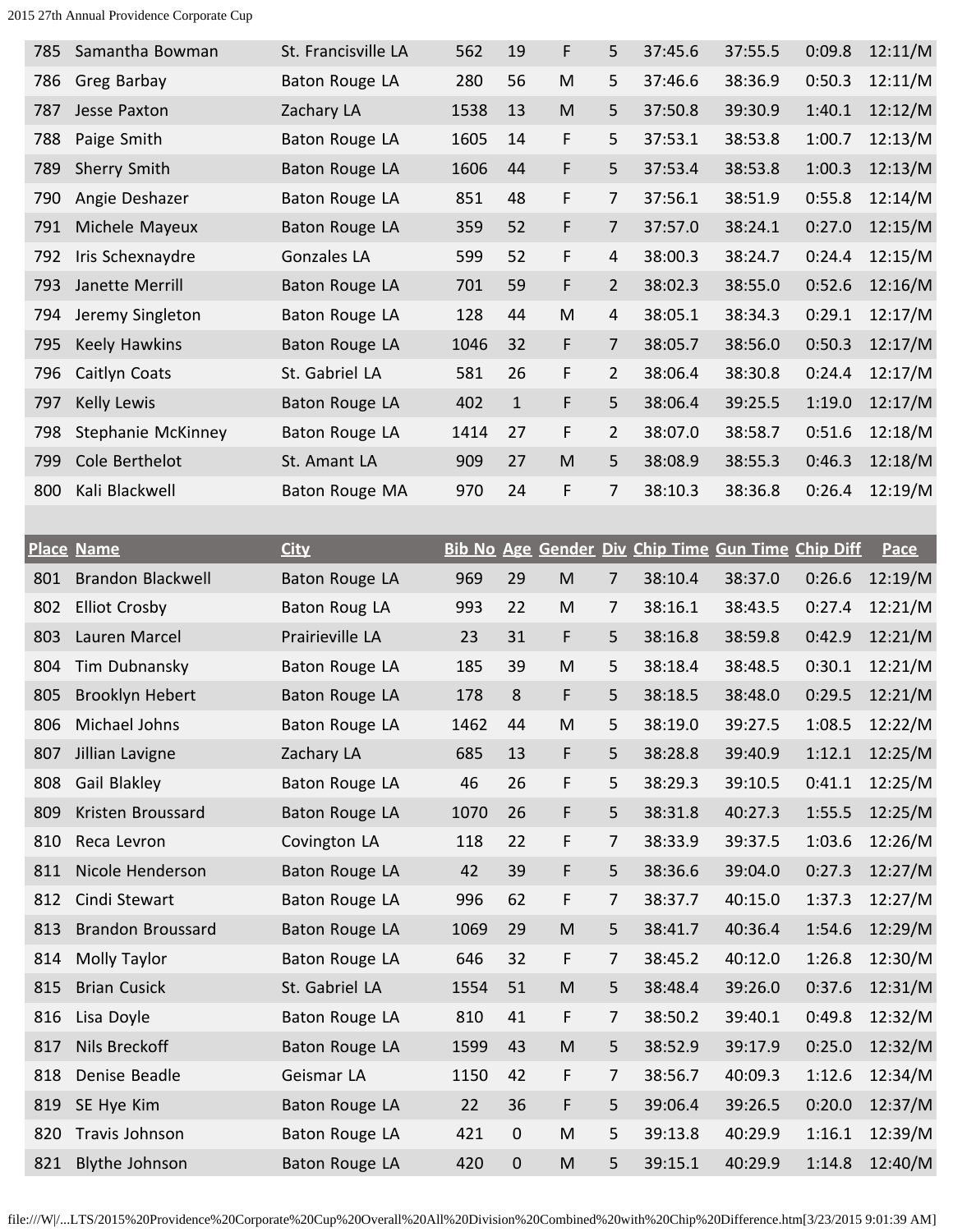| 822 | <b>Ramond Billups</b>  | Zachery LA            | 740  | 33 | M         | 2              | 39:18.7 | 39:47.0 | 0:28.3 | 12:41/M |
|-----|------------------------|-----------------------|------|----|-----------|----------------|---------|---------|--------|---------|
| 823 | Mike Salario           | Baton Rouge LA        | 1546 | 51 | M         | 5              | 39:19.7 | 40:16.5 | 0:56.8 | 12:41/M |
| 824 | <b>Caroline Downer</b> | Baton Rouge LA        | 807  | 23 | F         | 7              | 39:20.3 | 39:46.8 | 0:26.4 | 12:41/M |
| 825 | Kenny Desselle         | Baton Rouge LA        | 162  | 31 | ${\sf M}$ | 3              | 39:32.6 | 40:13.3 | 0:40.6 | 12:45/M |
| 826 | Shannon Vicari         | Baton Rouge LA        | 789  | 39 | F         | $\overline{2}$ | 39:33.9 | 40:18.7 | 0:44.7 | 12:45/M |
| 827 | Cole Paxton            | Zachary LA            | 1536 | 11 | ${\sf M}$ | 5              | 39:35.5 | 41:15.0 | 1:39.4 | 12:46/M |
| 828 | Nancy Gilbert          | Baton Rouge LA        | 764  | 60 | F         | $\mathbf{1}$   | 39:35.6 | 41:10.9 | 1:35.3 | 12:46/M |
| 829 | <b>Margaret Graves</b> | Zachary LA            | 1067 | 41 | F         | 7              | 39:35.7 | 40:48.0 | 1:12.3 | 12:46/M |
| 830 | <b>Meagan Matthews</b> | Prairieville LA       | 1333 | 33 | F         | 5              | 39:41.0 | 40:12.4 | 0:31.3 | 12:48/M |
| 831 | <b>Russell Gerlach</b> | <b>Baton Rouge LA</b> | 440  | 54 | ${\sf M}$ | 4              | 39:42.2 | 40:26.6 | 0:44.4 | 12:48/M |
| 832 | Jackie Honore          | Baton Rouge LA        | 1497 | 46 | F         | 5              | 39:43.5 | 40:13.0 | 0:29.5 | 12:49/M |
| 833 | Andrea Harleaux        | <b>Baton Rouge LA</b> | 1496 | 35 | F         | 5              | 39:45.2 | 40:14.8 | 0:29.6 | 12:49/M |
| 834 | Kandice Lockhart       | Baton Roug LA         | 995  | 31 | F         | 7              | 39:46.5 | 40:14.0 | 0:27.4 | 12:50/M |
| 835 | Jeffrey Murrary        | <b>Baton Rouge LA</b> | 972  | 28 | M         | 7              | 39:49.1 | 40:13.4 | 0:24.3 | 12:51/M |
| 836 | Terri McKinney         | Baton Rouge LA        | 761  | 48 | F         | $\mathbf{1}$   | 39:50.0 | 41:21.0 | 1:31.0 | 12:51/M |
| 837 | Enrique Castillo       | Prairieville LA       | 954  | 48 | M         | 7              | 39:50.4 | 40:44.3 | 0:53.9 | 12:51/M |
| 838 | Julie Ruffner          | Baton Rouge LA        | 91   | 33 | F         | 5              | 39:52.2 | 40:10.6 | 0:18.3 | 12:52/M |
| 839 | Diane Ezernack         | Baton Rouge LA        | 986  | 39 | F         | 7              | 39:57.1 | 41:32.0 | 1:34.9 | 12:53/M |
| 840 | Mandy Denoux           | <b>Gonzales LA</b>    | 498  | 37 | F         | 5              | 39:57.3 | 41:00.3 | 1:02.9 | 12:53/M |
| 841 | <b>Mary Grimes</b>     | <b>Baton Rouge LA</b> | 161  | 30 | F         | 3              | 40:01.9 | 41:18.9 | 1:16.9 | 12:55/M |
| 842 | <b>Brad Marler</b>     | <b>Baton Rouge LA</b> | 1500 | 50 | M         | 5              | 40:03.1 | 41:22.5 | 1:19.4 | 12:55/M |
| 843 | <b>Brian Smith</b>     | Prairieville LA       | 109  | 30 | M         | 5              | 40:04.7 | 41:59.5 | 1:54.8 | 12:55/M |
| 844 | Cyndi Cunningham       | <b>Baton Rouge LA</b> | 1609 | 43 | F         | 5              | 40:05.8 | 41:09.3 | 1:03.5 | 12:56/M |
| 845 | Ellen Dantin           | <b>Baton Rouge LA</b> | 328  | 26 | F         | 5              | 40:06.7 | 40:55.0 | 0:48.3 | 12:56/M |
| 846 | Joefer Garcia          | Gonzales LA           | 1270 | 29 | M         | 4              | 40:14.4 | 40:14.4 |        | 12:59/M |
| 847 | Mike Delaat            | Walker LA             | 828  | 63 | M         | 3              | 40:18.7 | 40:49.8 | 0:31.0 | 13:00/M |
| 848 | Kristin Smith          | Prairieville LA       | 110  | 30 | F         | 5              | 40:31.0 | 42:25.7 | 1:54.6 | 13:04/M |
| 849 | Jabril Skog            | Prairieville LA       | 1440 | 16 | M         | 5              | 40:31.9 | 40:41.8 | 0:09.8 | 13:04/M |
| 850 | Valerie Kazlauskas     | Donaldsonville LA     | 480  | 38 | F         | 5              | 40:35.2 | 42:17.8 | 1:42.6 | 13:05/M |
| 851 | Robin Cherre           | Gonzales LA           | 1257 | 42 | F         | 5              | 40:40.9 | 41:53.6 | 1:12.6 | 13:07/M |
| 852 | Whitney Jordan         | Baton Rouge LA        | 1429 | 28 | F         | 5              | 40:46.3 | 41:39.7 | 0:53.3 | 13:09/M |
| 853 | John Welch             | Baton Rouge LA        | 1001 | 40 | M         | 5              | 40:50.1 | 42:25.1 | 1:34.9 | 13:10/M |
| 854 | Lance Amedee           | Baton Rouge LA        | 1349 | 38 | M         | 5              | 40:58.4 | 41:43.8 | 0:45.4 | 13:13/M |
| 855 | Stephanie Meredith     | <b>Baton Rouge LA</b> | 199  | 28 | F         | 3              | 41:00.1 | 41:12.3 | 0:12.1 | 13:14/M |
| 856 | Alejandro Alvergue     | Baton Rouge LA        | 80   | 26 | M         | $\overline{2}$ | 41:01.4 | 41:40.0 | 0:38.6 | 13:14/M |
| 857 | Marla Doney            | Metairie LA           | 64   | 18 | F         | $\overline{7}$ | 41:01.4 | 41:40.0 | 0:38.6 | 13:14/M |
| 858 | Keisha Sanders         | Prairieville LA       | 850  | 38 | F         | 7              | 41:03.8 | 41:56.6 | 0:52.8 | 13:15/M |
| 859 | Brian Janis            | <b>Gonzales LA</b>    | 484  | 49 | ${\sf M}$ | 5              | 41:07.1 | 41:54.8 | 0:47.6 | 13:16/M |
|     |                        |                       |      |    |           |                |         |         |        |         |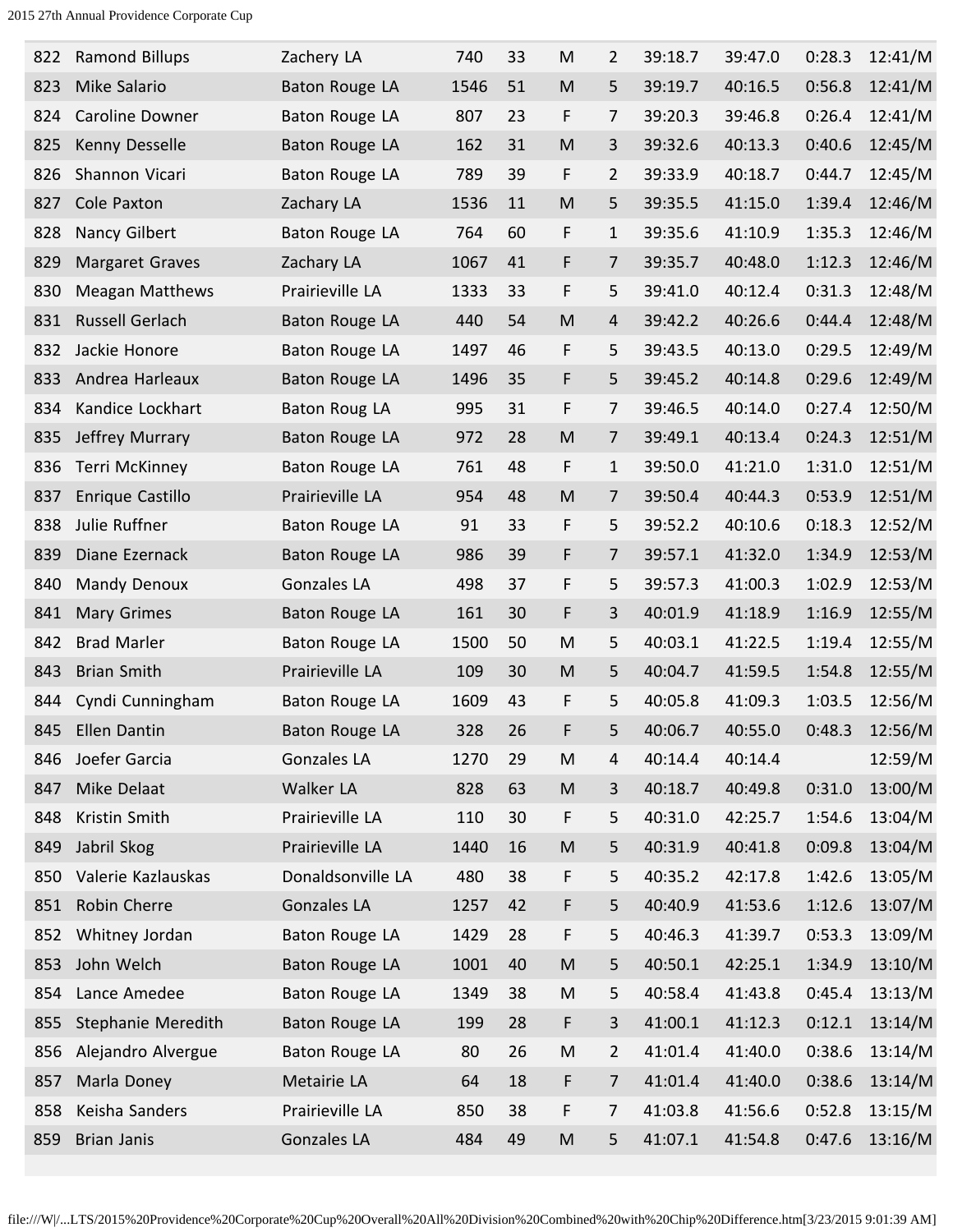| 860 | Aditya Mokkapati       | Baton Rouge LA        | 71   | 26           | ${\sf M}$ | $\overline{7}$ | 41:09.4 | 41:40.8 | 0:31.3 | 13:16/M |
|-----|------------------------|-----------------------|------|--------------|-----------|----------------|---------|---------|--------|---------|
| 861 | Aimee Buckland         | <b>Baton Rouge LA</b> | 1328 | 41           | F         | 5              | 41:10.3 | 42:18.6 | 1:08.3 | 13:17/M |
| 862 | Michael Johnson        | <b>Baton Rouge LA</b> | 1612 | 51           | M         | 7              | 41:12.1 | 42:10.7 | 0:58.5 | 13:17/M |
| 863 | Renee Daigrepont       | Baton Rouge LA        | 1002 | 49           | F         | 5              | 41:14.5 | 42:51.1 | 1:36.6 | 13:18/M |
| 864 | <b>Tracy Blair</b>     | Baton Rouge LA        | 988  | 36           | F         | 7              | 41:15.5 | 42:50.7 | 1:35.1 | 13:18/M |
| 865 | Janie Blanchard        | Baton Rouge LA        | 355  | 52           | F         | $\overline{7}$ | 41:17.8 | 42:35.4 | 1:17.6 | 13:19/M |
| 866 | Jill Brian             | Baton Rouge LA        | 1451 | 52           | F         | 5              | 41:19.6 | 41:26.3 | 0:06.6 | 13:20/M |
| 867 | Tom Seagraves          | Geismar LA            | 241  | 52           | ${\sf M}$ | $\overline{4}$ | 41:23.0 | 41:52.6 | 0:29.5 | 13:21/M |
| 868 | Doreen Swanson         | Geismar LA            | 242  | 51           | F         | $\overline{4}$ | 41:23.7 | 41:53.0 | 0:29.3 | 13:21/M |
| 869 | Kasteel May Reyes      | <b>Gonzales LA</b>    | 1272 | 27           | F         | $\overline{4}$ | 41:24.1 | 42:27.8 | 1:03.6 | 13:21/M |
| 870 | Ashley Schexnayder     | Livingston LA         | 497  | 27           | F         | 5              | 41:25.8 | 42:21.5 | 0:55.6 | 13:22/M |
| 871 | <b>Margaret Nabers</b> | Baton Rouge LA        | 768  | 54           | F         | 7              | 41:26.1 | 43:03.3 | 1:37.1 | 13:22/M |
| 872 | Rhonda Edmonston       | Livingston LA         | 496  | 48           | F         | 5              | 41:29.6 | 42:24.5 | 0:54.9 | 13:23/M |
| 873 | Jordan Vallet          | Baton Rouge LA        | 763  | 25           | M         | $\mathbf{1}$   | 41:35.1 | 42:15.0 | 0:39.9 | 13:25/M |
| 874 | Amanda Roussel         | Baton Rouge LA        | 1227 | 30           | F         | 5              | 41:35.5 | 43:24.6 | 1:49.1 | 13:25/M |
| 875 | Allison Richard        | Baton Rouge LA        | 1446 | 32           | F         | 5              | 41:36.5 | 43:24.8 | 1:48.3 | 13:25/M |
| 876 | Carley Williams        | Baton Rouge LA        | 1177 | 31           | F         | 5              | 41:39.7 | 43:23.6 | 1:43.9 | 13:26/M |
| 877 | <b>Sydney Lewis</b>    | Baton Rouge LA        | 396  | $\mathbf{1}$ | F         | 5              | 41:49.9 | 43:11.0 | 1:21.1 | 13:29/M |
| 878 | <b>Byron Lewis</b>     | Baton Rouge LA        | 394  | $\mathbf{1}$ | ${\sf M}$ | 5              | 41:51.5 | 43:11.6 | 1:20.1 | 13:30/M |
| 879 | Kathleen Moore         | <b>Baton Rouge LA</b> | 363  | 59           | F         | 7              | 41:52.4 | 43:20.8 | 1:28.3 | 13:30/M |
| 880 | <b>Kirk Bertus</b>     | <b>Gonzales LA</b>    | 601  | 45           | M         | 4              | 42:19.2 | 42:40.3 | 0:21.1 | 13:39/M |
| 881 | John Young             | Baton Rouge LA        | 979  | 55           | M         | $\overline{7}$ | 42:19.7 | 42:51.7 | 0:32.0 | 13:39/M |
| 882 | Mark Gulley            | Baton Rouge LA        | 1474 | 42           | M         | 5              | 42:21.4 | 42:47.3 | 0:25.8 | 13:40/M |
| 883 | Jenny McLin            | Baton Rouge LA        | 766  | 32           | F         | 7              | 42:22.8 | 43:59.0 | 1:36.1 | 13:40/M |
| 884 | Karen Morton           | Baton Rouge LA        | 1488 | 51           | F         | 5              | 42:25.5 | 43:34.8 | 1:09.3 | 13:41/M |
| 885 | Randalle Moore         | Baton Rouge LA        | 639  | 60           | F         | $\overline{4}$ | 42:26.8 | 43:50.6 | 1:23.8 | 13:41/M |
| 886 | Jordan Mellinger       | Baton Rouge LA        | 697  | 23           | F         | 2              | 42:27.6 | 43:30.1 | 1:02.4 | 13:42/M |
| 887 | Chelsea Landry         | <b>Baton Rouge LA</b> | 694  | 23           | F         | $\overline{2}$ | 42:31.6 | 43:34.0 | 1:02.4 | 13:43/M |
| 888 | <b>Rick Tuminello</b>  | Baton Rouge LA        | 1073 | 50           | M         | 5              | 42:32.2 | 43:40.1 | 1:07.8 | 13:43/M |
| 889 | Mike Lawson            | Zachary LA            | 566  | 36           | ${\sf M}$ | 5              | 42:53.2 | 43:36.8 | 0:43.6 | 13:50/M |
| 890 | Evan Lawson            | Zachary LA            | 565  | 6            | M         | 5              | 42:53.3 | 43:36.4 | 0:43.1 | 13:50/M |
| 891 | Samantha Murray        | Baton Rouge LA        | 437  | 24           | F         | 3              | 42:53.9 | 43:18.1 | 0:24.1 | 13:50/M |
| 892 | Ann Crochet            | Baton Rouge LA        | 683  | 50           | F         | 4              | 42:54.6 | 44:07.3 | 1:12.7 | 13:50/M |
| 893 | Kristin Bishop         | Geismar LA            | 1259 | 27           | F         | 4              | 42:54.8 | 43:27.3 | 0:32.4 | 13:50/M |
| 894 | Unknown Partic. 198    |                       | 198  | $\mathbf 0$  | M         | 9              | 42:56.4 | 43:00.8 | 0:04.4 | 13:51/M |
| 895 | Stephen Fertitta       | Baton Rouge LA        | 1000 | 26           | M         | 7              | 42:57.4 | 45:39.6 | 2:42.1 | 13:51/M |
| 896 | <b>Kelley Quirk</b>    | <b>Gonzales LA</b>    | 861  | 46           | M         | 7              | 43:00.6 | 43:58.8 | 0:58.1 | 13:52/M |
| 897 | Monique Manuel         | <b>Gonzales LA</b>    | 891  | 54           | F         | 5              | 43:01.2 | 43:59.4 | 0:58.1 | 13:53/M |
| 898 | Lynn Maloney-Mujica    | Baton Rouge LA        | 82   | 59           | F         | $\overline{2}$ | 43:01.7 | 44:06.9 | 1:05.1 | 13:53/M |
|     |                        |                       |      |              |           |                |         |         |        |         |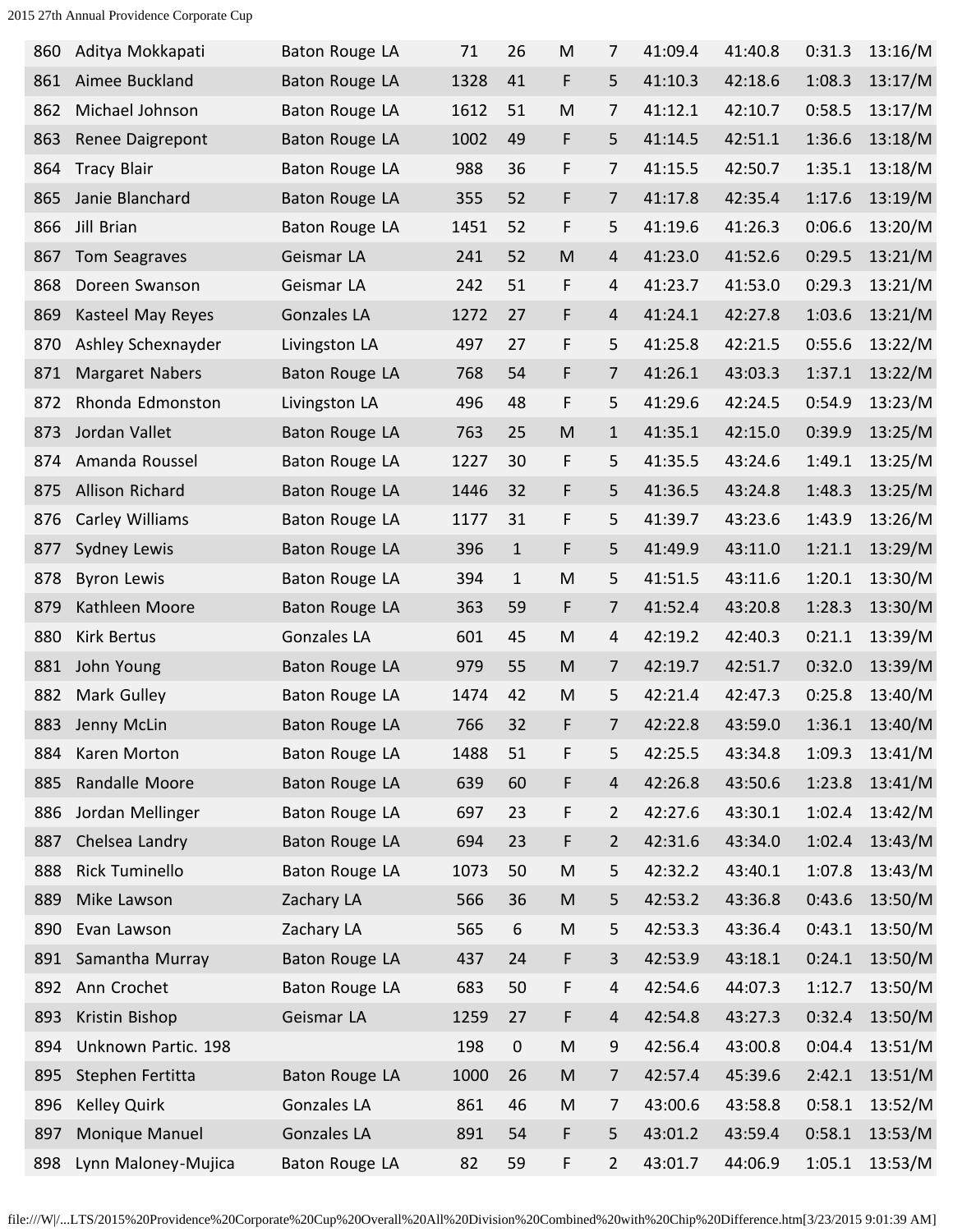| 899 | Angie Babin                | <b>Gonzales LA</b>    | 1341 | 38 | F         | 5              | 43:01.8                                            | 43:59.8 | 0:58.0 | 13:53/M |
|-----|----------------------------|-----------------------|------|----|-----------|----------------|----------------------------------------------------|---------|--------|---------|
| 900 | Diane Beckwith             | Baton Rouge LA        | 852  | 53 | F         | $\overline{7}$ | 43:07.9                                            | 43:47.8 | 0:39.8 | 13:55/M |
|     |                            |                       |      |    |           |                |                                                    |         |        |         |
|     | <b>Place Name</b>          | <b>City</b>           |      |    |           |                | Bib No Age Gender Div Chip Time Gun Time Chip Diff |         |        | Pace    |
| 901 | Fabie Derbigny             | <b>Baton Rouge LA</b> | 1397 | 27 | F         | 5              | 43:11.4                                            | 44:43.5 | 1:32.0 | 13:56/M |
| 902 | Sean Derbigny              | Baton Rouge LA        | 1408 | 35 | ${\sf M}$ | 5              | 43:11.8                                            | 44:43.8 | 1:32.0 | 13:56/M |
| 903 | Laurie Gautreaux           | St. Amant LA          | 826  | 47 | F         | $\overline{7}$ | 43:12.0                                            | 43:43.5 | 0:31.5 | 13:56/M |
| 904 | <b>Tiffany Bourgeois</b>   | Paulina LA            | 831  | 33 | F         | 7              | 43:14.2                                            | 44:06.5 | 0:52.3 | 13:57/M |
| 905 | Alicia Guidroz             | Ventress LA           | 823  | 33 | F         | 7              | 43:14.9                                            | 43:46.3 | 0:31.3 | 13:57/M |
| 906 | Michelle Miller            | Walker LA             | 333  | 42 | F         | 5              | 43:15.0                                            | 43:47.6 | 0:32.6 | 13:57/M |
| 907 | Amber Sherman              | New Orleans LA        | 211  | 37 | F         | 5              | 43:18.0                                            | 44:26.4 | 1:08.4 | 13:58/M |
| 908 | <b>Emanuel Andrews III</b> | <b>Baton Rouge LA</b> | 1590 | 34 | M         | 7              | 43:19.0                                            | 44:37.8 | 1:18.7 | 13:58/M |
| 909 | Keisha Borel               | <b>Baton Rouge LA</b> | 1068 | 38 | F         | $\overline{7}$ | 43:19.2                                            | 44:38.0 | 1:18.8 | 13:58/M |
| 910 | Mandy Shipp                | Baton Rouge LA        | 1066 | 37 | F         | $\overline{7}$ | 43:20.0                                            | 44:38.0 | 1:18.0 | 13:59/M |
| 911 | Jamie Danos                | <b>Baton Rouge LA</b> | 358  | 36 | F         | 7              | 43:24.9                                            | 44:51.8 | 1:26.9 | 14:00/M |
| 912 | Mary Gordon                | Denham Springs LA     | 855  | 56 | F         | 7              | 43:45.9                                            | 44:01.0 | 0:15.1 | 14:07/M |
| 913 | Stephanie Paxton           | Denham Springs LA     | 99   | 45 | F         | 5              | 43:53.9                                            | 45:24.1 | 1:30.1 | 14:09/M |
| 914 | Wendy Maxwell              | Denham Springs LA     | 98   | 45 | F         | 5              | 43:54.5                                            | 45:24.3 | 1:29.8 | 14:10/M |
| 915 | Laurie Borne               | Denham Springs LA     | 97   | 44 | F         | 5              | 43:55.6                                            | 45:24.7 | 1:29.1 | 14:10/M |
| 916 | Sanita Pulong              | Gonzales LA           | 1271 | 31 | F         | 4              | 43:59.2                                            | 45:02.8 | 1:03.6 | 14:11/M |
| 917 | <b>Rick Dickmyer</b>       | Mauerapas LA          | 739  | 50 | M         | $\overline{2}$ | 44:04.9                                            | 45:03.0 | 0:58.0 | 14:13/M |
| 918 | Phyllis Dickinson          | Geismar LA            | 1034 | 60 | F         | 5              | 44:05.1                                            | 45:07.9 | 1:02.7 | 14:13/M |
| 919 | Josh Dencausse             | <b>Gonzales LA</b>    | 1205 | 34 | M         | 5              | 44:15.5                                            | 46:25.6 | 2:10.0 | 14:16/M |
| 920 | Michelle Dry               | Denham Springs LA     | 1047 | 38 | F         | 7              | 44:18.5                                            | 45:10.1 | 0:51.5 | 14:17/M |
|     | Tamra Mendoza<br>921       | Prairieville LA       | 1048 | 49 | F         | $\overline{7}$ | 44:19.2                                            | 45:09.9 | 0:50.6 | 14:18/M |
|     | Nikki Broussard<br>922     | Baton Rouge LA        | 923  | 33 | F         | 5              | 44:26.2                                            | 45:12.1 | 0:45.8 | 14:20/M |
| 923 | Minh Nguyen                | Baton Rouge LA        | 323  | 57 | F         | 5              | 44:28.7                                            | 45:23.5 | 0:54.8 | 14:21/M |
| 924 | Vickie Gremillion          | Baton Rouge LA        | 1094 | 52 | F         | 5              | 44:34.8                                            | 44:47.9 | 0:13.1 | 14:23/M |
| 925 | Jennifer Leglue            | Baton Rouge LA        | 767  | 32 | F         | $\overline{7}$ | 44:35.6                                            | 46:14.5 | 1:38.8 | 14:23/M |
| 926 | Kasi Davis                 | Baton Rouge LA        | 769  | 30 | F         | 7              | 44:37.3                                            | 46:14.9 | 1:37.6 | 14:24/M |
| 927 | <b>Suzanne Perkins</b>     | Baton Rouge LA        | 322  | 52 | F         | 5              | 44:37.4                                            | 45:32.4 | 0:55.0 | 14:24/M |
| 928 | <b>Bryan Poirrier</b>      | <b>Baton Rouge LA</b> | 786  | 56 | M         | $\overline{2}$ | 44:42.6                                            | 44:58.3 | 0:15.7 | 14:25/M |
| 929 | Sally Lizana               | Baton Rouge LA        | 1521 | 34 | F         | $\overline{7}$ | 44:45.0                                            | 45:11.3 | 0:26.3 | 14:26/M |
| 930 | Brenda Novoa               | Baton Rouge LA        | 720  | 39 | F         | $\overline{7}$ | 44:51.7                                            | 45:08.1 | 0:16.3 | 14:28/M |
| 931 | Barbara Tuminello          | Baton Rouge LA        | 1072 | 50 | F         | 5              | 44:54.7                                            | 46:02.5 | 1:07.8 | 14:29/M |
| 932 | Amy Scardina               | Baton Rouge LA        | 154  | 43 | F         | $\overline{7}$ | 45:02.0                                            | 47:00.6 | 1:58.5 | 14:32/M |
| 933 | Kimberly Rheams            | Geismar LA            | 1526 | 47 | F         | 5              | 45:08.6                                            | 45:24.7 | 0:16.1 | 14:34/M |
|     | Connor Franta<br>934       | St. Amant LA          | 1344 | 13 | M         | 5              | 45:13.8                                            | 46:38.4 | 1:24.6 | 14:35/M |
|     |                            |                       |      |    |           |                |                                                    |         |        |         |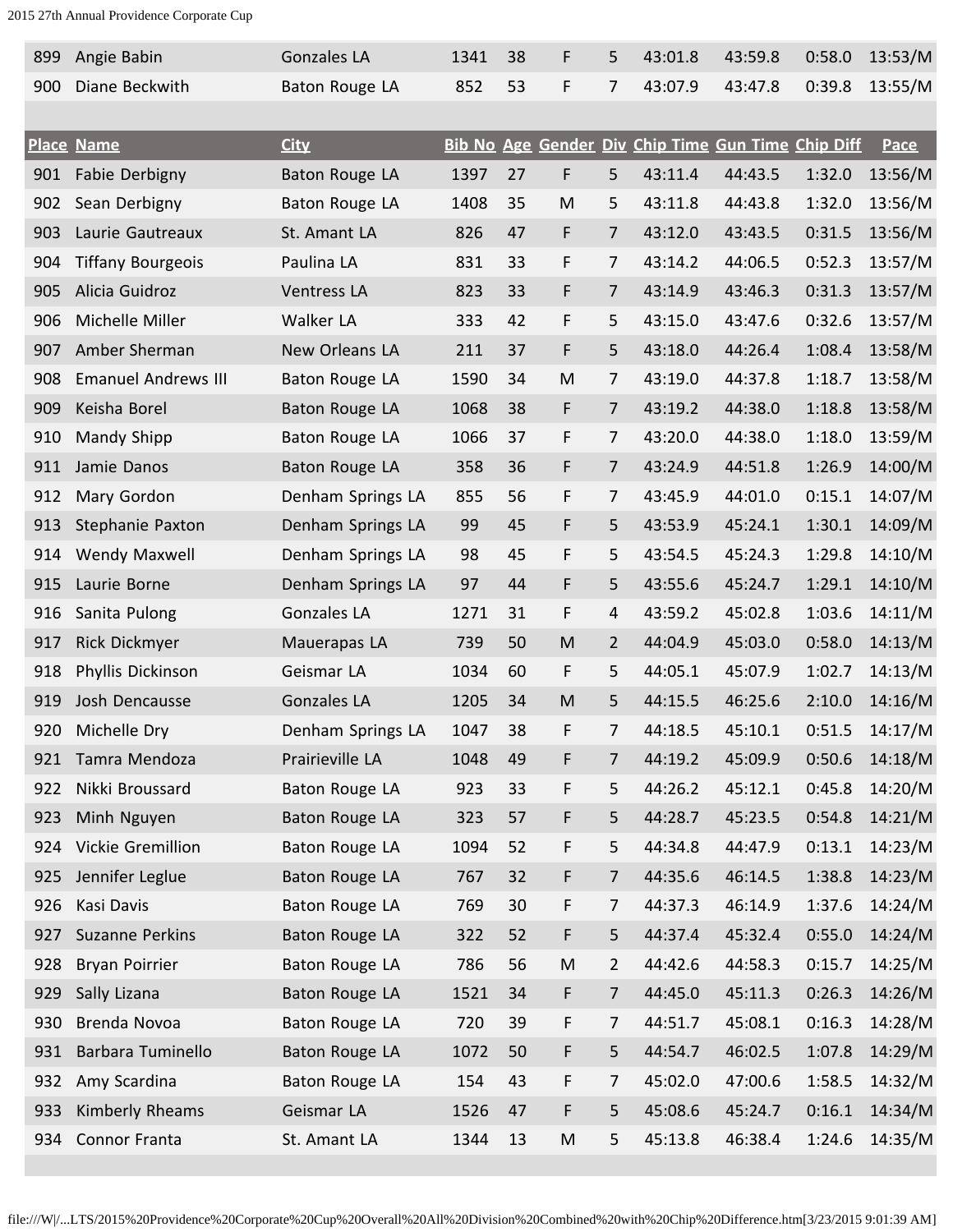| 935 | Amber Franta            | St. Amant LA          | 1342 | 34             | F                                                                                     | 5              | 45:16.1 | 46:39.7 | 1:23.5 | 14:36/M |
|-----|-------------------------|-----------------------|------|----------------|---------------------------------------------------------------------------------------|----------------|---------|---------|--------|---------|
| 936 | Lea James               | Baton Rouge LA        | 593  | 36             | F                                                                                     | 5              | 45:18.8 | 46:41.6 | 1:22.7 | 14:37/M |
| 937 | <b>Eric Carter</b>      | St. Gabriel LA        | 595  | 41             | $\mathsf{M}% _{T}=\mathsf{M}_{T}\!\left( a,b\right) ,\ \mathsf{M}_{T}=\mathsf{M}_{T}$ | 5              | 45:21.5 | 46:42.8 | 1:21.3 | 14:38/M |
| 938 | Cathy Carmichael        | Baton Rouge LA        | 1061 | 37             | F                                                                                     | 7              | 45:26.7 | 47:11.3 | 1:44.6 | 14:39/M |
| 939 | Doug Drummond           | <b>Baton Rouge LA</b> | 125  | 53             | M                                                                                     | $\overline{4}$ | 45:32.5 | 46:24.6 | 0:52.0 | 14:41/M |
| 940 | Rachel Huffty           | Baton Rouge LA        | 889  | 20             | F                                                                                     | 5              | 45:47.4 | 47:12.8 | 1:25.4 | 14:46/M |
| 941 | Chris Yura              | Geismar LA            | 243  | 12             | ${\sf M}$                                                                             | 4              | 45:57.4 | 47:39.6 | 1:42.1 | 14:49/M |
| 942 | Tom Yura                | Geismar LA            | 244  | 49             | M                                                                                     | 4              | 45:57.8 | 47:39.6 | 1:41.7 | 14:49/M |
| 943 | Ann Hotard              | Livingston LA         | 838  | 48             | F                                                                                     | $\overline{7}$ | 46:04.0 | 47:30.9 | 1:26.9 | 14:52/M |
| 944 | Lisa Huffty             | <b>Baton Rouge LA</b> | 837  | 48             | F                                                                                     | 7              | 46:08.8 | 47:35.7 | 1:26.9 | 14:53/M |
| 945 | Rebecca Evans           | Plaquemine LA         | 278  | 43             | F                                                                                     | 5              | 46:09.5 | 47:46.3 | 1:36.7 | 14:53/M |
| 946 | Jennifer Cook           | Plaquemine LA         | 279  | 39             | F                                                                                     | 5              | 46:10.3 | 47:46.5 | 1:36.1 | 14:54/M |
| 947 | <b>Thomas Hedrick</b>   | Baton Rouge LA        | 791  | 55             | M                                                                                     | $\overline{7}$ | 46:13.9 | 47:14.8 | 1:00.9 | 14:55/M |
| 948 | Wayne Abadie            | <b>Gonzales LA</b>    | 612  | 48             | ${\sf M}$                                                                             | 4              | 46:18.9 | 46:59.1 | 0:40.1 | 14:56/M |
| 949 | <b>Brigette Haydel</b>  | <b>Gonzales LA</b>    | 597  | 29             | F                                                                                     | $\overline{4}$ | 46:19.2 | 46:43.7 | 0:24.5 | 14:56/M |
| 950 | Kevin O'Neal            | Baton Rouge LA        | 1600 | 39             | ${\sf M}$                                                                             | 5              | 46:21.7 | 47:32.3 | 1:10.6 | 14:57/M |
| 951 | Thao Gabriel            | Prairieville LA       | 1279 | 37             | F                                                                                     | $\overline{4}$ | 46:22.1 | 48:17.8 | 1:55.6 | 14:57/M |
| 952 | <b>Matthew Richards</b> | Baton Rouge LA        | 1614 | 45             | M                                                                                     | $\overline{7}$ | 46:23.5 | 47:17.8 | 0:54.3 | 14:58/M |
| 953 | Kenneth Tipton          | Baton Rouge LA        | 1403 | 56             | ${\sf M}$                                                                             | 5              | 46:25.9 | 47:23.0 | 0:57.0 | 14:58/M |
| 954 | Cee White               | Darrow LA             | 738  | 43             | M                                                                                     | $\overline{2}$ | 46:28.1 | 47:26.8 | 0:58.6 | 14:59/M |
| 955 | Chad Sullivan           | <b>Baton Rouge LA</b> | 765  | 41             | ${\sf M}$                                                                             | $\mathbf{1}$   | 46:30.6 | 47:25.8 | 0:55.1 | 15:00/M |
| 956 | Ira Garrison            | Donaldsonville LA     | 490  | 37             | M                                                                                     | 5              | 46:34.0 | 47:59.5 | 1:25.4 | 15:01/M |
| 957 | Darryl Rains            | <b>Baton Rouge LA</b> | 1374 | 50             | ${\sf M}$                                                                             | $\overline{7}$ | 46:36.6 | 47:47.3 | 1:10.7 | 15:02/M |
| 958 | <b>Tricia Rains</b>     | Baton Rouge LA        | 1376 | 50             | F                                                                                     | 7              | 46:37.7 | 47:47.6 | 1:09.8 | 15:02/M |
| 959 | Margaret Dearman        | Baton Rouge LA        | 835  | 54             | F                                                                                     | $\overline{7}$ | 46:41.4 | 48:06.8 | 1:25.4 | 15:04/M |
| 960 | Rebecca Williams        | Baton Rouge LA        | 212  | 27             | F                                                                                     | 5              | 46:46.5 | 47:44.7 | 0:58.1 | 15:05/M |
| 961 | Susie Accardo           | Baton Rouge LA        | 210  | 51             | F                                                                                     | 5              | 46:46.6 | 47:44.9 | 0:58.3 | 15:05/M |
| 962 | Leigh Hammons           | Baton Rouge LA        | 45   | 29             | F                                                                                     | 5              | 46:48.7 | 48:13.1 | 1:24.4 | 15:06/M |
| 963 | <b>Nik Noles</b>        | <b>Baton Rouge LA</b> | 997  | 24             | ${\sf M}$                                                                             | 7              | 46:51.8 | 49:35.6 | 2:43.7 | 15:07/M |
| 964 | Suzanne Rudisill        | North Augusta SC      | 1441 | 55             | F                                                                                     | 5              | 46:58.5 | 47:55.8 | 0:57.3 | 15:09/M |
| 965 | Kenneth Schexnayder     | <b>Gonzales LA</b>    | 1580 | 56             | ${\sf M}$                                                                             | 5              | 47:08.4 | 47:26.5 | 0:18.0 | 15:12/M |
| 966 | Kiristen McGirt         | <b>Gonzales LA</b>    | 1336 | $\overline{7}$ | F                                                                                     | 5              | 47:27.6 | 48:15.6 | 0:47.9 | 15:18/M |
| 967 | Cynthia Richardson      | Baton Rouge LA        | 879  | 52             | F                                                                                     | $\overline{7}$ | 47:28.2 | 48:07.8 | 0:39.6 | 15:19/M |
| 968 | Lanitra Gloston         | Prairieville LA       | 880  | 36             | F                                                                                     | 7              | 47:28.4 | 49:05.5 | 1:37.1 | 15:19/M |
| 969 | Chelsea Finn            | Baton Rouge LA        | 528  | 25             | F                                                                                     | 5              | 47:30.0 | 49:22.8 | 1:52.8 | 15:19/M |
| 970 | <b>Charles McGirt</b>   | Gonzales LA           | 1283 | 54             | M                                                                                     | 4              | 47:31.6 | 48:19.3 | 0:47.6 | 15:20/M |
| 971 | <b>Mallory Buuck</b>    | <b>Baton Rouge LA</b> | 574  | 18             | F                                                                                     | 5              | 47:32.1 | 49:12.0 | 1:39.9 | 15:20/M |
| 972 | Donna Buuck             | Baton Rouge LA        | 571  | 52             | F                                                                                     | 5              | 47:32.9 | 49:11.8 | 1:38.8 | 15:20/M |
| 973 | Vicky Hedrick           | <b>Baton Rouge LA</b> | 793  | 55             | F                                                                                     | 7              | 47:33.9 | 48:35.5 | 1:01.6 | 15:20/M |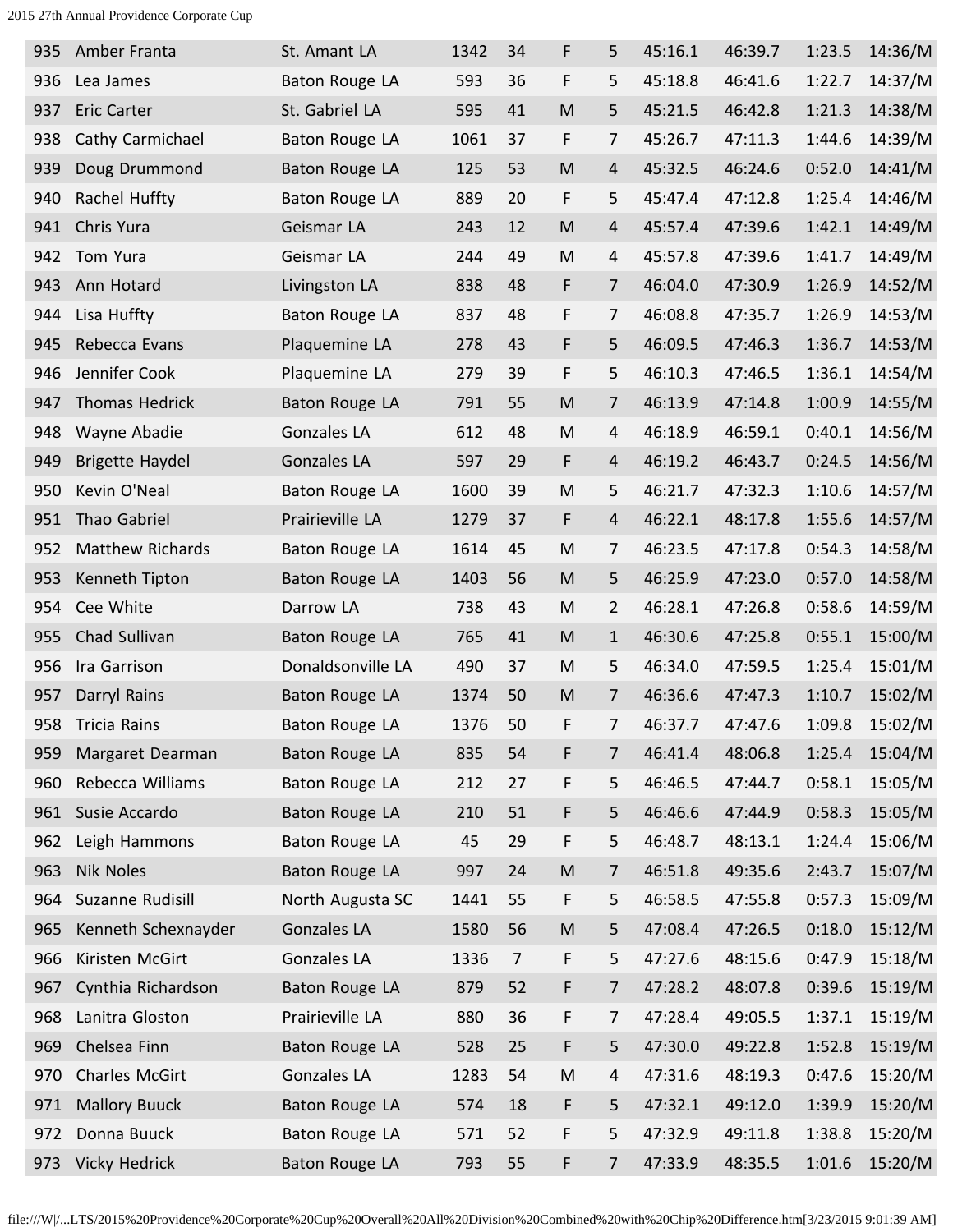| 974 | Anne Patin              | Baton Rouge LA        | 814  | 40 | F         | 7                       | 47:35.4 | 49:04.7                                            | 1:29.3 | 15:21/M     |
|-----|-------------------------|-----------------------|------|----|-----------|-------------------------|---------|----------------------------------------------------|--------|-------------|
| 975 | Sarah Rains             | Baton Rouge LA        | 1373 | 20 | F         | 7                       | 47:47.8 | 47:47.8                                            |        | 15:25/M     |
| 976 | <b>Emilie Hotard</b>    | Livingston LA         | 890  | 14 | F         | 5                       | 47:52.6 | 49:19.3                                            | 1:26.6 | 15:26/M     |
| 977 | <b>Emily Readinger</b>  | Baton Rouge LA        | 1217 | 34 | F         | 5                       | 47:59.4 | 48:31.8                                            | 0:32.4 | 15:29/M     |
| 978 | Paul Schneider          | Baton Rouge LA        | 1352 | 58 | M         | 5                       | 48:00.3 | 49:13.5                                            | 1:13.1 | 15:29/M     |
| 979 | Sarah Strickland        | Prairieville LA       | 1106 | 30 | F         | 5                       | 48:00.8 | 48:52.5                                            | 0:51.6 | 15:29/M     |
| 980 | April Betz              | Baton Rouge LA        | 1098 | 33 | F         | 5                       | 48:01.7 | 48:52.5                                            | 0:50.8 | 15:29/M     |
| 981 | <b>Kelsey Doll</b>      | Baton Rouge LA        | 1086 | 29 | F         | 5                       | 48:05.7 | 48:48.7                                            | 0:42.9 | 15:31/M     |
| 982 | Nikki Lawhon            | Plaquemine LA         | 881  | 33 | F         | 7                       | 48:11.9 | 49:40.5                                            | 1:28.5 | 15:33/M     |
| 983 | <b>Cullen Dearmond</b>  | Prairieville LA       | 1379 | 11 | M         | 7                       | 48:12.9 | 49:25.1                                            | 1:12.1 | 15:33/M     |
| 984 | Lachondria Holder       | Baton Rouge LA        | 874  | 43 | F         | $\overline{7}$          | 48:17.2 | 48:56.8                                            | 0:39.6 | 15:35/M     |
| 985 | <b>Mathew Sentilles</b> | Geismar LA            | 961  | 35 | M         | 7                       | 48:19.4 | 50:02.6                                            | 1:43.1 | 15:35/M     |
| 986 | Jeannie Granger         | Plaquemine LA         | 836  | 40 | F         | 7                       | 48:21.4 | 49:48.4                                            | 1:27.0 | 15:36/M     |
| 987 | <b>Dustin Mahler</b>    | Baton Rouge LA        | 1314 | 25 | M         | 5                       | 48:36.2 | 49:29.5                                            | 0:53.3 | 15:41/M     |
| 988 | Micah Whitmore          | Zachary LA            | 1298 | 24 | M         | 5                       | 48:39.9 | 49:33.0                                            | 0:53.1 | 15:42/M     |
| 989 | Vanessa Skog            | Prairieville LA       | 1547 | 45 | F         | 5                       | 48:45.1 | 49:34.0                                            | 0:48.9 | 15:44/M     |
| 990 | Kristen Rogers          | Covington LA          | 115  | 25 | F         | 7                       | 48:47.1 | 49:51.9                                            | 1:04.8 | 15:44/M     |
| 991 | Lori Billiot            | Covington LA          | 116  | 30 | F         | 7                       | 48:47.2 | 49:51.7                                            | 1:04.4 | 15:44/M     |
| 992 | D'Juana Beason          | Baton Rouge LA        | 523  | 50 | F         | 5                       | 48:54.7 | 49:33.6                                            | 0:38.8 | 15:46/M     |
| 993 | John Ruth               | Baton Rouge LA        | 1059 | 32 | M         | 7                       | 48:57.7 | 50:39.3                                            | 1:41.5 | 15:47/M     |
| 994 | John Liles              | Baton Rouge LA        | 878  | 69 | M         | 7                       | 49:01.6 | 50:17.3                                            | 1:15.6 | 15:49/M     |
| 995 | <b>Ryan Ragas</b>       | Baton Rouge LA        | 549  | 28 | M         | 5                       | 49:03.3 | 50:20.3                                            | 1:17.0 | 15:49/M     |
| 996 | Roxan Kraft             | Baton Rouge LA        | 1294 | 51 | F         | 5                       | 49:03.4 | 49:58.0                                            | 0:54.5 | 15:49/M     |
| 997 | <b>Eddie Russo</b>      | <b>Baton Rouge LA</b> | 520  | 33 | M         | 5                       | 49:03.7 | 50:21.6                                            | 1:17.8 | 15:49/M     |
| 998 | Hunter Howard           | Baton Rouge LA        | 1601 | 12 | M         | 5                       | 49:04.9 | 49:47.8                                            | 0:42.9 | 15:50/M     |
| 999 | Paul Clifton            | <b>Baton Rouge LA</b> | 1206 | 55 | M         | 5                       | 49:06.1 | 50:20.8                                            | 1:14.6 | 15:50/M     |
|     | 1000 Bobby Otterstetter | Baton Rouge LA        | 1315 | 46 | ${\sf M}$ | 5                       | 49:08.0 | 49:57.6                                            | 0:49.6 | 15:51/M     |
|     |                         |                       |      |    |           |                         |         |                                                    |        |             |
|     | <b>Place Name</b>       | <b>City</b>           |      |    |           |                         |         | Bib No Age Gender Div Chip Time Gun Time Chip Diff |        | <b>Pace</b> |
|     | 1001 Robin Yates        | <b>Gonzales LA</b>    | 1321 | 53 | ${\sf M}$ | 5                       | 49:08.8 | 49:58.4                                            | 0:49.6 | 15:51/M     |
|     | 1002 Li Chao            | Baton Rouge LA        | 320  | 61 | F         | 5                       | 49:13.7 | 50:08.3                                            | 0:54.6 | 15:53/M     |
|     | 1003 Kevin Rodriguez    | Baton Rouge LA        | 670  | 50 | ${\sf M}$ | 4                       | 49:33.1 | 50:31.9                                            | 0:58.7 | 15:59/M     |
|     | 1004 Patricia Dearmond  | Baton Rouge LA        | 1380 | 35 | F         | 7                       | 49:34.1 | 50:47.0                                            | 1:12.8 | 15:59/M     |
|     | 1005 Sutton Yanosky     | Baton Rouge LA        | 999  | 26 | ${\sf M}$ | 7                       | 49:35.6 | 49:35.6                                            |        | 16:00/M     |
|     | 1006 Lance McCaleb      | Baton Rouge LA        | 1455 | 28 | M         | 5                       | 49:37.4 | 50:09.1                                            | 0:31.6 | 16:00/M     |
|     | 1007 Kim Abbott         | Baton Rouge LA        | 687  | 39 | F         | $\overline{2}$          | 49:45.6 | 50:46.1                                            | 1:00.4 | 16:03/M     |
|     | 1008 Danita Smith       | Baton Rouge LA        | 689  | 42 | F         | 2                       | 49:45.9 | 50:46.0                                            | 1:00.1 | 16:03/M     |
|     | 1009 Anisha Burton      | Baton Rouge LA        | 124  | 35 | F         | $\overline{\mathbf{r}}$ | 49:55.5 | 50:21.8                                            | 0:26.3 | 16:06/M     |
|     |                         |                       |      |    |           |                         |         |                                                    |        |             |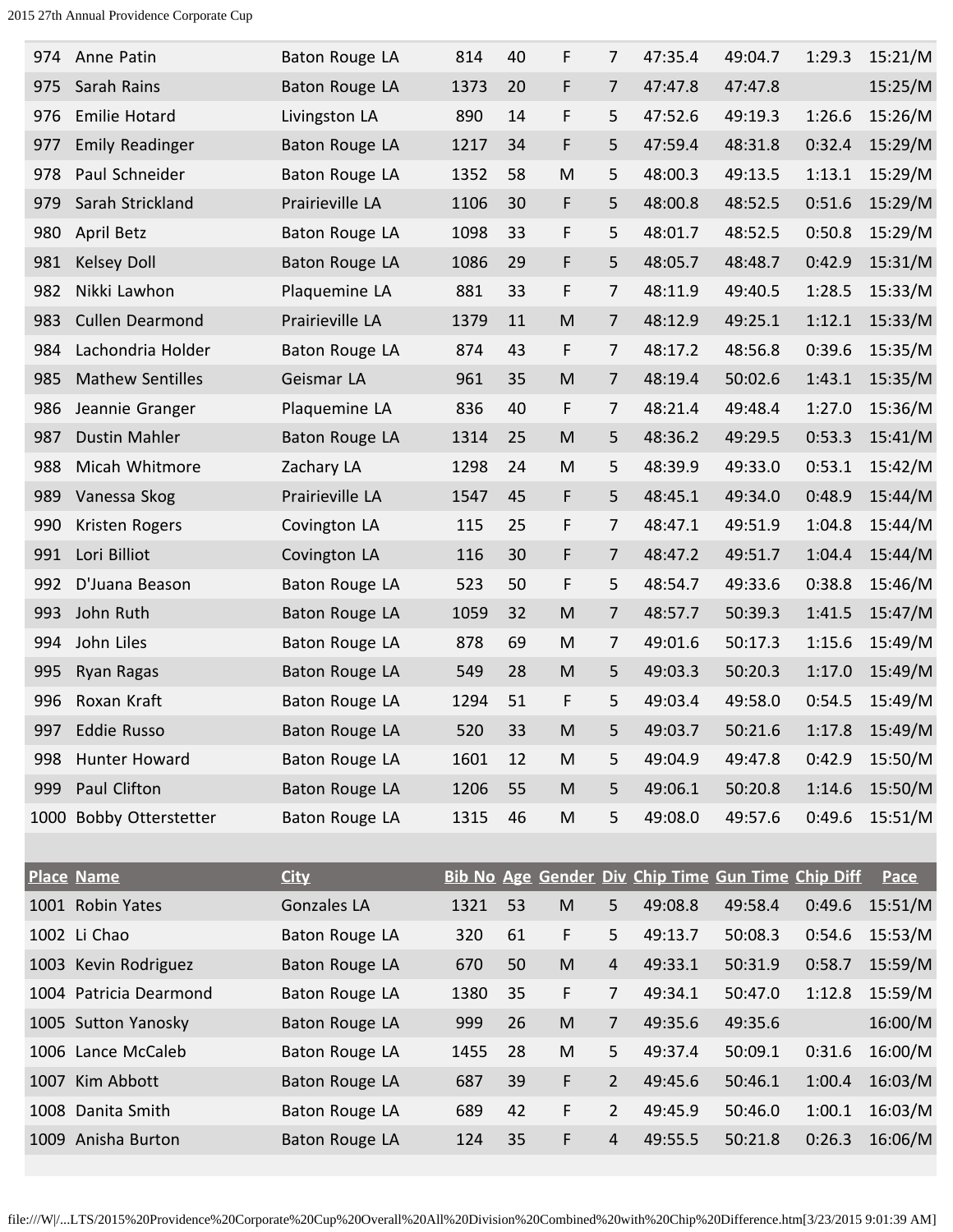| 1010 Terri Stirgus        | Baton Rouge LA        | 129  | 49           | F | 4              | 49:59.1 | 50:26.6 | 0:27.4 | 16:07/M |
|---------------------------|-----------------------|------|--------------|---|----------------|---------|---------|--------|---------|
| 1011 Derrick Klingman     | <b>Baton Rouge LA</b> | 853  | 26           | M | 7              | 50:04.6 | 51:25.1 | 1:20.5 | 16:09/M |
| 1012 Jeannine Porter      | Baton Rouge LA        | 1505 | 58           | F | 5              | 50:06.9 | 51:22.3 | 1:15.3 | 16:10/M |
| 1013 Cindy Gautreaux      | Denham Springs LA     | 863  | 50           | F | 7              | 50:12.3 | 51:13.4 | 1:01.1 | 16:12/M |
| 1014 Crawford Wheeler     | Baton Rouge LA        | 1523 | 21           | M | 7              | 50:13.2 | 51:20.3 | 1:07.0 | 16:12/M |
| 1015 Judy Achary          | Baton Rouge LA        | 423  | 53           | F | 5              | 50:14.7 | 51:04.3 | 0:49.6 | 16:12/M |
| 1016 Millie Coon          | <b>Baton Rouge LA</b> | 411  | $\mathbf{1}$ | F | 5              | 50:15.6 | 51:24.7 | 1:09.1 | 16:13/M |
| 1017 Linnette Goodley     | <b>Baton Rouge LA</b> | 1413 | 32           | F | $\overline{2}$ | 50:15.9 | 51:10.5 | 0:54.6 | 16:13/M |
| 1018 Brooke Denicola      | Baton Rouge LA        | 977  | 39           | F | 7              | 50:24.2 | 51:28.0 | 1:03.8 | 16:15/M |
| 1019 Rhonda Freeland      | Baton Rouge LA        | 978  | 55           | F | 7              | 50:24.7 | 51:28.5 | 1:03.8 | 16:15/M |
| 1020 Andrew Achary        | Baton Rouge LA        | 422  | 26           | M | 5              | 50:27.5 | 51:15.7 | 0:48.1 | 16:16/M |
| 1021 Graciela Haskell     | Baton Rouge LA        | 1362 | 58           | F | 7              | 50:28.3 | 51:38.0 | 1:09.6 | 16:17/M |
| 1022 Brooke Laney         | Baton Rouge LA        | 1394 | 29           | F | 5              | 50:28.9 | 51:38.6 | 1:09.6 | 16:17/M |
| 1023 Alisa O'Connor       | <b>Baton Rouge LA</b> | 1381 | 49           | F | 7              | 50:29.3 | 51:38.3 | 1:09.0 | 16:17/M |
| 1024 Tiffany Martin       | Baton Rouge LA        | 794  | 33           | F | 5              | 50:31.4 | 51:16.6 | 0:45.1 | 16:18/M |
| 1025 Deanna Lentz         | Baton Rouge LA        | 760  | 46           | F | $\mathbf{1}$   | 50:36.0 | 52:06.7 | 1:30.6 | 16:19/M |
| 1026 David Perry          | Baton Rouge LA        | 93   | 54           | M | 5              | 50:39.8 | 51:24.7 | 0:44.9 | 16:20/M |
| 1027 April Myles          | Gonzales LA           | 736  | 44           | F | $\overline{2}$ | 50:45.5 | 51:44.3 | 0:58.8 | 16:22/M |
| 1028 Manny Fajardo        | Baton Rouge LA        | 400  | $\mathbf{1}$ | M | 5              | 50:47.5 | 51:25.3 | 0:37.8 | 16:23/M |
| 1029 Letita Polar         | Gonzales LA           | 737  | 53           | F | $\overline{2}$ | 50:49.3 | 51:44.6 | 0:55.3 | 16:24/M |
| 1030 Tomi Kinney          | Baton Rouge LA        | 102  | 59           | F | 5              | 50:52.6 | 52:38.5 | 1:45.8 | 16:25/M |
| 1031 Louis Jackson Jr.    | Denham Spring LA      | 1273 | 46           | M | 4              | 51:05.0 | 52:39.5 | 1:34.4 | 16:29/M |
| 1032 Krissie Deshautelles | Baton Rouge LA        | 1104 | 32           | F | 5              | 51:11.0 | 51:59.1 | 0:48.1 | 16:31/M |
| 1033 Tiesha Martin        | Baton Rouge LA        | 788  | 36           | F | $\overline{2}$ | 51:16.8 | 51:16.8 |        | 16:32/M |
| 1034 Kevin Calhoun        | Baton Rouge LA        | 1213 | 42           | M | 5              | 51:17.1 | 52:53.1 | 1:35.9 | 16:33/M |
| 1035 Ella Calhoun         | <b>Baton Rouge LA</b> | 1212 | 14           | F | 5              | 51:17.2 | 52:52.3 | 1:35.1 | 16:33/M |
| 1036 William Calhoun      | Baton Rouge LA        | 1214 | 12           | M | 5              | 51:17.8 | 52:51.7 | 1:33.9 | 16:33/M |
| 1037 Rei Heroman          | <b>Baton Rouge LA</b> | 393  | $\mathbf{1}$ | F | 5              | 51:20.7 | 52:01.8 | 0:41.0 | 16:34/M |
| 1038 Belle Gascon         | Baton Rouge LA        | 409  | $\mathbf{1}$ | F | 5              | 51:21.0 | 52:30.1 | 1:09.0 | 16:34/M |
| 1039 Mike Coon            | Baton Rouge LA        | 406  | $\mathbf{1}$ | M | 5              | 51:21.2 | 52:30.8 | 1:09.6 | 16:34/M |
| 1040 Brandon Landry       | Napoleonville LA      | 481  | 32           | M | 5              | 51:27.0 | 52:56.4 | 1:29.3 | 16:36/M |
| 1041 Grace Landry         | Napleonville LA       | 476  | 30           | F | 5              | 51:27.4 | 52:57.6 | 1:30.1 | 16:36/M |
| 1042 Theresa Chatelain    | Baton Rouge LA        | 776  | 30           | F | $\overline{4}$ | 51:31.3 | 52:39.9 | 1:08.6 | 16:37/M |
| 1043 Kharol Kistner       | <b>Baton Rouge LA</b> | 777  | 44           | F | $\overline{4}$ | 51:40.3 | 52:49.3 | 1:09.0 | 16:40/M |
| 1044 Andrew Readinger     | Baton Rouge LA        | 1215 | $\sqrt{6}$   | M | 5              | 51:41.4 | 53:35.8 | 1:54.4 | 16:40/M |
| 1045 Ruby Daigrepont      | Baton Rouge LA        | 527  | 70           | F | 5              | 51:42.7 | 53:12.1 | 1:29.3 | 16:41/M |
| 1046 Karen Phillips       | Baton Rouge LA        | 542  | 49           | F | 5              | 51:43.3 | 53:12.1 | 1:28.7 | 16:41/M |
| 1047 Elizabeth Mayronne   | Metairie LA           | 67   | 28           | F | $\overline{7}$ | 51:45.0 | 52:52.1 | 1:07.1 | 16:42/M |
| 1048 Luca Boneno          | Baton Rouge LA        | 1361 | 5            | M | 7              | 51:56.7 | 53:12.5 | 1:15.8 | 16:45/M |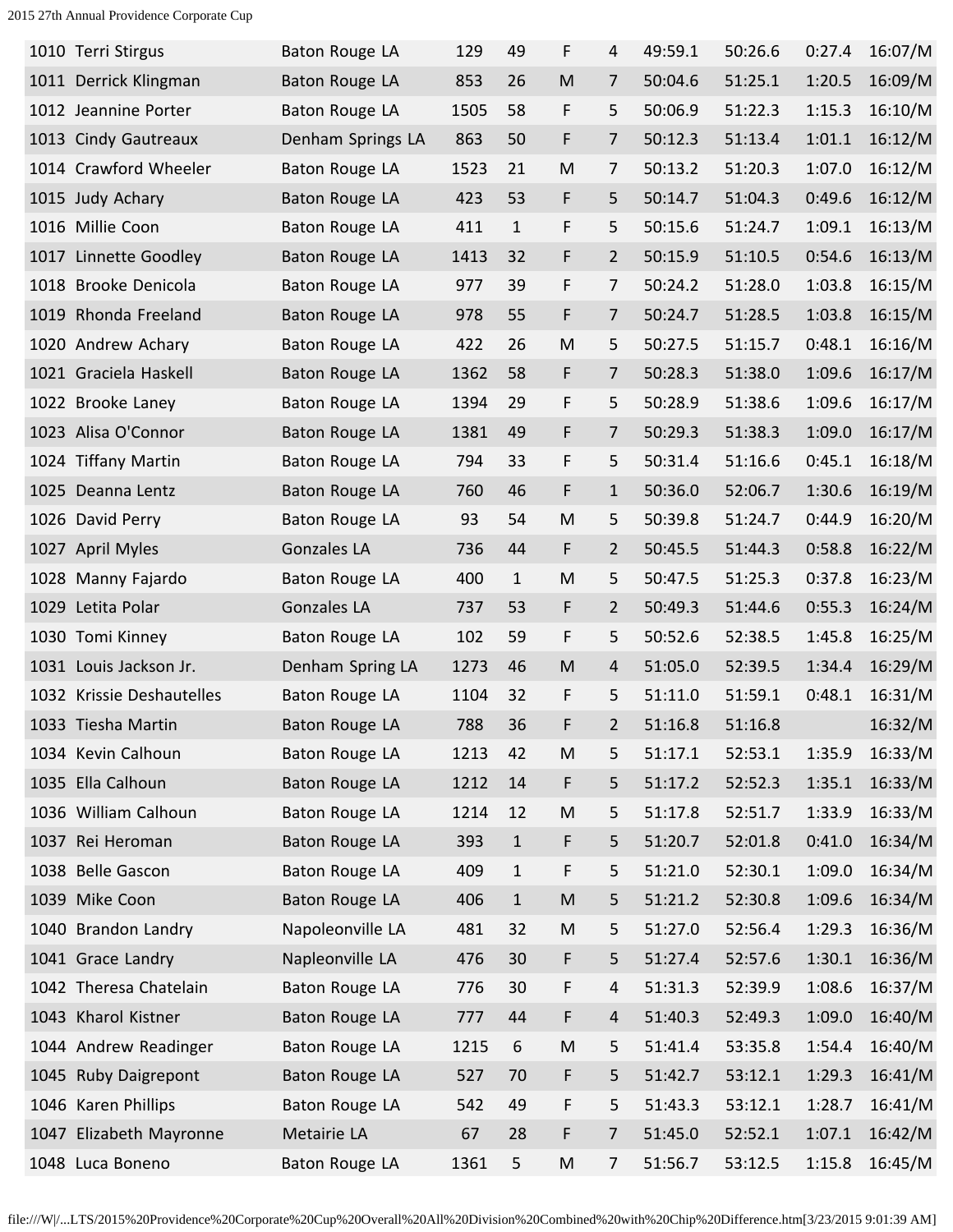|      | 1049 Kevin Boneno           | Baton Rouge LA        | 1364 | 43 | M         | 7              | 51:57.0 | 53:12.8 | 1:15.8 | 16:45/M |
|------|-----------------------------|-----------------------|------|----|-----------|----------------|---------|---------|--------|---------|
|      | 1050 Tanya Boyd             | Baton Rouge LA        | 775  | 41 | F         | 4              | 51:59.8 | 53:09.4 | 1:09.6 | 16:46/M |
|      | 1051 Madison Dewitt         | <b>Baton Rouge LA</b> | 1115 | 28 | F         | 5              | 52:04.8 | 53:21.6 | 1:16.8 | 16:48/M |
|      | 1052 Layne Dodd             | Baton Rouge LA        | 1116 | 42 | M         | 5              | 52:06.2 | 53:22.8 | 1:16.6 | 16:48/M |
|      | 1053 Katherine Dampf        | Baton Rouge LA        | 1114 | 25 | F         | 5              | 52:06.4 | 53:24.0 | 1:17.6 | 16:48/M |
|      | 1054 Carmia Carroll         | Baton Rouge LA        | 1112 | 28 | F         | 5              | 52:07.0 | 53:22.8 | 1:15.8 | 16:49/M |
|      | 1055 David Lee              | Geismar LA            | 913  | 36 | M         | 5              | 52:22.6 | 53:48.1 | 1:25.5 | 16:54/M |
|      | 1056 Charlotte Langlois     | Gesimar LA            | 289  | 66 | F         | 5              | 52:30.3 | 52:57.4 | 0:27.0 | 16:56/M |
|      | 1057 Shannon Hebert         | <b>Baton Rouge LA</b> | 1386 | 65 | M         | 7              | 52:31.1 | 53:38.8 | 1:07.6 | 16:56/M |
|      | 1058 Donna Robertson        | Baton Rouge LA        | 931  | 63 | F         | 5              | 52:37.5 | 54:17.6 | 1:40.1 | 16:58/M |
|      | 1059 Tony Banguel           | <b>Gonzales LA</b>    | 621  | 33 | M         | 5              | 52:39.8 | 53:21.3 | 0:41.5 | 16:59/M |
|      | 1060 Ardis Jones            | <b>Baton Rouge LA</b> | 1548 | 56 | M         | 5              | 52:40.3 | 52:40.3 |        | 16:59/M |
|      | 1061 Patrick Constant       | <b>Baton Rouge LA</b> | 925  | 59 | M         | 5              | 52:40.5 | 54:20.0 | 1:39.5 | 16:59/M |
|      | 1062 Amy Desselle           | <b>Baton Rouge LA</b> | 168  | 30 | F         | 5              | 52:42.4 | 54:05.8 | 1:23.3 | 17:00/M |
|      | 1063 Ashley Watts           | Denham Springs LA     | 1255 | 29 | F         | 5              | 52:42.8 | 54:45.9 | 2:03.1 | 17:00/M |
|      | 1064 Dustin Watts           | Denham Springs LA     | 1319 | 28 | M         | 5              | 52:43.4 | 54:45.9 | 2:02.4 | 17:00/M |
|      | 1065 Nome Cruz              | Geismar LA            | 964  | 52 | M         | 4              | 52:49.3 | 54:31.4 | 1:42.1 | 17:02/M |
|      | 1066 George Ferguson        | Mauredas LA           | 965  | 50 | M         | 4              | 52:49.9 | 54:31.6 | 1:41.6 | 17:02/M |
| 1067 | Louis Palmer                | Livingston LA         | 967  | 49 | M         | 4              | 52:50.1 | 54:31.6 | 1:41.5 | 17:03/M |
|      | 1068 Katherine Allen        | <b>Brusly LA</b>      | 584  | 38 | F         | 5              | 52:50.6 | 53:38.7 | 0:48.1 | 17:03/M |
| 1069 | Kandi Willard               | St. Gabriel LA        | 590  | 55 | F         | 5              | 52:52.9 | 53:41.6 | 0:48.6 | 17:03/M |
| 1070 | <b>Brandi Scivicque</b>     | St. Gabriel LA        | 591  | 31 | F         | 5              | 52:58.2 | 53:47.1 | 0:48.8 | 17:05/M |
|      | 1071 Tameka Dew             | Laplace LA            | 733  | 37 | F         | $\overline{2}$ | 52:58.2 | 53:56.4 | 0:58.1 | 17:05/M |
|      | 1072 Luis Sevilla           | <b>Gonzales LA</b>    | 743  | 51 | M         | 2              | 52:58.4 | 53:57.8 | 0:59.4 | 17:05/M |
|      | 1073 Debbie Hebert          | Baton Rouge LA        | 1387 | 64 | F         | 7              | 53:07.1 | 54:15.8 | 1:08.6 | 17:08/M |
|      | 1074 Leah Fulton            | Baton Rouge LA        | 86   | 46 | F         | 2              | 53:10.7 | 54:16.8 | 1:06.0 | 17:09/M |
|      | 1075 Calie Shaules          | <b>Gonzales LA</b>    | 473  | 14 | F         | 5              | 53:25.9 | 54:45.6 | 1:19.6 | 17:14/M |
|      | 1076 Lolita Andrews         | Baton Rouge LA        | 1433 | 29 | F         | 5              | 53:30.3 | 53:45.8 | 0:15.5 | 17:15/M |
|      | 1077 Antoinette Mastrangelo | <b>Baton Rouge LA</b> | 1501 | 56 | F         | 5              | 53:36.2 | 54:50.3 | 1:14.0 | 17:17/M |
|      | 1078 Phuong Ma              | Geismar LA            | 912  | 48 | F         | 5              | 53:45.1 | 55:06.8 | 1:21.6 | 17:20/M |
|      | 1079 Jennifer Vaccaro       | Baton Rouge LA        | 809  | 34 | F         | 7              | 53:45.7 | 55:38.3 | 1:52.6 | 17:20/M |
|      | 1080 Buzz Vaccaro, Jr.      | Baton Rouge LA        | 888  | 38 | M         | 5              | 53:45.8 | 55:39.3 | 1:53.4 | 17:20/M |
|      | 1081 Shannon Landry         | Baton Rouge LA        | 1499 | 44 | F         | 5              | 54:01.9 | 55:17.6 | 1:15.6 | 17:25/M |
|      | 1082 Amanda Hebert          | Baton Rouge LA        | 106  | 34 | F         | 5              | 54:03.8 | 54:03.8 |        | 17:26/M |
|      | 1083 Steven Mastrangelo     | <b>Baton Rouge LA</b> | 1502 | 57 | ${\sf M}$ | 5              | 54:03.9 | 55:17.3 | 1:13.4 | 17:26/M |
|      | 1084 Lisa Pultz             | Baton Rouge LA        | 745  | 51 | F         | 5              | 54:11.7 | 55:10.3 | 0:58.6 | 17:29/M |
|      | 1085 Lena Costello          | Baton Rouge LA        | 41   | 50 | F         | 5              | 54:14.4 | 54:42.6 | 0:28.1 | 17:30/M |
|      | 1086 Caleb Riddle           | Baton Rouge LA        | 983  | 9  | M         | $\overline{7}$ | 54:27.4 | 55:41.5 | 1:14.0 | 17:34/M |
|      |                             |                       |      |    |           |                |         |         |        |         |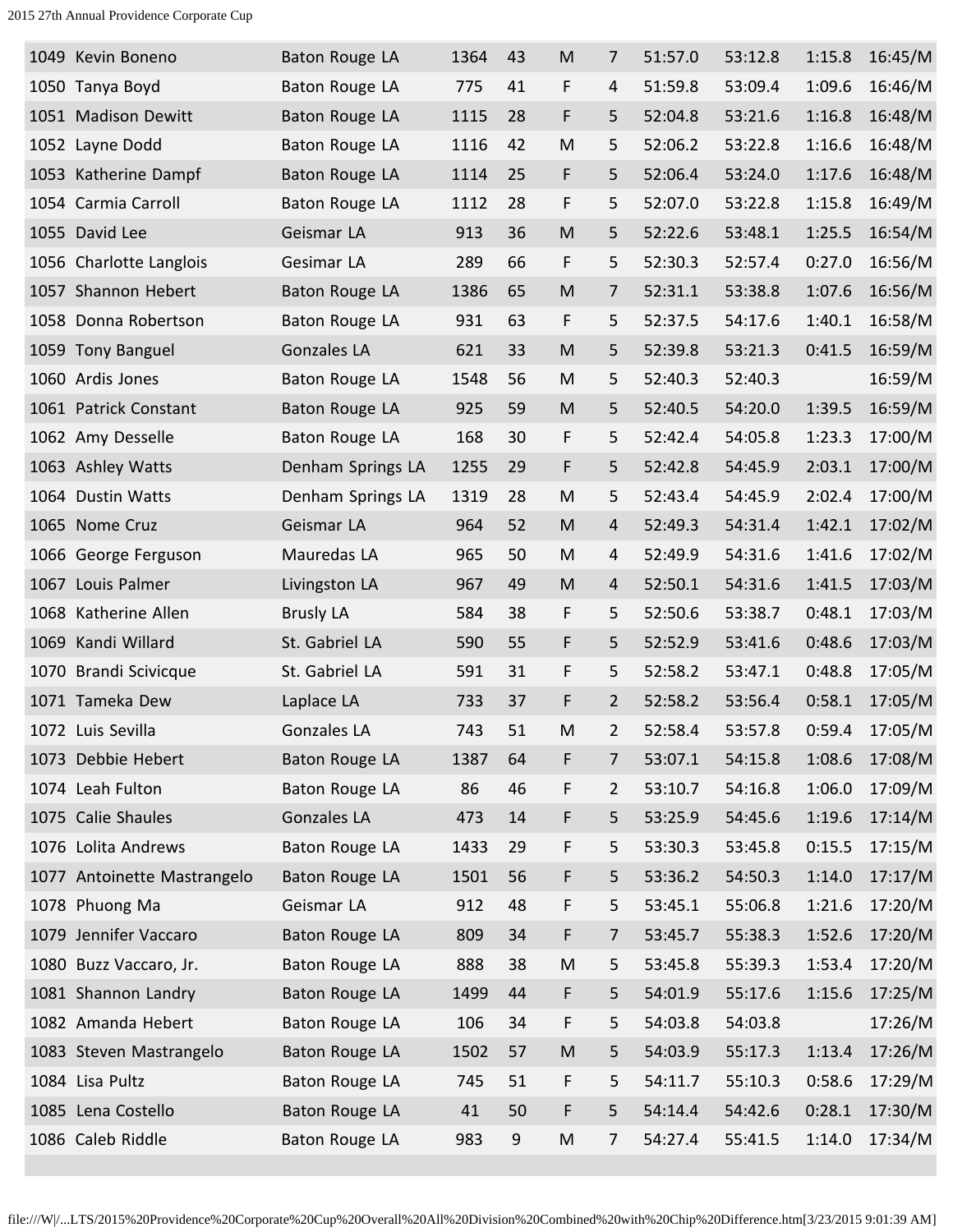| 1087 Haley Riddle      | Baton Rouge LA  | 981  | 6  | F  | $\overline{7}$ | 54:35.4 | 55:50.5 | 1:15.1 | 17:36/M |
|------------------------|-----------------|------|----|----|----------------|---------|---------|--------|---------|
| 1088 Rhonda Cavalier   | Geismar LA      | 228  | 48 | F  | $\overline{7}$ | 54:39.7 | 56:20.0 | 1:40.3 | 17:38/M |
| 1089 Sasha Ipson       | Geismar LA      | 227  | 30 | F  | $\overline{4}$ | 54:40.7 | 56:20.6 | 1:39.9 | 17:38/M |
| 1090 Joel Bayham       | Baton Rouge LA  | 1366 | 6  | M  | $\overline{7}$ | 54:45.3 | 55:50.1 | 1:04.8 | 17:40/M |
| 1091 Rob Bayham        | Baton Rouge LA  | 1367 | 38 | M  | $\overline{7}$ | 54:46.0 | 55:49.6 | 1:03.6 | 17:40/M |
| 1092 Freddie Hurst     | Convent LA      | 1529 | 33 | M  | 5              | 54:46.7 | 56:17.3 | 1:30.6 | 17:40/M |
| 1093 Kadee Hurst       | Prairieville LA | 1430 | 32 | F  | 5              | 54:49.3 | 56:18.1 | 1:28.7 | 17:41/M |
| 1094 Julie Lewis       | Baton Rouge LA  | 321  | 51 | F  | 5              | 54:54.3 | 56:47.4 | 1:53.0 | 17:43/M |
| 1095 Steve Curico      | Geismar LA      | 1005 | 55 | M  | 5 <sup>1</sup> | 54:55.5 | 56:46.8 | 1:51.3 | 17:43/M |
| 1096 Marlene Curico    | Geismar LA      | 1004 | 56 | F  | 5              | 54:56.2 | 56:47.6 | 1:51.4 | 17:43/M |
| 1097 Charlene Williams | Baton Rouge LA  | 842  | 45 | F  | $\overline{7}$ | 54:58.4 | 56:03.8 | 1:05.4 | 17:44/M |
| 1098 Takiyah Jones     | Baton Rouge LA  | 840  | 36 | F  | 7              | 55:06.8 | 56:11.8 | 1:05.0 | 17:46/M |
| 1099 Telisha Diaz      | Baton Rouge LA  | 1518 | 32 | F. | $\overline{7}$ | 55:11.2 | 56:16.9 | 1:05.6 | 17:48/M |
| 1100 Shawn Pritchett   | Baton Rouge LA  | 546  | 41 | M  | 5              | 55:16.2 | 56:38.8 | 1:22.6 | 17:50/M |
|                        |                 |      |    |    |                |         |         |        |         |

| <b>Place Name</b>                            | <b>City</b>                 |      |                |                                                                                       |                | Bib No Age Gender Div Chip Time Gun Time Chip Diff |         |        | <b>Pace</b> |
|----------------------------------------------|-----------------------------|------|----------------|---------------------------------------------------------------------------------------|----------------|----------------------------------------------------|---------|--------|-------------|
| 1101 Logan Pritchett                         | <b>Baton Rouge LA</b>       | 545  | 14             | $\mathsf{M}% _{T}=\mathsf{M}_{T}\!\left( a,b\right) ,\ \mathsf{M}_{T}=\mathsf{M}_{T}$ | 5              | 55:16.4                                            | 56:38.7 | 1:22.3 | 17:50/M     |
| 1102 Mary Katherine Readinger Baton Rouge LA |                             | 1218 | $\overline{2}$ | F                                                                                     | 5              | 55:17.6                                            | 57:11.0 | 1:53.4 | 17:50/M     |
| 1103 Jennifer Boneno                         | Baton Rouge LA              | 1363 | 41             | F                                                                                     | 7              | 55:17.7                                            | 56:31.8 | 1:14.1 | 17:50/M     |
| 1104 Cathy Messina                           | <b>Greenwell Springs LA</b> | 1475 | 54             | F                                                                                     | 5              | 55:17.8                                            | 57:11.6 | 1:53.8 | 17:50/M     |
| 1105 Cindy Wittmer                           | Prairieville LA             | 96   | 50             | F                                                                                     | 5              | 55:18.5                                            | 57:08.4 | 1:49.9 | 17:50/M     |
| 1106 Debra Taylor                            | Baton Rouge LA              | 812  | 57             | F                                                                                     | 7              | 55:21.8                                            | 56:03.3 | 0:41.5 | 17:51/M     |
| 1107 Shavon Keller                           | Geismar LA                  | 1009 | 36             | F                                                                                     | 5              | 55:23.7                                            | 56:51.1 | 1:27.3 | 17:52/M     |
| 1108 Adonis Hughes                           | Baton Rouge LA              | 532  | 14             | M                                                                                     | 5              | 55:24.0                                            | 56:24.1 | 1:00.1 | 17:52/M     |
| 1109 Lasha Patterson                         | Geismar LA                  | 1010 | 35             | F                                                                                     | 5              | 55:24.1                                            | 56:51.1 | 1:26.9 | 17:52/M     |
| 1110 Sabrina Bayhi                           | Baton Rouge LA              | 1097 | 45             | F                                                                                     | 5              | 55:25.1                                            | 56:15.5 | 0:50.4 | 17:53/M     |
| 1111 Sonya Boudreaux                         | Baton Rouge LA              | 1100 | 53             | F                                                                                     | 5              | 55:25.5                                            | 56:16.1 | 0:50.6 | 17:53/M     |
| 1112 Lynne Greaud                            | Gonzales LA                 | 487  | 60             | F                                                                                     | 5              | 55:31.9                                            | 57:17.6 | 1:45.7 | 17:55/M     |
| 1113 Kristen Greaud                          | St. Gabriel LA              | 486  | 25             | F                                                                                     | 5              | 55:32.2                                            | 57:18.8 | 1:46.5 | 17:55/M     |
| 1114 Amy Odom                                | Baton Rouge LA              | 259  | 52             | F                                                                                     | 5              | 55:39.7                                            | 57:19.8 | 1:40.1 | 17:57/M     |
| 1115 Tracy Boudreaux                         | Gonzales LA                 | 111  | 51             | F                                                                                     | 5              | 55:39.9                                            | 57:27.8 | 1:47.9 | 17:57/M     |
| 1116 Saye McCants                            | Baton Rouge LA              | 89   | 31             | F                                                                                     | 5              | 55:39.9                                            | 57:27.3 | 1:47.4 | 17:57/M     |
| 1117 Karina Carter                           | Baton Rouge LA              | 1520 | 36             | F                                                                                     | $\overline{7}$ | 55:40.5                                            | 56:07.3 | 0:26.8 | 17:57/M     |
| 1118 Matt Smith                              | Baton Rouge LA              | 1522 | 28             | M                                                                                     | $\overline{7}$ | 55:41.2                                            | 56:07.8 | 0:26.6 | 17:58/M     |
| 1119 Rebecca Bayham                          | Baton Rouge LA              | 1378 | 32             | F                                                                                     | $\overline{7}$ | 55:43.7                                            | 57:01.1 | 1:17.3 | 17:58/M     |
| 1120 Allison Ruffing                         | Prairieville LA             | 286  | 36             | F                                                                                     | 5              | 55:44.7                                            | 57:25.3 | 1:40.5 | 17:59/M     |
| 1121 Kelly Schupp                            | Geismar LA                  | 248  | 36             | F                                                                                     | $\overline{7}$ | 55:46.0                                            | 57:25.7 | 1:39.7 | 17:59/M     |
| 1122 Jimmy Knight                            | Baton Rouge LA              | 444  | 31             | M                                                                                     | 4              | 55:46.1                                            | 57:03.7 | 1:17.6 | 17:59/M     |
| 1123 Joshua Sheets                           | Baton Rouge LA              | 445  | 31             | M                                                                                     | 4              | 55:46.7                                            | 57:04.7 | 1:18.0 | 17:59/M     |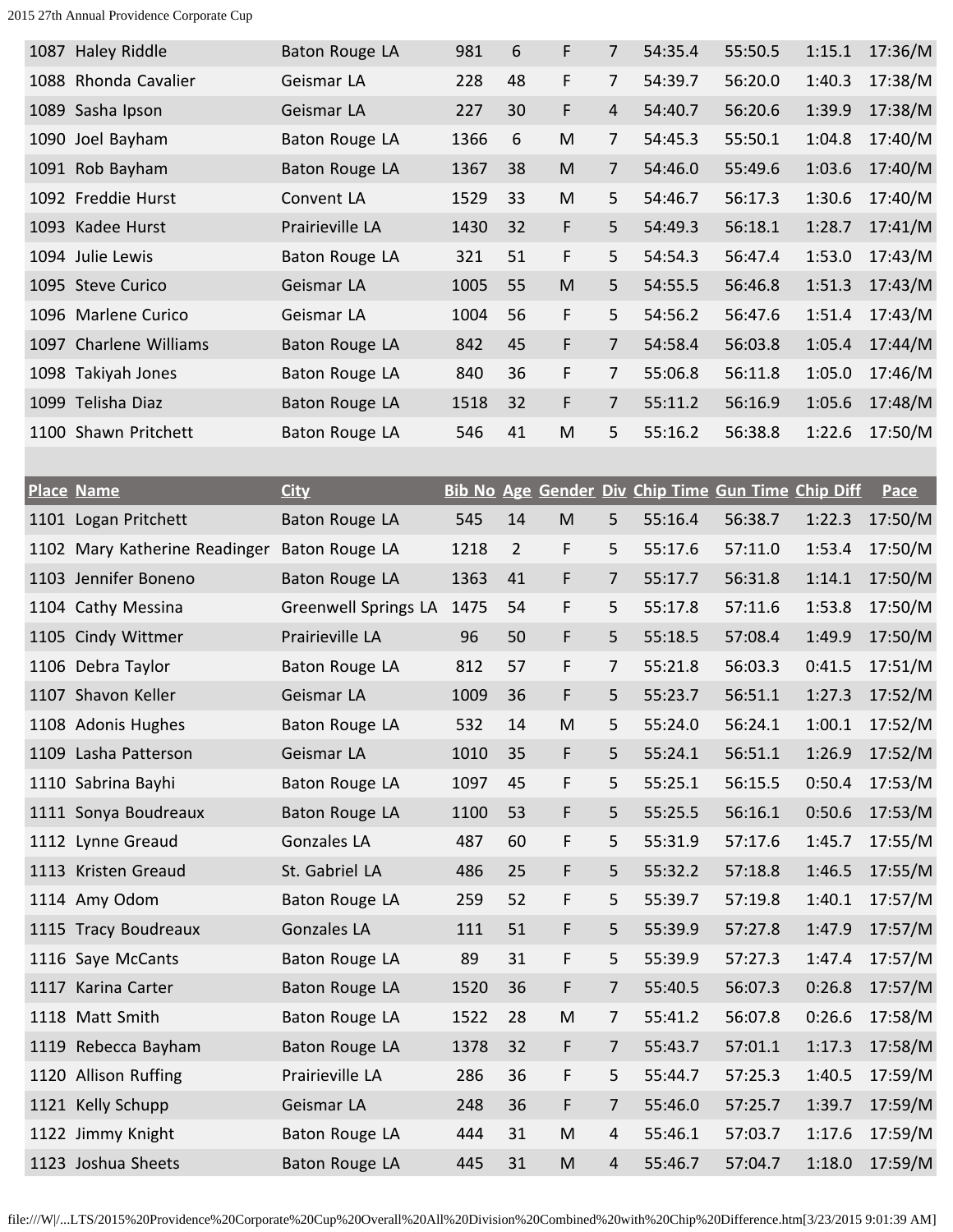| 1124 Carolina Herrera    | <b>Baton Rouge LA</b> | 441  | 30           | F         | 4              | 55:50.2 | 57:06.7 | 1:16.4 | 18:01/M |
|--------------------------|-----------------------|------|--------------|-----------|----------------|---------|---------|--------|---------|
| 1125 Stephanie Huynh     | <b>Baton Rouge LA</b> | 443  | 28           | F         | 4              | 55:51.1 | 57:09.7 | 1:18.6 | 18:01/M |
| 1126 Paula Dowding       | Geismar LA            | 272  | 43           | F         | 5              | 55:56.5 | 56:52.5 | 0:56.0 | 18:03/M |
| 1127 Michael Falcon      | St. Gabriel LA        | 588  | 44           | M         | 5              | 55:56.5 | 56:14.6 | 0:18.0 | 18:03/M |
| 1128 Jo Andrea Doerr     | Baton Rouge LA        | 238  | 49           | F         | 7              | 55:56.7 | 56:52.5 | 0:55.8 | 18:03/M |
| 1129 Frances Bayham      | <b>Baton Rouge LA</b> | 1365 | 58           | F         | $\overline{7}$ | 55:56.9 | 57:01.1 | 1:04.1 | 18:03/M |
| 1130 Stephanie Harris    | Gonzales LA           | 615  | 40           | F         | 4              | 55:58.6 | 56:54.0 | 0:55.3 | 18:03/M |
| 1131 Liz Cook            | <b>Gonzales LA</b>    | 596  | 44           | F         | 4              | 55:59.9 | 56:55.3 | 0:55.4 | 18:04/M |
| 1132 Karlyn Landry       | Geismar LA            | 6    | 11           | F         | 5              | 56:08.7 | 57:25.3 | 1:16.5 | 18:06/M |
| 1133 Raina Robinson      | <b>Baton Rouge LA</b> | 688  | 29           | F         | $\overline{2}$ | 56:29.6 | 57:29.6 | 0:59.9 | 18:13/M |
| 1134 Tammy Gill          | Denham Springs LA     | 107  | 55           | F         | 5              | 56:41.4 | 58:32.3 | 1:50.9 | 18:17/M |
| 1135 Yvette Gomez        | Denham Springs LA     | 92   | 52           | F         | 5              | 56:41.8 | 58:32.3 | 1:50.5 | 18:17/M |
| 1136 Cindy Thompson      | Baton Rouge LA        | 552  | 61           | F         | 5              | 56:42.6 | 58:09.0 | 1:26.4 | 18:17/M |
| 1137 Erin Hawley         | Baton Rouge LA        | 531  | 31           | F         | 5              | 56:42.9 | 58:09.6 | 1:26.7 | 18:17/M |
| 1138 Monica Thompson     | Baton Rouge LA        | 1509 | 40           | F         | 5              | 56:42.9 | 59:16.3 | 2:33.3 | 18:17/M |
| 1139 Jennifer Lindquist  | Baton Rouge LA        | 537  | 46           | F         | 5              | 56:43.4 | 58:10.9 | 1:27.5 | 18:18/M |
| 1140 Sandy Poche         | Prairieville LA       | 966  | 55           | F         | 4              | 56:46.0 | 57:53.8 | 1:07.8 | 18:19/M |
| 1141 Paul Sliman         | Prairieville LA       | 1125 | 31           | ${\sf M}$ | 7              | 56:55.3 | 57:57.0 | 1:01.7 | 18:22/M |
| 1142 Jon Kobe            | Baton Rouge LA        | 137  | 34           | M         | 4              | 56:56.3 | 58:56.0 | 1:59.6 | 18:22/M |
| 1143 Megan Sliman        | Prairieville LA       | 1126 | 29           | F         | 7              | 56:57.3 | 57:58.4 | 1:01.1 | 18:22/M |
| 1144 Holly Guidry        | Baton Rouge LA        | 152  | 26           | F         | 7              | 56:57.7 | 58:56.8 | 1:59.1 | 18:22/M |
| 1145 Carolyn Lesieur     | Baton Rouge LA        | 536  | 25           | F         | 5              | 57:03.4 | 58:49.3 | 1:45.8 | 18:24/M |
| 1146 Sue Lokay           | Baton Rouge LA        | 1445 | 60           | F         | 5              | 57:03.6 | 58:49.3 | 1:45.6 | 18:24/M |
| 1147 Mary Duarte-Mercado | Baton Rouge LA        | 104  | 44           | F         | 5              | 57:21.9 | 59:08.8 | 1:46.8 | 18:30/M |
| 1148 Robert Bayham       | Baton Rouge LA        | 1368 | 61           | ${\sf M}$ | 7              | 57:52.6 | 58:57.4 | 1:04.8 | 18:40/M |
| 1149 Walter Scott        | Baton Rouge LA        | 1489 | 64           | ${\sf M}$ | 5              | 57:53.4 | 59:05.5 | 1:12.1 | 18:40/M |
| 1150 Marielle Howard     | Baton Rouge LA        | 385  | $\mathbf{1}$ | F         | 5              | 58:00.7 | 58:43.8 | 0:43.1 | 18:43/M |
| 1151 Taylor Leblanc      | Baton Rouge LA        | 386  | $\mathbf{1}$ | F         | 5              | 58:03.3 | 58:45.8 | 0:42.5 | 18:44/M |
| 1152 Sierra Crump        | Baton Rouge LA        | 380  | $1\,$        | F         | 5              | 58:03.4 | 58:45.3 | 0:41.9 | 18:44/M |
| 1153 Jennifer Tortorich  | Westwego LA           | 898  | 31           | F         | $\overline{7}$ | 58:04.0 | 59:00.8 | 0:56.8 | 18:44/M |
| 1154 Patrice Slaughter   | Baton Rouge LA        | 368  | 57           | F         | $\overline{7}$ | 58:05.7 | 58:40.8 | 0:35.1 | 18:44/M |
| 1155 Jorren Neff         | Baton Rouge LA        | 367  | $9\,$        | ${\sf M}$ | 7              | 58:05.8 | 58:42.5 | 0:36.7 | 18:44/M |
| 1156 Colby Neff          | Baton Rouge LA        | 366  | 11           | M         | $\overline{7}$ | 58:06.7 | 58:43.8 | 0:37.1 | 18:45/M |
| 1157 Steven Baker        | Baton Rouge LA        | 677  | 57           | ${\sf M}$ | $\overline{4}$ | 58:18.5 | 59:37.1 | 1:18.6 | 18:48/M |
| 1158 Jerri Manale        | Baton Rouge LA        | 1571 | 52           | F         | 5              | 58:19.0 | 59:35.8 | 1:16.8 | 18:49/M |
| 1159 Kim Baker           | Baton Rouge LA        | 1569 | 56           | F         | 5              | 58:20.5 | 59:35.6 | 1:15.1 | 18:49/M |
| 1160 Amy Balzer          | Baton Rouge LA        | 1570 | 53           | F         | 5              | 58:20.6 | 59:35.6 | 1:14.9 | 18:49/M |
| 1161 Brandi Penouilh     | <b>Baton Rouge LA</b> | 157  | 34           | F         | 5              | 58:25.7 | 58:54.3 | 0:28.5 | 18:51/M |
|                          |                       |      |              |           |                |         |         |        |         |